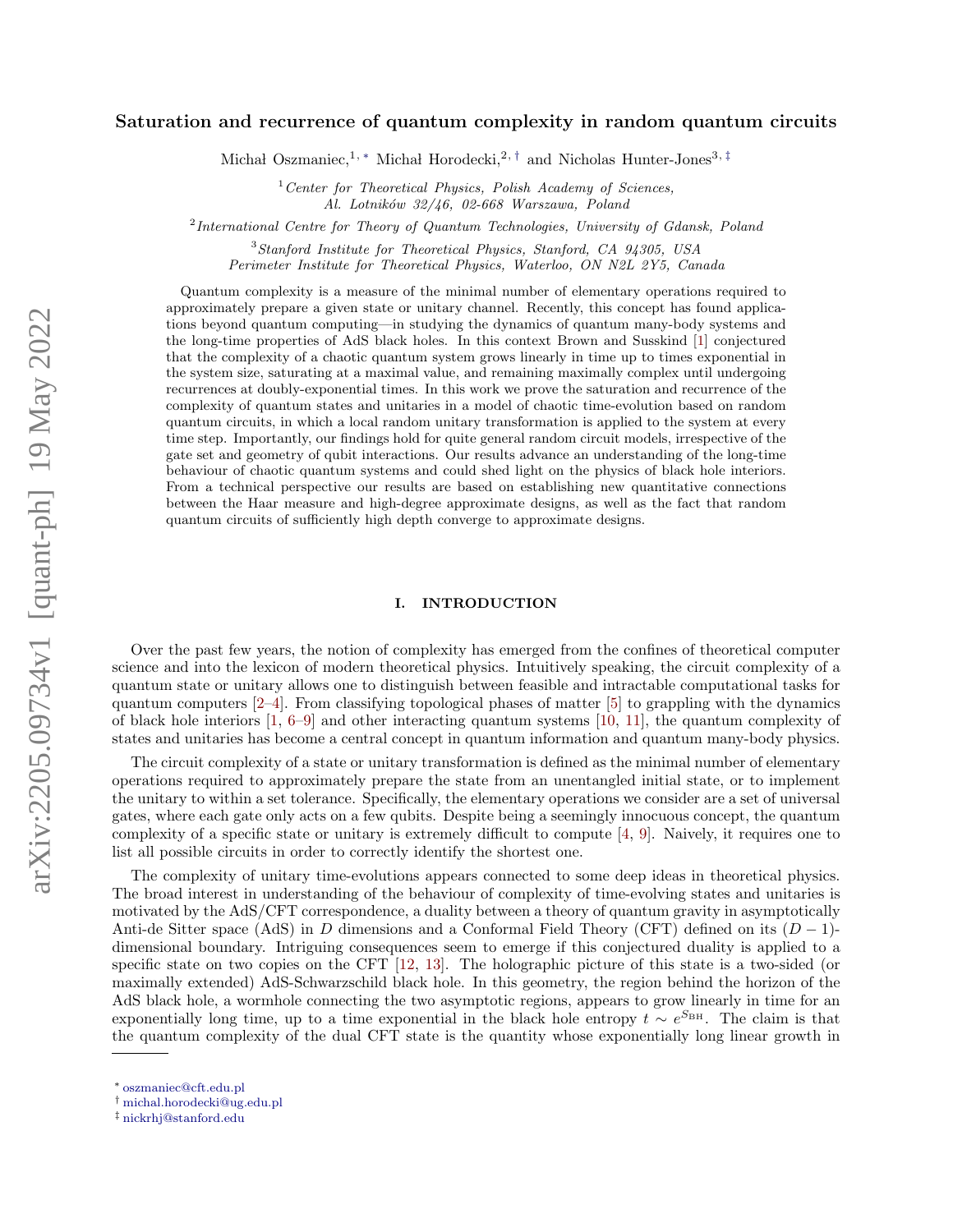

<span id="page-1-0"></span>FIG. 1. The conjectured  $[1]$  time evolution of the circuit complexity in an n qubit system. The complexity exhibits a (linear) growth for an exponentially-long time until it saturates at its maximal value in time  $t_{sat} = \exp(\Theta(n))$ . Afterwards the complexity remains maximal until it undergoes a recurrence at doubly exponential times  $t_{rec}$  =  $exp(exp(\Theta(n))).$ 

time describes the growth of the black hole interior [\[6,](#page-44-4) [14\]](#page-44-10). More specifically, there have been a number of conjectures for the quantity in the bulk which precisely computes the complexity of the time-evolved thermofield double state of the boundary CFTs. One proposal is that the complexity of the time-evolved state equals spatial volume of region behind the horizon on a maximal time slice of the geometry [\[15\]](#page-44-11). A second proposal conjectures that the action computed on the Wheeler-DeWitt patch, a region of the bulk geometry anchored on the two boundaries, which extends behind the black hole horizon, is equal to the complexity [\[7\]](#page-44-12).

More generally in quantum many-body physics, it is believed that long-time complexity growth is a universal aspect of chaotic systems. Specifically, for unitary evolutions  $e^{-iHt}$  generated by a chaotic Hamiltonian H, one expects the circuit complexity of the unitary time-evolution operator, as well as that of a state reached by evolving from an initial unentangled state, to grow linearly in time for an exponentially long time. This behaviour of quantum complexity for a time-independent chaotic evolution has been conjectured by Brown and Susskind  $[1]$ . The quantum complexity of an n qubit state is expected to (i) grow linearly in time for exponential time  $t \sim e^{\Theta(n)}$ , (ii) saturate at its maximal possible value, and (iii) undergo a recurrence back to trivial complexity at times doubly-exponential in  $n, t \sim e^{e^{\Theta(n)}}$ ; see [Figure 1.](#page-1-0) The intuition for the initial growth is that we should not be able to approximate a chaotic many-body evolution by a substantially shorter circuit. But this reasoning needs to break down for deep circuits as the complexity saturates and collisions start to dominate. The evidence for this is the observation that at exponential depths the number of circuits one can generate from a finite set of universal quantum gates is comparable to the volume of the unitary group [\[1\]](#page-44-0) (or rather, under the suitable normalization of the Haar measure, the number of pairwise distinct  $\varepsilon$ -balls in the unitary group). Lastly, recurrence of complexity after double exponential time can be seen as expected consequence of the Poincaré recurrence of states and unitaries in isolated quantum systems [\[16–](#page-44-13)[18\]](#page-44-14).

Proving the Brown-Susskind conjecture for a concrete time-evolution generated by a specific Hamiltonian is unfortunately out of reach using currently available techniques. In the light of this it is interesting to consider its generalization to other models of chaotic quantum evaluations such as local random quantum circuits [\[19\]](#page-44-15). Random quantum circuits are known to rapidly scramble quantum information [\[20,](#page-45-0) [21\]](#page-45-1) and efficiently approximate moments of the Haar measure [\[19,](#page-44-15) [22–](#page-45-2)[26\]](#page-45-3). Their ability to generate pseudo-randomness is the theoretical basis for recent experimental demonstrations of quantum advantage [\[27\]](#page-45-4). In the context of strongly-interacting quantum dynamics, random quantum circuits have been utilized to investigate quantum chaos and the spread of entanglement [\[28–](#page-45-5)[30\]](#page-45-6).

The goal of this work is to provide rigorous results on the long-time behaviour of complexity for random quantum circuits (RQCs). Specifically, we consider local RQCs constructed from the random application of local 2-site unitaries to a system of n qudits. In this model the depth (number of gates) of the quantum circuit plays the role of time in the chaotic evolution discussed above. The main results of our work are rigorous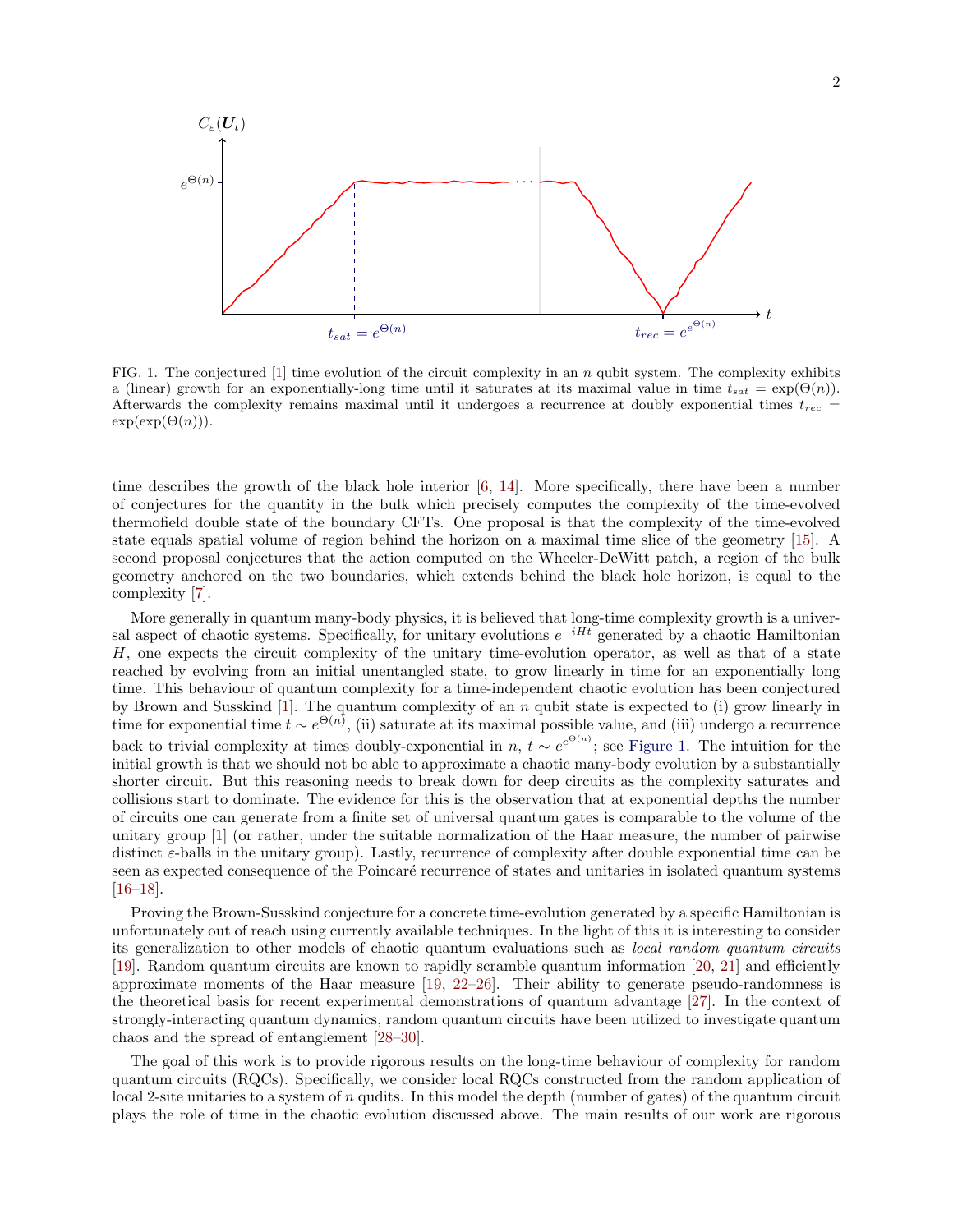proofs of the saturation and recurrence of quantum complexity in random unitaries and states generated by this model. Importantly, our findings do not depend on the details of the RQC model and show that the timescales of saturation  $t_{sat}$  and recurrence  $t_{rec}$  are, respectively, exponential and doubly-exponential in number of qudits n (size of the system), as expected, with an essentially optimal dependence on the accuracy parameter  $\varepsilon$ . Furthermore, we prove that in RQCs the complexity recurrences last an exponential amount of time. This supports the conjectured connection [\[31\]](#page-45-7) between the evolution of complexity in chaotic systems and the Penrose diagram (tracking the evolution of an AdS wormhole) and points towards even deeper connections between complexity recurrences and regimes in which quasi-classical descriptions of spacetime can be used.

Previous work has made some progress in understanding the evolution of complexity in random quantum circuits. Specifically in Ref. [\[32\]](#page-45-8), by proving bounds on the complexity of structured ensembles called unitary designs, and using the known convergence of random quantum circuits to approximate designs, they were able to lower bound the complexity of random circuits. Notably, they used a strong definition of circuit complexity, which, for quantum states, captures the difficulty of implementing a measurement to distinguish a given quantum state from the maximally mixed state.<sup>[1](#page-2-0)</sup> More recently, Refs.  $[34, 35]$  $[34, 35]$  used algebraicgeometric techniques to prove a long-time linear growth of the complexity of random circuits for qubit systems, but only for the *exact complexity*, i.e. demanding that the target unitary be implemented exactly by quantum circuits capable of implementing arbitrary two qubit gates. Note that this notion of complexity is very stringent and of limited physical relevance as in an arbitrarily small neighborhood of the identity there exist unitary transformations of maximal complexity.[2](#page-2-1) The notion of approximate complexity adopted by us does not exhibit this problem and assigns trivial (zero) complexity to the  $\varepsilon$  ball around the identity.

There are other approaches to proving lower bounds on the complexity of unitary transformations. First, the seminal work of Nielsen and others [\[36,](#page-45-11) [37\]](#page-45-12) connected complexity to the geodesic distance in a suitablydefined sub-Riemannian geometry. This approach however cannot be used to directly compute (or estimate) complexity due to the immense difficulty of the optimization problem of finding the shortest geodesic. Note, however, that in Refs. [\[38,](#page-45-13) [39\]](#page-45-14) Nielsen's geometric approach was used to compute complexity in free fermionic and bosonic theories. Furthermore, Ref. [\[40\]](#page-45-15) used this perspective to lower bound (exact) complexity in terms of the entangling power of quantum gates. Additionally, complexity-theoretic assumptions (such as PSPACE  $\neq$  BQP) can be used to show that the complexity of specific Hamiltonian evolutions must be super-polynomial at exponentially long times, see e.g. Refs. [\[4,](#page-44-2) [8,](#page-44-16) [41,](#page-45-16) [42\]](#page-45-17).

In contrast to these works, our proof techniques crucially depend on a novel property called *approximate* equidistribution, which we introduce for probability measures on the space of unitaries and the space of pure quantum states. The property captures an ensemble's ability to approximate the Haar measure on small discretized scales and mimic its behavior on small regions. We prove that ensembles of unitaries exhibiting this property are characterized by maximal (exponential) complexity. Furthermore, we show that realizations of random circuits resulting from iterations of equidistributed ensembles typically give recurrences of complexity after doubly-exponential time. Importantly, we use approximate complexity, a notion with clear physical significance. In order to make practical use of these results, we prove that high-degree approximate designs exhibit approximate equidistribution by adapting techniques from [\[26,](#page-45-3) [43\]](#page-45-18), which were used to connect approximate unitary designs and  $\varepsilon$ -nets in the set of unitaries. Together with exponential convergence bounds of the deep random quantum circuits to approximate k-expanders [\[19\]](#page-44-15), this allows us to establish (exponential) upper bounds on equidistribution times for local random quantum circuits. A careful application of the approximate equidistribution property then allows us to prove that typical recurrences of complexity have exponential duration.

We emphasize that our results hold for very general classes of local random quantum circuits, which indicates the universality of quantum complexity saturation and recurrences. Many of the results in the literature regarding, for instance, approximate designs, decoupling, and scrambling in random quantum circuits are tailored to specific geometries (often 1D or a complete graph) with Haar-random 2-site unitary gates. Our results apply to local random quantum circuits with any arrangement of qudits defined on a graph  $\mathfrak g$  with a Hamiltonian path and with gates chosen randomly from any universal gate set  $\mathcal G$  (without

<span id="page-2-0"></span><sup>&</sup>lt;sup>1</sup> We note that this definition of complexity necessarily assumes dichotomic measurements. If this condition is relaxed it can be shown [\[33\]](#page-45-19) that computational basis measurements preceded by local random circuits of depth  $O(n)$  suffice to efficiently distinguish any pure state from maximally mixed state.

<span id="page-2-1"></span><sup>&</sup>lt;sup>2</sup> Indeed, general dimension counting arguments show that *almost all* (with respect to the Haar measure) unitary circuits have maximal exact complexity (scaling as  $e^{\Theta(n)}$ ). As a result, in an arbitrarily small neighborhood of the computationally-trivial identity channel there exist unitary transformations of that maximal exact complexity.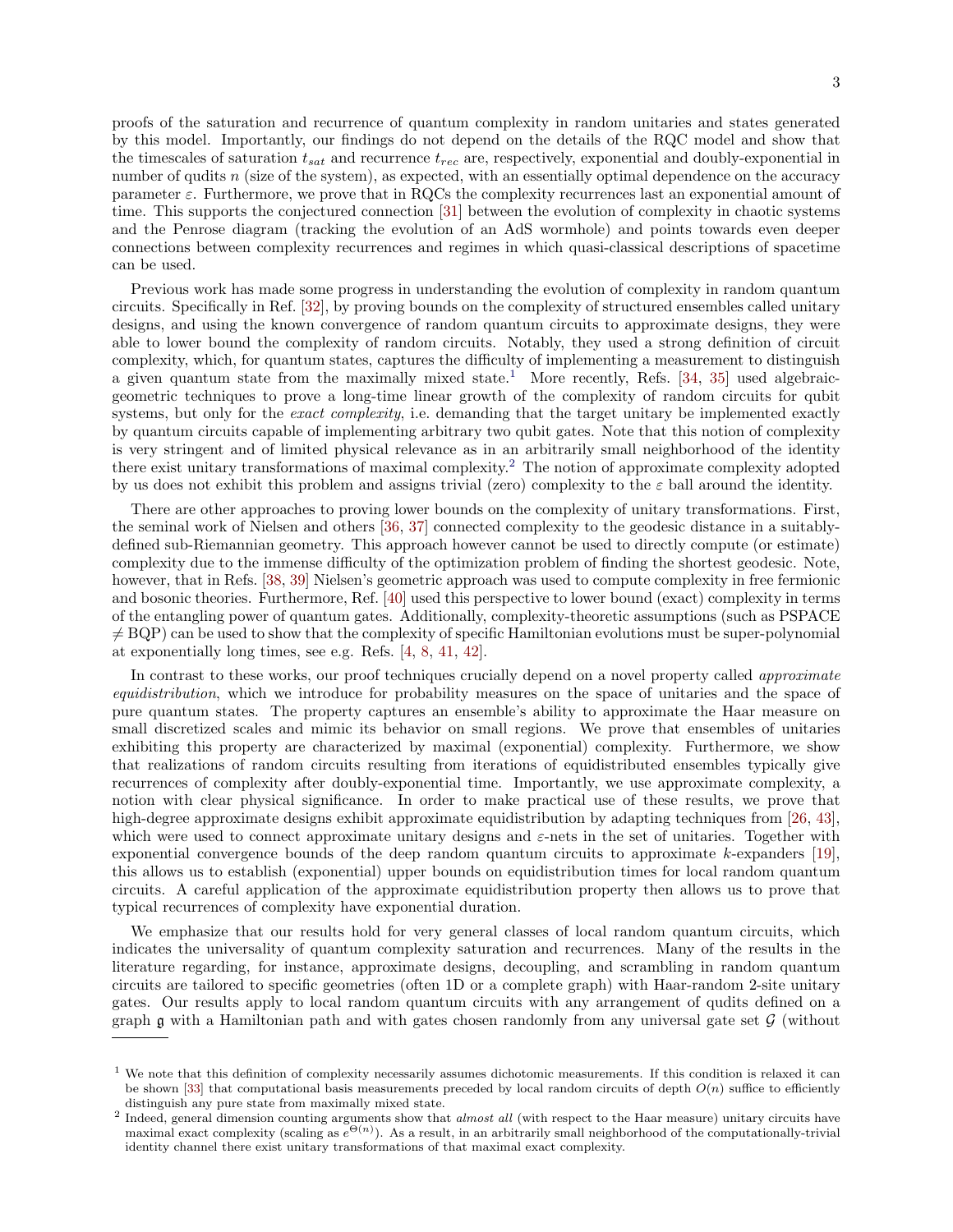requiring inverses, as in [\[19\]](#page-44-15)). Furthermore, we believe that due to the universality of the approximate equidistribution property, our techniques could likely be adapted to other models of chaotic evolution, such as those generated by stochastic local Hamiltonians [\[44\]](#page-45-20).

Organization of work After fixing notation and presenting some definitions, in [Section II](#page-4-0) we give an overview of our results regarding late-time complexity, including the novel notion of approximate equidistriubtion, which we define. We also present a list of possible directions for future work. In [Section III](#page-9-0) we introduce the technical tools that we require in our proofs, including volumes in the space of unitary channels and states as well as approximate unitary designs. In [Section IV](#page-13-0) we relate approximate equidistribution and approximate designs, from which it follows that deep random circuits constitute approximately equidistributed distributions. In [Section V](#page-15-0) we prove that typical unitaries and states picked at random from equidistributed distributions have (essentially) maximal complexity. In [Section VI,](#page-19-0) we show that if random quantum circuits equidistribute at some time scale  $\tau$ , then their complexity undergoes a recurrence at doubly exponential times. Building on previous sections, we use this to prove that complexity of random quantum circuits experiences a recurrence to trivial complexity at (and not before) doubly-exponential times. In [Sec](#page-23-0)[tion VII](#page-23-0) we prove that with high probability, the duration of recurrences dips is exponential in the number of qubits. Finally, in [Section VIII](#page-27-0) we prove a linear complexity growth for exponentially deep circuits. In [Appendix A](#page-29-0) we generalize results of [\[26\]](#page-45-3) and connect approximate unitary designs (expanders) with approximate equipartition property for states and unitaries. In [Appendix B](#page-39-0) and [Appendix C](#page-41-0) we present proofs of some additional technical results used in the main body of the work.

# Setting

We consider systems of  $n$  qudits, with local dimension  $q$ . The dimension of the corresponding Hilbert space  $\mathcal{H} = (\mathbb{C}^q)^{\otimes n}$  is then  $d = q^n$ . Every unitary operator U on H defines a unitary channel U via conjugation  $U(\rho) = U \rho U^{\dagger}$ . Note that all unitary operators  $\exp(i\varphi)U$ , which differ from U by a global phase, define the same unitary channel U. We denote the set of quantum channels on  $\mathcal H$  by  $\mathcal U(d)$ . Similarly, let  $\mathcal S(d)$  denote the set of pure quantum states in H, i.e. rank-one projectors of the form  $\psi = |\psi\rangle\langle\psi|$ . We choose to work with the following definitions of distance between unitary channels and quantum states

<span id="page-3-0"></span>
$$
D(\boldsymbol{U}, \boldsymbol{V}) = \min_{\varphi \in [0, 2\pi)} \|U - \exp(i\varphi)V\|_{\infty} \quad \text{and} \quad D(\rho, \sigma) = \frac{1}{2} \|\rho - \sigma\|_{1}, \tag{1}
$$

where  $\|\cdot\|_{\infty}$  and  $\|\cdot\|_{1}$  are the operator norm and 1-norm, respectively. These distances describe optimal statistical distinguishability of unitary channels and states. For quantum states this follows from the operational definition of trace distance while for unitaries it follows from the relation between the operator norm and the diamond norm

$$
D(U, V) \leq ||U - V||_{\diamond} \leq 2 D(U, V), \qquad (2)
$$

for a proof of this see, for instance, Ref. [\[26\]](#page-45-3).

We consider circuits formed from a universal discrete gate set G of size  $|G| = poly(n)$ . Assume that each gate in G is  $\ell$ -local, i.e. acts non-trivially on at most  $\ell$  qudits, where  $\ell = O(1)$ . Moreover, we will make the assumption that the gates in G are universal for any subset of qudits of size  $\ell$ . Let  $\mathcal{G}^r$   $(r = 0, 1, 2, ...)$  be the set of all size  $r$  circuits built from  $\mathcal{G}$ . We can now define the complexity of a unitary and state.

<span id="page-3-1"></span>**Definition 1** (Unitary complexity). For  $\varepsilon \in [0,1]$ , we say that a unitary U has  $\varepsilon$ -unitary complexity equal to r if and only if  $r = \min\{l : \exists V \in \mathcal{G}^l \text{ s.t. } D(U, V) \leq \varepsilon\}$ , which we denote as  $C_{\varepsilon}(U) = r$ .

<span id="page-3-2"></span>**Definition 2** (State complexity). For  $\varepsilon \in [0,1]$ , we say that a pure state  $\psi$  has  $\varepsilon$ -state complexity equal to r if and only if  $r = \min\{l : \exists V \in \mathcal{G}^l \text{ s.t. } D(\psi, V(\psi_0)) \leq \varepsilon\}$ , which we denote as  $C_{\varepsilon}(\psi) = r$ .

In the definition of state complexity we assume that  $\psi_0$  is chosen to be an unentangled product state, for instance  $\psi_0 = |0\rangle\!\langle 0|^{\otimes n}$ . Let  $\mathcal{C}^r_\varepsilon = \{ \boldsymbol{U} : \exists \boldsymbol{V} \in \mathcal{G}^l, \ l \leq r \ \text{ s.t. } D(\boldsymbol{U}, \boldsymbol{V}) \leq \varepsilon \}$  denote the set of unitary channels with complexity at at most r, i.e. unitaries that can be approximated to an accuracy  $\varepsilon$  by circuits of size at most r. Likewise let  $\mathcal{S}_{\varepsilon}^r = \{ \psi : \exists \mathbf{V} \in \mathcal{G}^l, l \leq r \text{ s.t. } D(\psi, \mathbf{V}(\psi_0)) \leq \varepsilon \}$  be the set of states that can be ε-approximated by the states generated by circuits of size at most r acting on an initial state  $ψ_0$ .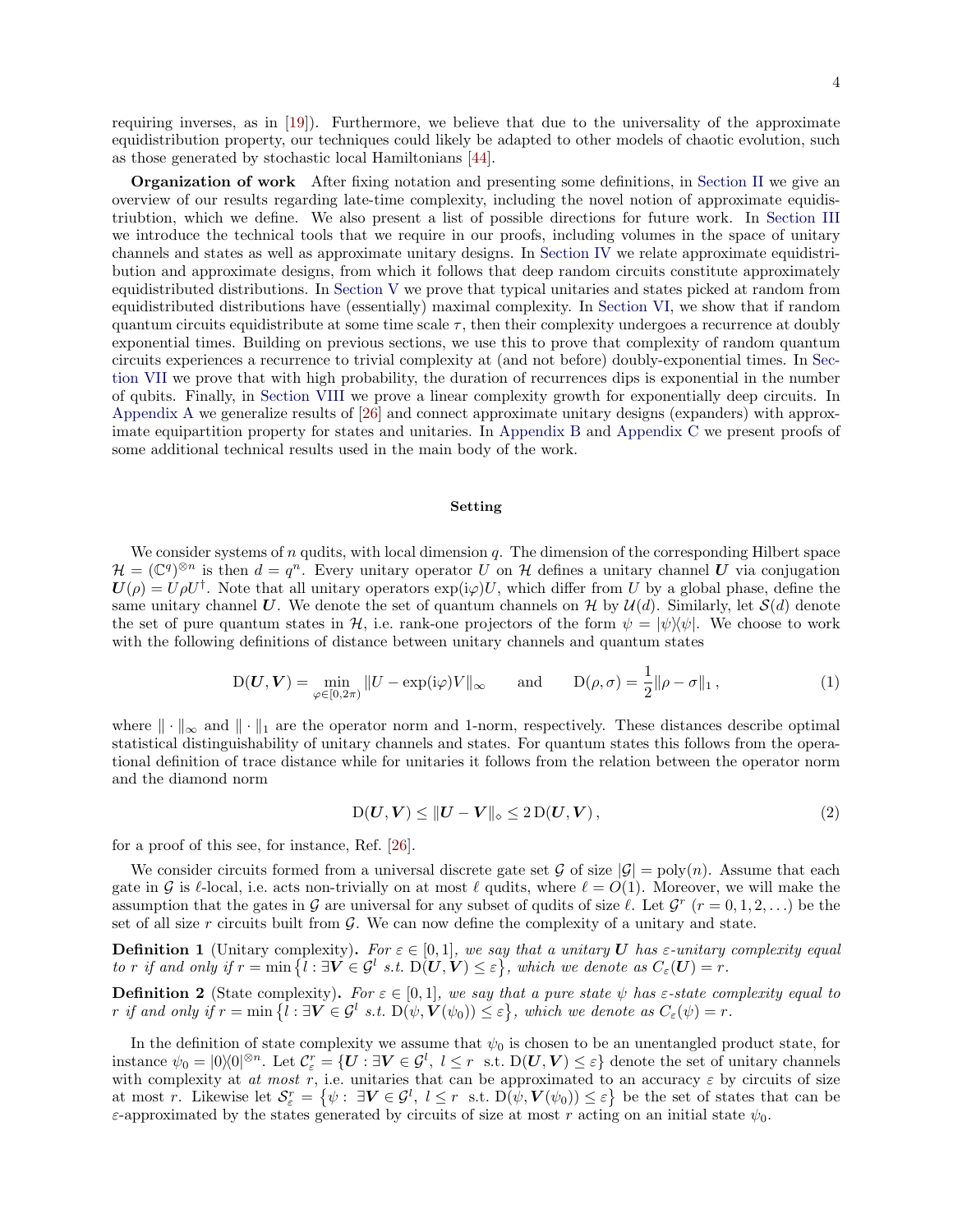In this work we are interested in understanding the complexity of states and unitaries generated by random quantum circuits. Specifically, let  $\nu$  be a probability measure on  $\mathcal{U}(d)$  that corresponds to one layer of a random quantum circuit, e.g. a single time step. Then by  $\nu_t$  and  $(\nu_t)_\mathcal{S}$  we denote measures describing the distributions of unitary transformations and quantum states realized by depth t random circuit:

$$
U_t = V^{(t)} V^{(t-1)} \dots V^{(1)} \quad , \quad \psi_t = V^{(t)} V^{(t-1)} \dots V^{(1)}(\psi_0) \,, \tag{3}
$$

where unitaries  $V^{(i)}$  are i.i.d. and distributed according to measure  $\nu$ . Later we shall consider two versions of  $\nu$ : one corresponding to local circuits in one dimension, which will be denoted by  $\nu^{(n)}$  and a more general one, corresponding to circuits on connected graphs, denoted by  $\nu^{(G)}$ . We shall also denote  $(\nu_t)_S$  by  $\nu_{t,S}$ , hence also  $(\nu_t^{(n)})_{\mathcal{S}}$  by  $\nu_{t,\mathcal{S}}^{(n)}$  $\mathcal{L}_{t, \mathcal{S}}^{(n)}$ , and  $(\nu_{t, \mathcal{S}}^{(G)})$  $\mathcal{L}_{t, \mathcal{S}}^{(G)}$ ) $s$  by  $\nu_{t, \mathcal{S}}^{(G)}$  $_{t,\mathcal{S}}^{(\mathbf{\mathbf{G}})}.$ 

### <span id="page-4-0"></span>II. OVERVIEW OF RESULTS



FIG. 2. Diagram depicting our results for the circuit complexity  $C_{\varepsilon}$  of depth-t local random quantum circuits acting on n qudits. For typical realizations of random quantum circuits, complexity grows until an exponential-time, at which point it saturates to its maximal value at time  $t_{sat} \approx \exp(\Theta(n)) \log(1/\varepsilon)$ . Thereafter, the complexity remains maximal until it undergoes a recurrence at doubly exponential times  $t_{rec} \approx (1/\varepsilon)^{\exp(\Theta(n))}$ . The recurrence process typically takes exponential amount of time.

The summary of our contributions to late-time behaviour of complexity in random quantum circuits is presented in [Figure 1.](#page-1-0) In what follows we give precise formulation of each of the results indicated in the figure. Our findings crucially depend on a new (to the best of our knowledge) property of probability measures on sets of unitary channels and pure quantum states, which we call the *approximate equidistribution property*.

<span id="page-4-1"></span>**Definition 3** (Approximate equidistribution on unitary channels and pure states). Let  $\alpha$ ,  $\beta$  be real numbers such that  $0 < \alpha \leq 1 \leq \beta$ . We say that a probability measure  $\nu$  on  $\mathcal{U}(d)$  is  $(\alpha, \beta)$ -equidistributed on  $\mathcal{U}(d)$  at the scale  $\varepsilon$  if, for every ball  $B(V, R) \subset \mathcal{U}(d)$  of radius  $R \geq \varepsilon$ , we have

<span id="page-4-2"></span>
$$
Vol(\alpha \cdot R) \le \nu(B(\mathbf{V}, R)) \le Vol(\beta \cdot R). \tag{4}
$$

Similarly, a probability measure  $\nu_S$  on pure states  $S(d)$  is  $(\alpha, \beta)$ -equidistributed on  $S(d)$  at the scale  $\varepsilon$  if, for every ball  $B(\psi, R) \subset S(d)$  of radius  $R \geq \varepsilon$ , we have

$$
\text{Vol}_{\mathcal{S}}(\alpha \cdot R)) \le \nu_{\mathcal{S}}(B(\psi, R)) \le \text{Vol}_{\mathcal{S}}(\beta \cdot R). \tag{5}
$$

Informally, a measure  $\nu$  satisfies this approximate equipartition property on a given scale if the value of the measure it assigns the to every ball of size  $\varepsilon$  is comparable to the Haar volume of the of balls of similar size, e.g. see [Figure 3.](#page-5-1)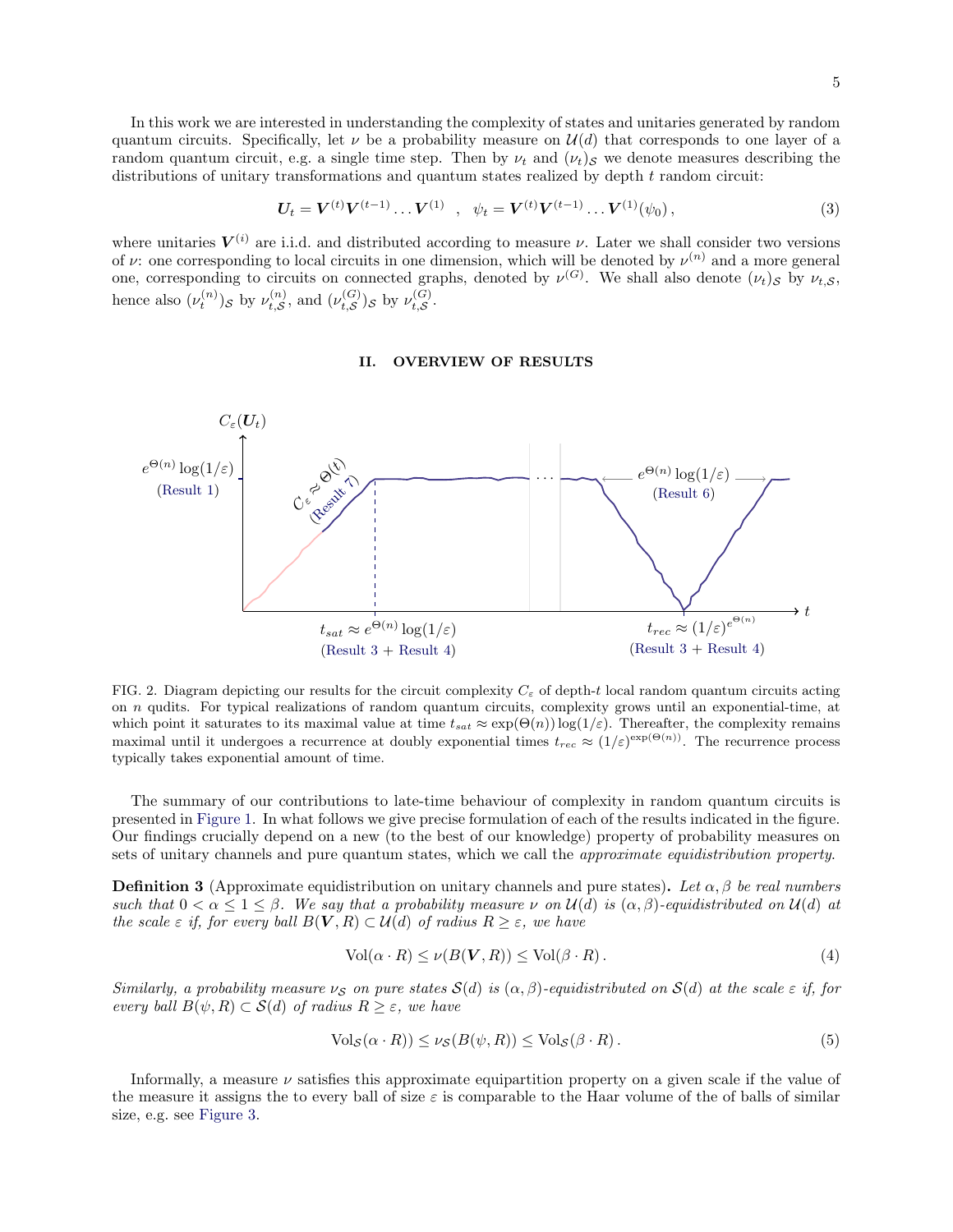

<span id="page-5-1"></span>FIG. 3. Diagram depicting approximate equipartition. For every ball  $B(V, R)$  of radius R in the space of unitaries, we have that the measure on that ball is upper and lower bounded by a comparable Haar volume.

We prove a number of properties suggesting that the approximate equipartition property is central for establishing the saturation and recurrence of complexity for states and unitary channels. Recall we assumed that the complexity of states and unitaries is defined with respect to a fixed local universal  $\ell$ -local gate set  $\mathcal G$  of cardinality  $|\mathcal G| = \text{poly}(n)$ .

<span id="page-5-0"></span>Result 1 (Typical unitary channels and states generated by ensembles exhibiting approximate equidistribution have almost maximal complexity). Let  $\nu$  and  $\nu_s$  be probability measures on  $\mathcal{U}(d)$  and  $\mathcal{S}(d)$  which  $(\alpha, \beta)$ -equidistribute on their respective spaces. Then, with high probability, unitary channels U and states  $\psi$  selected at random from  $\nu$  and  $\nu_S$  satisfy

<span id="page-5-2"></span>
$$
C_{\varepsilon}(\boldsymbol{U}) \gtrsim \frac{d^2}{\log |\mathcal{G}|} \log \left( \frac{1}{\beta c^o \varepsilon} \right) \quad \text{and} \quad C_{\varepsilon}(\psi) \gtrsim \frac{d}{\log |\mathcal{G}|} \log \left( \frac{1}{\beta \varepsilon} \right) , \tag{6}
$$

where  $c^{\circ} = 87$  is an absolute constant (see Eq. [\(17\)](#page-9-1)). Both lower bounds appearing in Eq. [\(6\)](#page-5-2) saturate (up to terms polynomial in  $n$ ) the known upper bounds on complexities of unitary states and unitaries in n qudit systems (see [Lemma 8\)](#page-16-0).

Result 2 (Approximately equidistributed ensembles of unitary channels and states have doubly-exponential distinct high-complexity elements). Let v and v<sub>S</sub> be probability measures on  $\mathcal{U}(d)$  and  $\mathcal{S}(d)$  which  $(\alpha, \beta)$ equidistribute on their respective spaces. Let  $N_{\varepsilon}^r(\nu)$  be the maximal number of pairwise  $\varepsilon$ -distinct unitary channels U from the support of  $\nu$  on unitaries with complexity greater than r. Likewise, let  $N_{\varepsilon}^r(\nu_{\mathcal{S}})$  be the maximal number of pairwise  $\varepsilon$ -distinct states  $\psi$  from the support of  $\nu_{\mathcal{S}}$  on states with complexity greater than r. Then for

$$
r_{\text{unitary}} \approx \frac{d^2 \log(A_\beta/\varepsilon)}{\log|\mathcal{G}|} \quad , \quad r_{\text{states}} \approx \frac{d \log\left(\frac{1}{4\beta\varepsilon}\right)}{\log|\mathcal{G}|} \tag{7}
$$

we have

$$
N_{\varepsilon}^r(\nu) \approx \left(\frac{1}{2\beta c^o \varepsilon}\right)^{d^2} \quad , \quad N_{\varepsilon}^r(\nu_{\mathcal{S}}) \approx \left(\frac{1}{2\beta \varepsilon}\right)^{2d},\tag{8}
$$

where  $c^{\circ} = 87$  is an absolute constant (see Eq. [\(17\)](#page-9-1)) and  $A_{\beta} > 0$  is an explicit constant depending on  $\beta$ . As  $d = q^n$ , we get that both  $N_\varepsilon^r(\nu)$  and  $N_\varepsilon^r(\nu)$  exhibit a doubly exponential scaling with the number of qudits (for fixed accuracy parameter  $\varepsilon$ ).

Our first result, proven in [Lemma 9,](#page-16-1) is that the complexity of typical states and unitary channels chosen from the Haar measure are close to maximal with overwhelming probability. The second result, proven in [Lemma 10,](#page-17-0) ensures that the number of distinct high-complexity unitaries is comparable to the packing number of the set all unitary channels  $\mathcal{U}(d)$  (on the appropriate logarithmic scale). In this sense the Haar measure is an ensemble consisting of unitaries and states with essentially maximal complexity. The above two results show that probability measures which approximately equidistribute, describe ensembles of states or unitary channels with essentially maximal complexity. Furthermore, the number of distinct high complexity unitaries and states in the support of such measures scales doubly-exponentially with the number of qudits n. Crucially the dependence on  $\varepsilon$  in Eq. [\(6\)](#page-5-2) is optimal.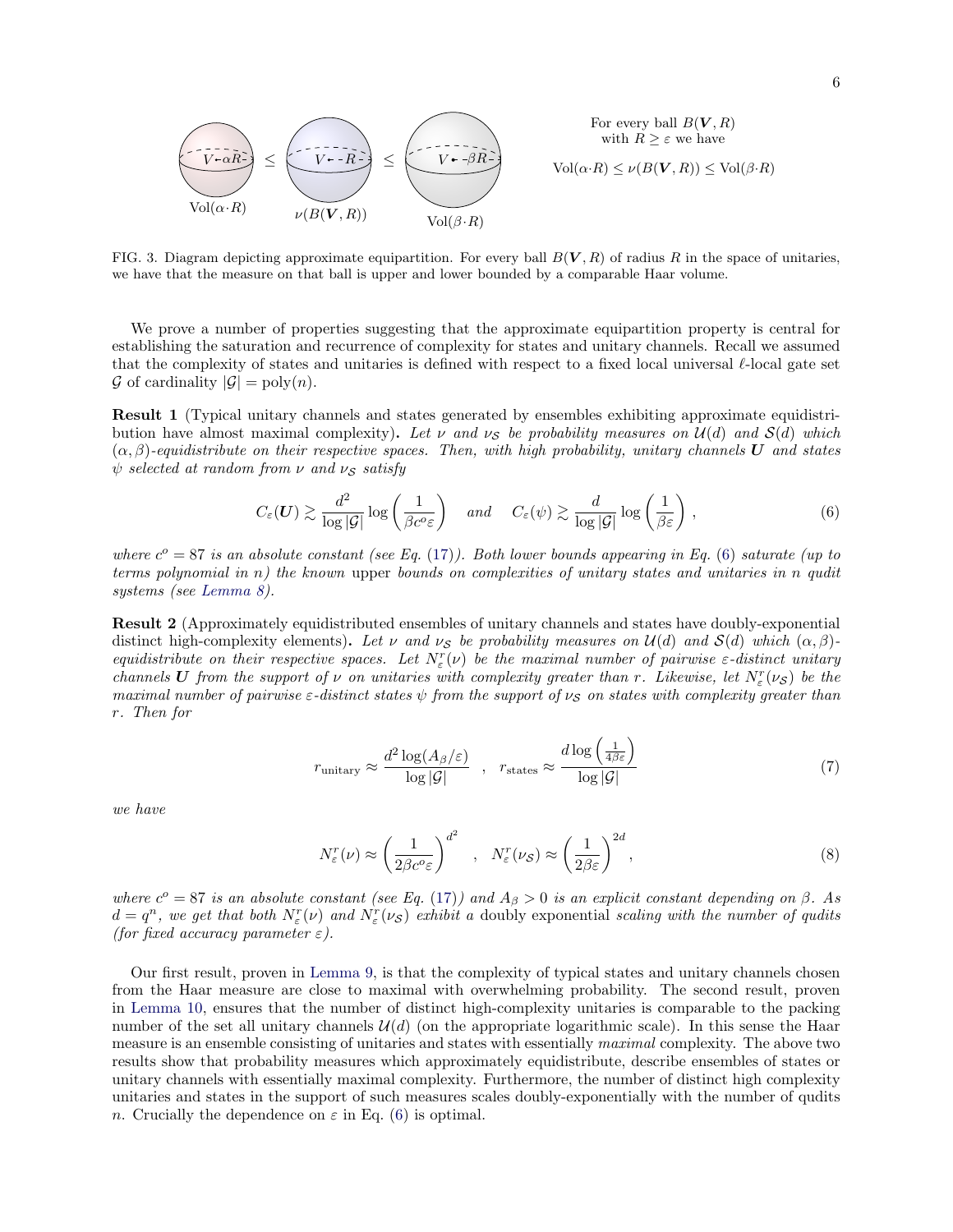Another important property of equidistributed ensembles of unitaries is that they naturally yield doublyexponential recurrence times for complexity. This is proven in [Theorem 12](#page-21-0) in [Section VI](#page-19-0) and summarized below.

<span id="page-6-0"></span>Result 3 (From approximate equidistribution to saturation in exponential time and recurrence in doubly– exponential time). Let  $\nu$  be a probability measure on  $\mathcal{U}(d)$  describing a single layer of a random quantum circuit, i.e. a single time step. Let  $\tau$  be a circuit depth such that the distribution of depth  $\tau$  random quantum circuits  $U_{\tau}$ , generated by  $\nu_{\tau}$ ,  $(\alpha, \beta)$ -distribute on scale  $\varepsilon$ . Then, with high probability, sequences of random unitary circuits  $(U_t)_{t \in \mathbb{N}}$ :

- (i) Achieve complexity  $C_{\varepsilon}(U_t) \gtrsim d^2 \log(1/(\beta c^o \varepsilon))$  for  $t = \tau$  (this follows from [Result 1\)](#page-5-0).
- (ii) Have a recurrence time  $t_{\text{rec}}$ —the first time after reaching maximal complexity as in (i) that the complexity exhibits a recurrence, i.e.  $C_{\varepsilon}(\boldsymbol{U}_{t_{\text{rec}}}) = O(1) -$  which satisfies

$$
\left(\frac{1}{\beta c^o \varepsilon}\right)^{d^2} \lesssim t_{\text{rec}} \lesssim \tau \left(\frac{1}{\alpha c_o \varepsilon}\right)^{d^2},\tag{9}
$$

where  $c^{\circ} = 87$  and  $c_{\circ} = \frac{1}{9\pi}$  are absolute constants.

Noting that  $d = q^n$ , we observe that the complexity of random circuits undergoes recurrence at a circuit depth  $e^{e^{\Theta(n)}}$  in the multiples  $\tau$ . An analogous result holds for sequences of states  $(\psi_t)_{t\in\mathbb{N}}$  generated by  $\nu$ , the only difference being the maximal complexity and dimension of the space proportional to d, not  $d^2$ .

In order to make practical use of the above results we lower bound equidistribution times  $\tau$  and  $\tau_s$  for local random quantum circuits by establishing a connection between high degree approximate k-designs and approximate equidistribution for unitary channels and pure quantum states.

<span id="page-6-1"></span>**Result 4** (High-degree approximate k-expanders satisfy approximate equidistribution). Let  $\nu$  be a  $\delta$ approximate unitary k-expander with

$$
\delta \lesssim \left(\frac{\varepsilon^2 \Gamma^2}{d}\right)^{d^2} , \ k \approx \frac{d^{5/2}}{\varepsilon \Gamma} , \tag{10}
$$

then the distribution  $\nu$  is  $(1 - \Gamma, 1 + \Gamma)$ -equidistributed in  $\mathcal{U}(d)$  on a scale  $\varepsilon$ . Furthermore, if

$$
\delta \lesssim (\varepsilon \Gamma)^{6d} , \ k \approx \frac{d}{(\varepsilon \Gamma)^4} , \tag{11}
$$

then the measure  $\nu_{\mathcal{S}}$  induced by  $\nu$  on  $\mathcal{S}(d)$  is  $(1-\Gamma,1+\Gamma)$ -equidistributed in  $\mathcal{S}(d)$  on a scale  $\varepsilon$ .

The proof of the above result is based on adapting techniques from Refs. [\[26,](#page-45-3) [43\]](#page-45-18), which were used to establish when unitary ensembles forming approximate expanders yield  $\varepsilon$ -nets in the space of unitaries. Furthermore, these techniques are generalized in a manner that allows us to characterize when approximate unitary designs will induce a measure on the set of pure quantum states which would exhibit approximate equidistribution. The technical formulation of the above result is given in [Theorem 5.](#page-13-1)

Our quantitative statements about the recurrence of complexity for more general local random quantum circuits follow from combining [Result 3](#page-6-0) and [Result 4](#page-6-1) with the exponential convergence bounds of local RQCs to approximate k-designs, which are valid for arbitrary degree  $k$  [\[19\]](#page-44-15) (see [Proposition 3](#page-12-0) for details).

<span id="page-6-2"></span>**Result 5** (Saturation and recurrence of complexity for random quantum circuits). Let  $\nu^{(n)}$  be the probability distribution describing a single layer of local quantum circuits on the 1D architecture, acting on an n qudit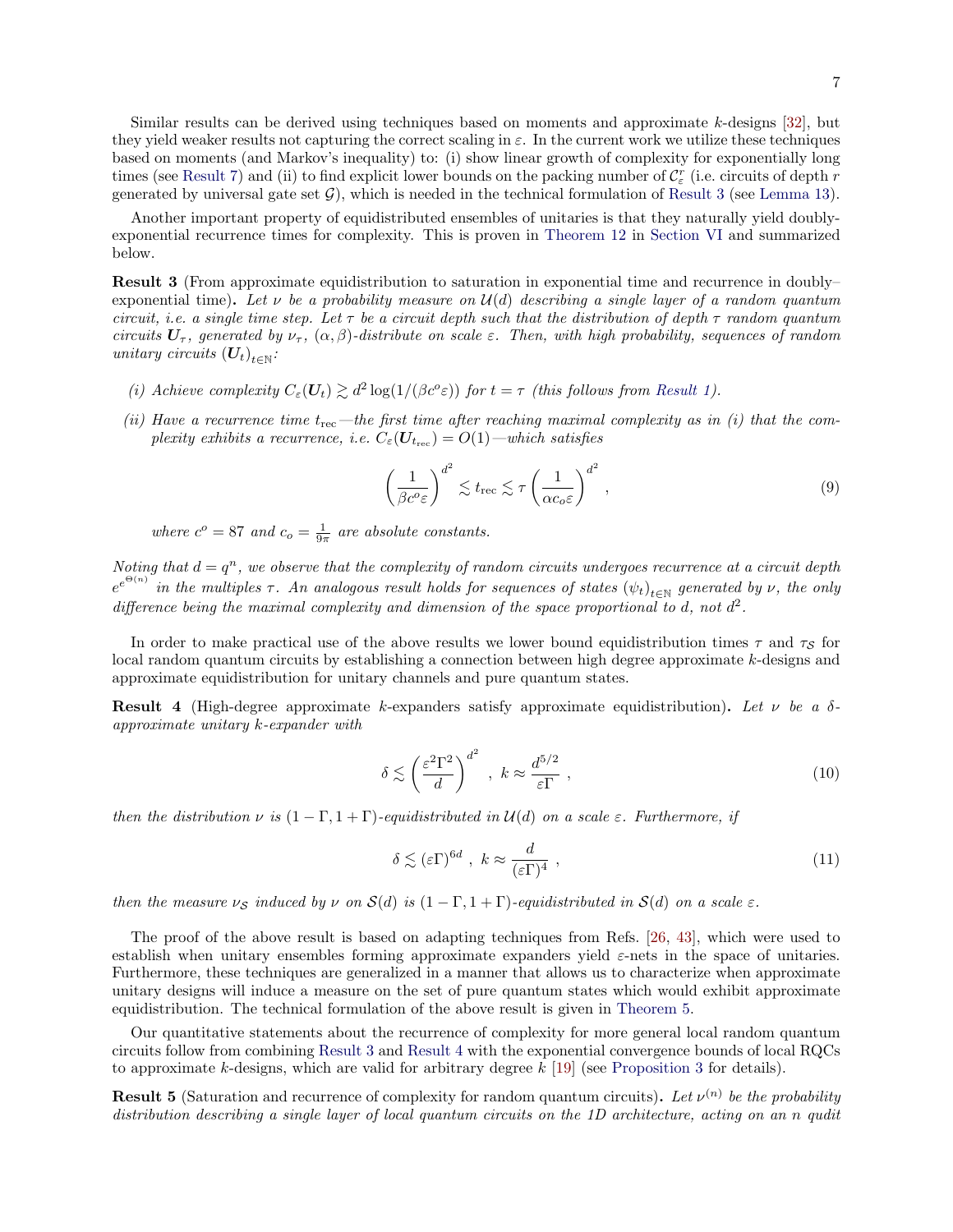system  $\mathcal{H} = (\mathbb{C}^q)^{\otimes n}$  of dimension  $d = q^n$ . Then, the measure  $\nu_t^{(n)}$  becomes  $(1 - \Gamma, 1 + \Gamma)$ -equidistributed on scale  $\varepsilon$  when the circuit depth is

<span id="page-7-2"></span>
$$
\tau \approx d^4 \log \frac{1}{\varepsilon \Gamma} \,. \tag{12}
$$

Moreover, the induced measure  $\nu_t^{(n)}$  $\mathcal{L}_{t,S}^{(n)}$  on the space of pure states  $\mathcal{S}(d)$  becomes  $(1-\Gamma,1+\Gamma)$ -equidistributed on scale  $\varepsilon$  in this set after a circuit depth

<span id="page-7-3"></span>
$$
\tau_{\mathcal{S}} \approx d^3 \log \frac{1}{\varepsilon \Gamma} \,. \tag{13}
$$

By inserting  $d = q^n$  and using [Result 3,](#page-6-0) we find that the complexity  $C_\varepsilon$  evaluated on sequences of random unitary channels  $(U_t)_{t \in \mathbb{N}}$  and states  $(\psi_t)_{t \in \mathbb{N}}$  generated by  $\nu^{(n)}$  with high probability

- (i) Saturates at an essentially maximal value, equal to  $C_{unitary} \approx d^2 \log(1/\varepsilon)$  and  $C_{state} \approx d \log(1/\varepsilon)$  for unitaries and states respectively, at time  $t_{sat} \lesssim e^{\Theta(n)} \log(1/\varepsilon)$ .
- (ii) The first time after saturation that complexity reaches  $C_{\varepsilon} = O(1)$  is  $t_{rec} \approx e^{e^{\Theta(n)}}$ .

A technical statement of formulas Eq. [\(12\)](#page-7-2) and Eq. [\(13\)](#page-7-3) is contained in Eq. [\(49\)](#page-15-1) of [Lemma 7.](#page-15-2) There we also give results for the saturation and recurrence times of complexity for more general G-local RQCs, where the qudits are coupled according a connected graph G and random two-qudit gates are chosen from a general universal gate set G. The dependence of  $\tau$  and  $\tau_S$  on the total dimension d is the same but, if one does not assume algebraic entries in G, the leading dependence on  $\varepsilon$  becomes ~ log(1/ $\varepsilon$ )<sup>3</sup>.

Interestingly, careful usage of approximate equidistribution allows us to gain insight into timescales on which recurrences of complexity occur. The following result shows that their typical duration scales exponentially with the system size, in accordance to what was recently conjectured in Ref. [\[31\]](#page-45-7).

<span id="page-7-0"></span>**Result 6** (Typical duration of recurrences of complexity). Let v be a probability measure on  $\mathcal{U}(d)$  describing a single layer of a random quantum circuit on an n qudit system of dimension  $d = q^n$ . Let t be a natural number such that  $t > 2T$ , where T denotes the time at which the distribution of  $U_T$  is  $(1 - \Gamma, 1 + \Gamma)$ . equidistributed on a scale  $\varepsilon$  with  $\Gamma \leq e^{-\Theta(d^2)}$ . Assume that  $C_{\varepsilon}(\mathbf{U}_t) = 0$  at the time t. Then, conditioned on this event, with high probability (over the distribution of trajectories  $\left\{ \bm{U}_t \right\}_{t\in \mathbb{N}}$ ) we have

$$
C_{\varepsilon}(\mathbf{U}_{t-T}) \approx d^2 \log(1/\varepsilon) \quad , \ C_{\varepsilon}(\mathbf{U}_{t+T}) \approx d^2 \log(1/\varepsilon) \ . \tag{14}
$$

From [Result 5](#page-6-2) we know that local random quantum circuits on the 1D architecture (i.e.  $\nu = \nu^{(n)}$ ) have  $T = e^{\Theta(n)} \log(1/\varepsilon)$ . Since complexity  $C_{\varepsilon}$  cannot change faster than linearly with t, we get that with high probability recurrences of complexity have a duration exponential in the system size. An analogous results holds for sequences of states  $(\psi_t)_{t \in \mathbb{N}}$  generated by  $\nu$ .

We provide a technical formulation and formal proof of the above claim in [Section VII.](#page-23-0) We note that similar results hold also for the general model of G-local quantum circuits discussed above.

Lastly, we combine some previous results to show that an exponentially-small but moment-independent spectral gap for random quantum circuits implies a linear complexity growth for deep circuits.

<span id="page-7-1"></span>**Result 7** (Linear growth at exponential depths). For local random quantum circuits of depth t,  $\nu_t^{(n)}$ , when the circuit depth is  $t \gtrsim d^2 \log(1/\delta)$ , then  $\nu_t^{(n)}$  forms a  $\delta$ -approximate k-expander for all moments, which implies a linear complexity growth up until the saturation time  $t \approx d^4$ . Specifically, with very high probability, a depth t random quantum circuit has complexity lower bounded as  $C_\varepsilon(\tilde{\bm{U}_t}) \gtrsim (t/d^2)$ . Similarly, the states generated by RQCs of the same depth have complexity  $C_\varepsilon(\psi) \gtrsim (t/d^2)$ , such that a linear growth of state complexity begins at  $t \approx d^2$  and proceeds until saturation. We emphasize that in contrast to the results involving approximate equidistribution, these complexity lower bounds have a trivial  $\varepsilon$  dependence.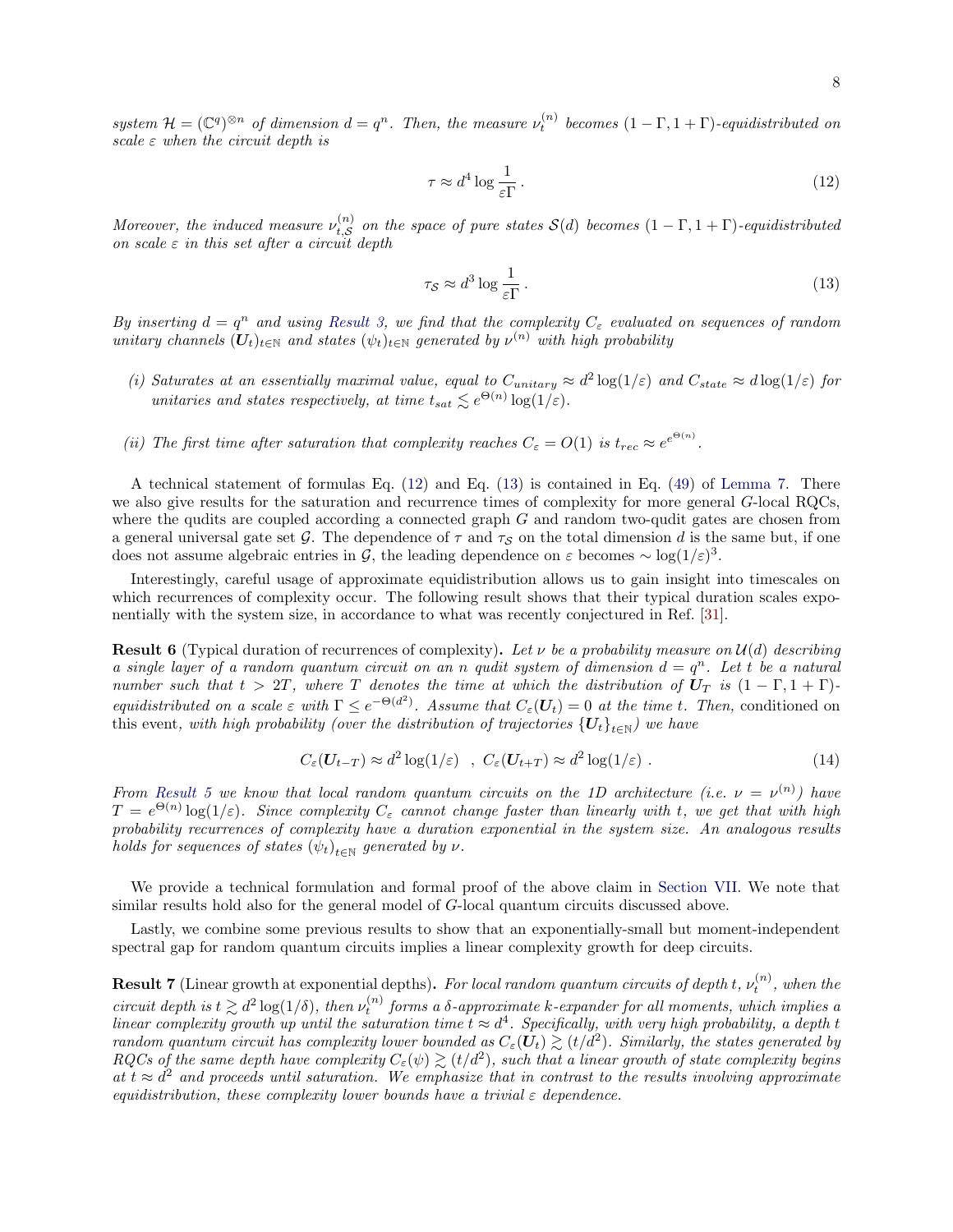

FIG. 4. A plot depicting the conjectured random circuit complexity growth (upper curve in red), a long-time linear growth saturating when the circuit depth is  $d^2$ , alongside the best established lower bounds (lower curve in purple), a long-time sublinear growth, followed by a linear regime and saturation at circuit depth  $d^4$ .

#### Open problems

Our work leaves open a number of interesting directions for future work:

First, we have focused on time-evolutions generated by random quantum circuits, leveraging the fact that they form approximate unitary designs to prove statements about the late-time behavior of complexity. Specifically, we use convergence to designs of exponential degree,  $k = e^{\Omega(n)}$ , to establish approximate equidistribution. It is also known that other time-dependent Hamiltonian evolutions, such as the disordered spin systems with time-dependent random couplings in Refs. [\[44,](#page-45-20) [45\]](#page-45-21), converge to approximate designs of subexponential degree. If one could extend these results to show that exponentially-long stochastic Hamailtonian evolution generates high-degree designs, rigorous statements about the staturation and recurrence of complexity would directly follow from our results on approximate equidistribution.

Second, the results presented in this work, along with those in Ref. [\[32\]](#page-45-8), provide a consistent framework for understanding the growth and saturation of quantum complexity. The techniques directly apply to timedependent unitary evolutions that form approximate designs. Nevertheless, in physics we are often interested in the energy-conserving evolution of *time-independent* Hamiltonians, which will not (in general) form unitary designs [\[46\]](#page-45-22). Proving statements about the complexity growth of the ensemble  $\{e^{-iHt}, H \in \mathcal{E}_H\}$ , for an ensemble of Hamiltonians, demands a different proof technique.

An exponentially-small lower bound on the spectral gap for random circuits,  $\Delta \geq e^{-\Omega(n)}$  and independent of  $k$ , gave that random quantum circuits form designs of exponential degree. Combined with the conditions for distributions to equidistribute over the space of unitaries, this gives the circuit depth at which complexity saturates and recurs. Can one substantially improve the n-dependence of the spectral gap bound for random circuits? An even more challenging question: can one prove an unconditional constant lower bound on the spectral gap? This would prove the optimal design depth and, via the results in Ref. [\[32\]](#page-45-8) and in this work, would directly imply the conjectured linear complexity growth for random circuits.

Recently, Ref. [\[47\]](#page-45-23) studied another long-time property of random circuit evolution—the fluctuations of subsystem entropies of states evolved by random circuits, which become increasingly suppressed for an exponentially long time. The results here should give the timescale at which the subsystem entropy recurs and the evolved-state becomes unentangled. More generally, it would be intriguing to rigorously explore the connection between quantum complexity and other long-time properties of many-body systems.

Furthermore, in our analysis we rely heavily on the approximate equidistribution property to estimate the measure on balls  $\nu(B(\mathbf{V}, \varepsilon)), \nu_{\mathcal{S}}(B(\psi, \varepsilon))$  in the set of unitary channels and in the space of pure quantum states. The use of traditional techniques to estimate these quantities—e.g. based on (approximate) designs, moment bounds, or Levy's lemma—does not give the correct scaling with  $\varepsilon$ . This suggests that in the regime of high-degree designs it should be possible to develop stronger concentration inequalities, interpolating between the known design bounds [\[48\]](#page-45-24) and the properties of the Haar measure.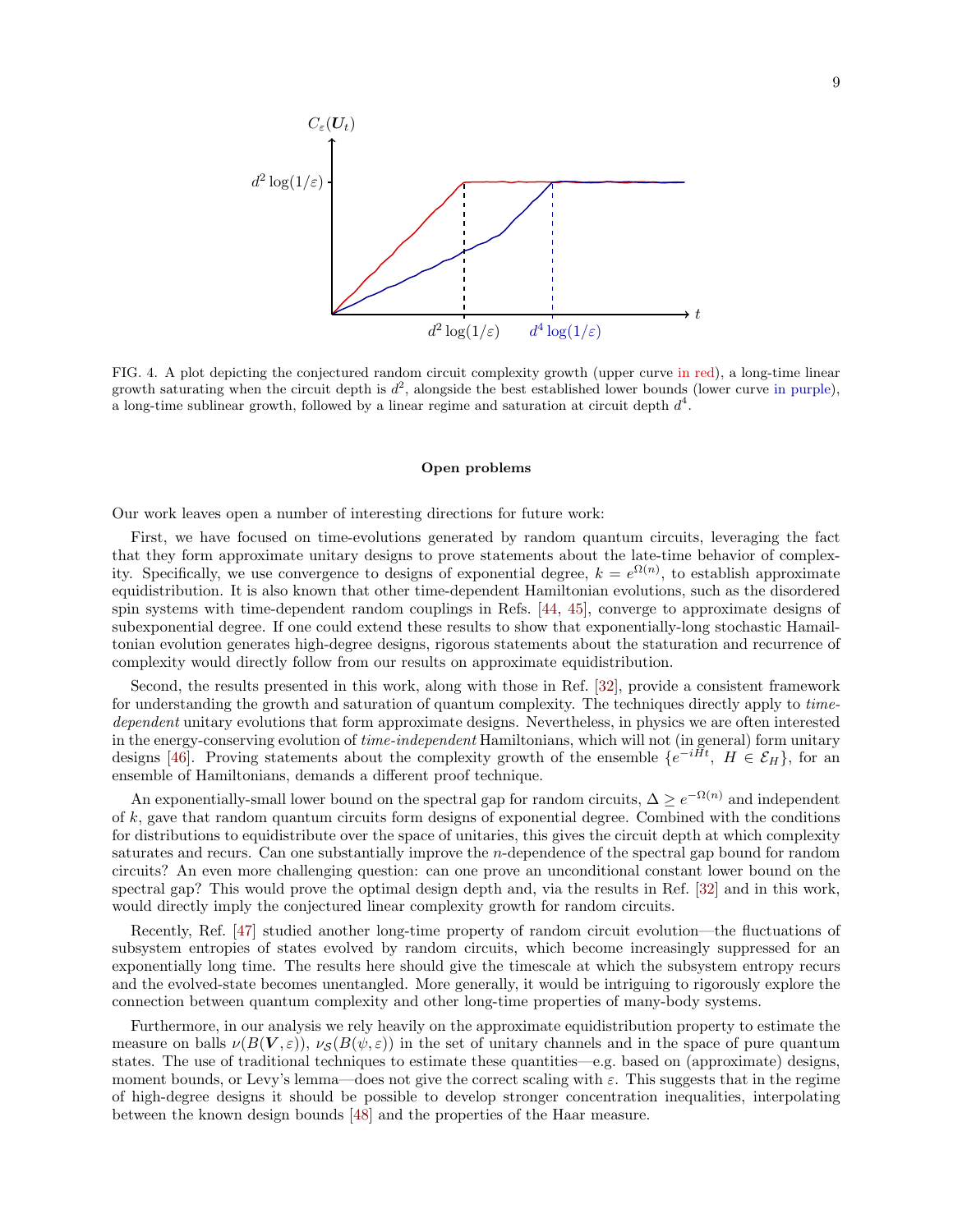Lastly, there are a number of interesting questions regarding the scale of complexity fluctuations at various regimes of quantum complexity growth. It would be interesting to apply our methods to get precise bounds on the probability and size of a typical fluctuation in the complexity of a given random circuit instance away from the ensemble 'average.' More speculatively, for holographic complexity there are various expectations of the behavior of circuit complexity coming from explicit gravity calculations in the bulk. It would be interesting to see if our methods were able to identify any particular features in the long-time behavior of complexity relevant to either the Complexity/Action or Complexity/Volume conjectures, in particular subtleties that arise at exponential time scales.

### <span id="page-9-0"></span>III. TECHNICAL TOOLS

Haar measure, volumes in the space of unitary channels and pure states

The manifold of unitary channels  $\mathcal{U}(d)$  inherits the unique invariant probability measure from the Haar measure on the unitary group  $\mathbb{U}(d)$  according to the following prescription: for  $\mathcal{A} \subset \mathcal{U}(d)$  we set  $\mu_P(\mathcal{A}) =$  $\mu(\mathcal{A}')$ , where  $\mu_P, \mu$  are Haar measures on  $\mathbb{U}(d)$  and  $\mathcal{U}(d)$  respectively, and  $\mathcal{A}'$  denotes collection of all unitary operators defining quantum channels from  $A$ . In what follows we will not differentiate between unitary channels and unitary operators, as well as Haar measures defined on these sets, unless it leads to an ambiguity. In particular, we let  $Vol(A)$  denote the Haar measure of a subset A of unitary channels  $U(d)$ or unitary group  $U(d)$ , depending on the context. Finally, the Haar measure  $\mu$  on  $U(d)$  induces the unique invariant normalized measure  $\mu_{\mathcal{S}}$  on the set of pure quantum states by  $\mathcal{S}(d)$ . This measure can be defined by  $\mu_{\mathcal{S}}(\mathcal{B}) = \mu(\varphi^{-1}(\mathcal{B}))$ , where  $\mathcal{B} \subset \mathcal{S}(d)$  and  $\varphi : \mathcal{U}(d) \to \mathcal{S}(d)$  is defined by  $\varphi(\mathbf{U}) = \mathbf{U}(\phi_0)$ , for arbitrarily chosen pure state  $\phi_0 \in \mathcal{S}(d)$ . In analogous way, for a fixed choice of a referential state  $\phi_0 \in \mathcal{S}(d)$ , any measure  $\nu$  on  $\mathcal{U}(d)$  defines a measure on the set of pure states via

$$
\nu_{\mathcal{S}}(\mathcal{B}) = \nu(\varphi^{-1}(\mathcal{B})). \tag{15}
$$

We will be frequently working with balls of radius  $\varepsilon$  in the space of unitary channels  $\mathcal{U}(d)$ , induced by the diamond norm

$$
B(\mathbf{U}, \varepsilon) = \{ \mathbf{V} : D(\mathbf{V}, \mathbf{U}) \le \varepsilon \}. \tag{16}
$$

We denote the Haar measure of such a ball by  $Vol(B(\mathbf{U}, \varepsilon)) = Vol(\varepsilon)$ . From the results in [\[49,](#page-45-25) [50\]](#page-45-26), we have

$$
(c_o \varepsilon)^{d^2 - 1} \le \text{Vol}(\varepsilon) \le (c^o \varepsilon)^{d^2 - 1},\tag{17}
$$

where  $c_o$  and  $c^o$  are absolute constants. In Ref. [\[26\]](#page-45-3) one finds that  $c_o = \frac{1}{9\pi}$  and  $c^o = 87$ . Similarly for pure states, we have balls of radius  $\varepsilon$  in the space of states  $B(\psi, \varepsilon) = {\phi : D(\phi, \psi) \leq \varepsilon}.$  We denote the volume of this set according to the uniform measure  $\mu_{\mathcal{S}}$  in S induced from the Haar measure on  $\mathcal{U}(d)$  by  $Vol_S(B(\psi, \varepsilon)) = Vol_S(\varepsilon)$ . In this case it is possible to find an exact expression for the volume

<span id="page-9-2"></span><span id="page-9-1"></span>
$$
\text{Vol}_{\mathcal{S}}(\varepsilon) = \varepsilon^{2(d-1)}\,. \tag{18}
$$

The above equation arises from the distribution of the overlaps of pure states  $x = \text{tr}(\psi \phi)$ . The explicit expression given by Ref. [\[51\]](#page-46-0) for this distribution is

<span id="page-9-3"></span>
$$
p(x) = (d-1)(1-x)^{d-2} . \t\t(19)
$$

### Packing and covering numbers

Throughout this work we will make use of the packing and covering numbers; see, for instance, Ref. [\[52\]](#page-46-1). They are defined as follows: Let  $\mathcal{Y}$  be a subset  $\mathcal{Y} \subset \mathcal{X}$  of a metric space X, equipped with distance measure D. We will consider  $\mathcal{X} = \mathcal{U}(d)$  or  $\mathcal{X} = \mathcal{S}(d)$  with distances defined in the previous subsection. The packing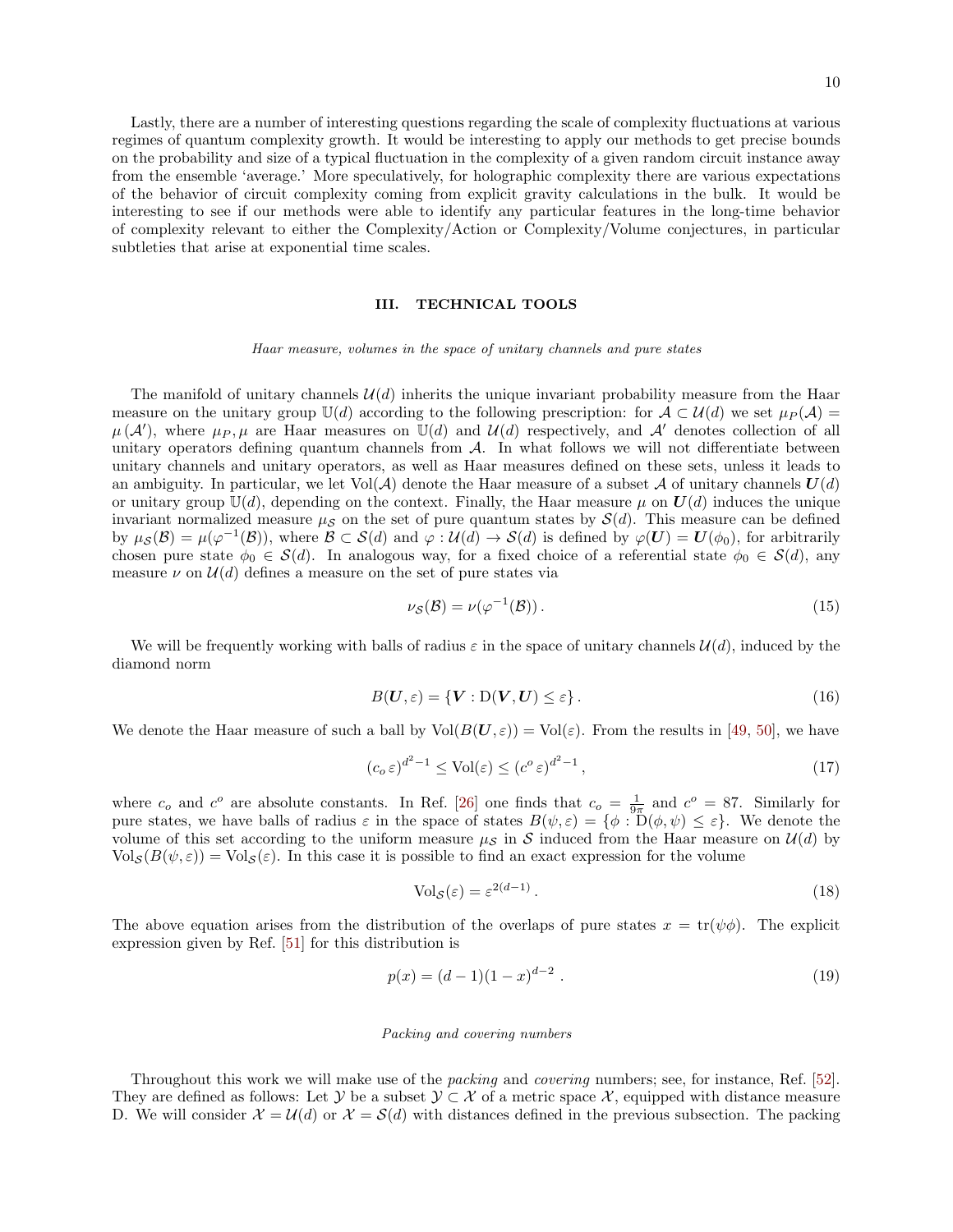$$
\mathcal{N}_{\text{pack}}(\mathcal{Y}, \varepsilon) := \max\left\{ |S| : \forall_{x, y \in S} \ D(x, y) \ge \varepsilon, \ S \subset \mathcal{Y} \right\} \tag{20}
$$

$$
\mathcal{N}_{\text{cov}}(\mathcal{Y}, \varepsilon) := \min \left\{ |S| : Y \subset \bigcup_{x \in S} B(x, \varepsilon), \ S \subset \mathcal{Y} \right\}.
$$
\n(21)

Note that dependence of above numbers on the metric D is suppressed.



<span id="page-10-0"></span>FIG. 5. Illustrations of the packing and covering numbers. On the left: a diagram of a maximal packing of balls of radius  $\varepsilon/2$  in a subset Y of a metric space X. On the right: a minimal covering of the same subset, built from balls of radius  $\varepsilon$ .

Covering and packing numbers are related as follows:

$$
\mathcal{N}_{\text{cov}}(\mathcal{Y}, 2\varepsilon) \le \mathcal{N}_{\text{pack}}(\mathcal{Y}, \varepsilon) \le \mathcal{N}_{\text{cov}}(\mathcal{Y}, \varepsilon). \tag{22}
$$

Moreover, we have

<span id="page-10-1"></span>
$$
\mathcal{N}_{\text{pack}}\left(\bigcup_{i} \mathcal{Y}_i, \varepsilon\right) \le \sum_{i} \mathcal{N}_{\text{pack}}(\mathcal{Y}_i, \varepsilon). \tag{23}
$$

In the cases where  $\mathcal{X} = \mathcal{Y} = \mathcal{U}(d)$  and  $\mathcal{X} = \mathcal{Y} = \mathcal{S}(d)$ , both the metric and the measure are unitary invariant and therefore

$$
\mathcal{N}_{\text{pack}}(\mathcal{U}(d), \varepsilon) \le \text{Vol}(\varepsilon)^{-1} \ , \ \mathcal{N}_{\text{pack}}(\mathcal{S}(d), \varepsilon) \le \text{Vol}_{\mathcal{S}}(\varepsilon)^{-1} \ . \tag{24}
$$

Similarly, we have

$$
\mathcal{N}_{\text{cov}}(\mathcal{U}(d), \varepsilon) \ge \text{Vol}(\varepsilon)^{-1} , \ \mathcal{N}_{\text{cov}}(\mathcal{S}(d), \varepsilon) \ge \text{Vol}_{\mathcal{S}}(\varepsilon)^{-1} . \tag{25}
$$

Analogous bounds can be derived if we want to control the covering and packing numbers of a measure  $\nu$  that is not invariant, but where we have control over the measure it assigns to balls of radius of size of order  $\varepsilon$  (like in the definition of approximate equidistribution). In the following lemma we collect bounds for the covering and packing numbers for unitary channels and states that result from Eqs. [\(17\)](#page-9-1) and [\(18\)](#page-9-2) and bounds given in Eq. [\(17\)](#page-9-1).

Lemma 1 (Bounds on covering and packing numbers for unitary channels and states). We have the following bounds on packing and covering numbers of  $\mathcal{U}(d)$  and  $\mathcal{S}(d)$  equipped with distances defined in Eq. [\(1\)](#page-3-0):

$$
\left(\frac{1}{\varepsilon c^o}\right)^{d^2 - 1} \le \mathcal{N}_{\text{cov}}(\mathcal{U}(d), \varepsilon) \le \left(\frac{2}{\varepsilon c_o}\right)^{d^2 - 1},\tag{26}
$$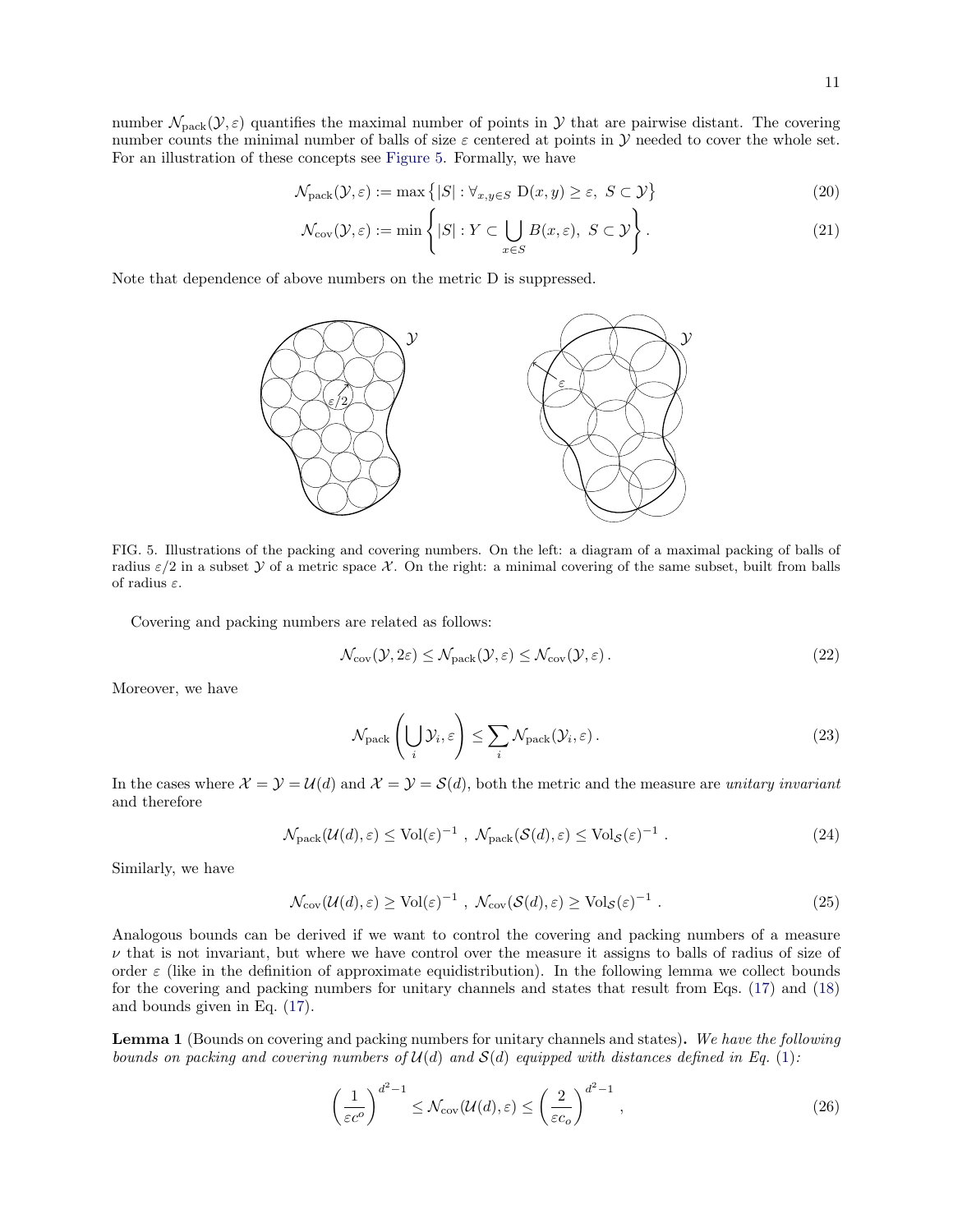<span id="page-11-0"></span>
$$
\left(\frac{1}{2\varepsilon c^o}\right)^{d^2-1} \le \mathcal{N}_{\text{pack}}(\mathcal{U}(d), \varepsilon) \le \left(\frac{1}{\varepsilon c_o}\right)^{d^2-1},\tag{27}
$$

$$
\left(\frac{1}{\varepsilon}\right)^{2d-2} \le \mathcal{N}_{\text{cov}}(\mathcal{S}(d), \varepsilon) \le \left(\frac{2}{\varepsilon}\right)^{2d-2},\tag{28}
$$

$$
\left(\frac{1}{2\varepsilon}\right)^{2d-2} \le \mathcal{N}_{\text{pack}}(\mathcal{S}(d), \varepsilon) \le \left(\frac{1}{\varepsilon}\right)^{2d-2}.\tag{29}
$$

### Approximate unitary design

The pseudo-random properties of probability distributions over the unitary group are elegantly captured by the notions of (approximate) unitary k-designs. Here we provide basic concepts and terminology regarding unitary designs. For a more comprehensive treatment of this subject see, for instance, Ref. [\[53\]](#page-46-2).

To any measure  $\nu$  on  $\mathcal{U}(d)$  we associate the k-fold channel, defined as

$$
\Phi_{\nu}^{(k)}(\mathcal{O}) \coloneqq \int_{\mathcal{U}(d)} \mathrm{d}\nu(\mathbf{U}) \, \mathbf{U}^{\otimes k}(\mathcal{O}) \;, \tag{30}
$$

where  $\mathcal O$  is an operator acting on  $(\mathbb C^d)^{\otimes k}$ . A measure  $\nu$  is said to form an exact k-design if  $\Phi_{\nu}^{(k)}(\mathcal O)=\Phi_{\mu}^{(k)}(\mathcal O),$ where  $\mu$  denotes the Haar measure on  $\mathcal{U}(d)$ . Alternatively, for any measure  $\nu$  we can define the k-th moment operator as

$$
M_{\nu,k} := \int_{\mathcal{U}(d)} \mathrm{d}\nu(\boldsymbol{U}) U^{\otimes k} \otimes \bar{U}^{\otimes k} . \tag{31}
$$

The property of  $\nu$  being an exact k-design can be equivalently expressed by demanding  $M_{\nu,k} = M_{\mu,k}$  (this is because a moment operator  $M_{k,\nu}$  is a vectorization of a k-fold channel  $\Phi_{\nu}^{(k)}$ ). Approximate k-designs are measures for which the aforementioned equalities are satisfied approximately. It is common to define approximate designs such that the channels are close in diamond norm  $\|\Phi_{\nu}^{(k)} - \Phi_{\mu}^{(k)}\|_{\diamond}$ , or even stronger definitions involving small relative error. In this work it will be sufficient to work with a weaker definition of approximate design in terms of the operator norm.

<span id="page-11-1"></span>**Definition 4** (Approximate unitary designs/expanders). Let  $\delta > 0$  be a positive number. A probability distribution  $\nu$  on  $\mathcal{U}(d)$  is called a  $\delta$ -approximate unitary k-design (or approximate k-expander) if

$$
||M_{\nu,k} - M_{\mu,k}||_{\infty} \le \delta.
$$
\n(32)

The quantity  $g(\nu, k) := ||M_{\nu,k} - M_{\mu,k}||_{\infty}$  is called the expander norm of  $\nu$ .

Given our definition of design in terms of the expander norm, we will use the terms approximate  $k$ -design and approximate k-expander interchangeably.

Approximate k-expanders yield approximate designs defined in terms of stronger norms when the error is exponentially small [\[19\]](#page-44-15). Nevertheless, approximate k-expanders, despite being a weaker notion, are often more convenient to work with. This is because  $g(\nu, k)$  can be connected to the spectral gap of  $\nu$ ,  $\Delta(\nu, k) = 1 - g(\nu, k)$ , defined as the second highest eigenvalue of the moment operator  $M_{\nu, k}$ . This allows one to estimate  $g(\nu, k)$  for local random circuits via the application of tools from many-body physics, which, after iterating the property  $g(\nu^{*t}, k) = g(\nu, k)^t$  gives practical estimates on the circuit depth needed to ensure a strong design-like properties.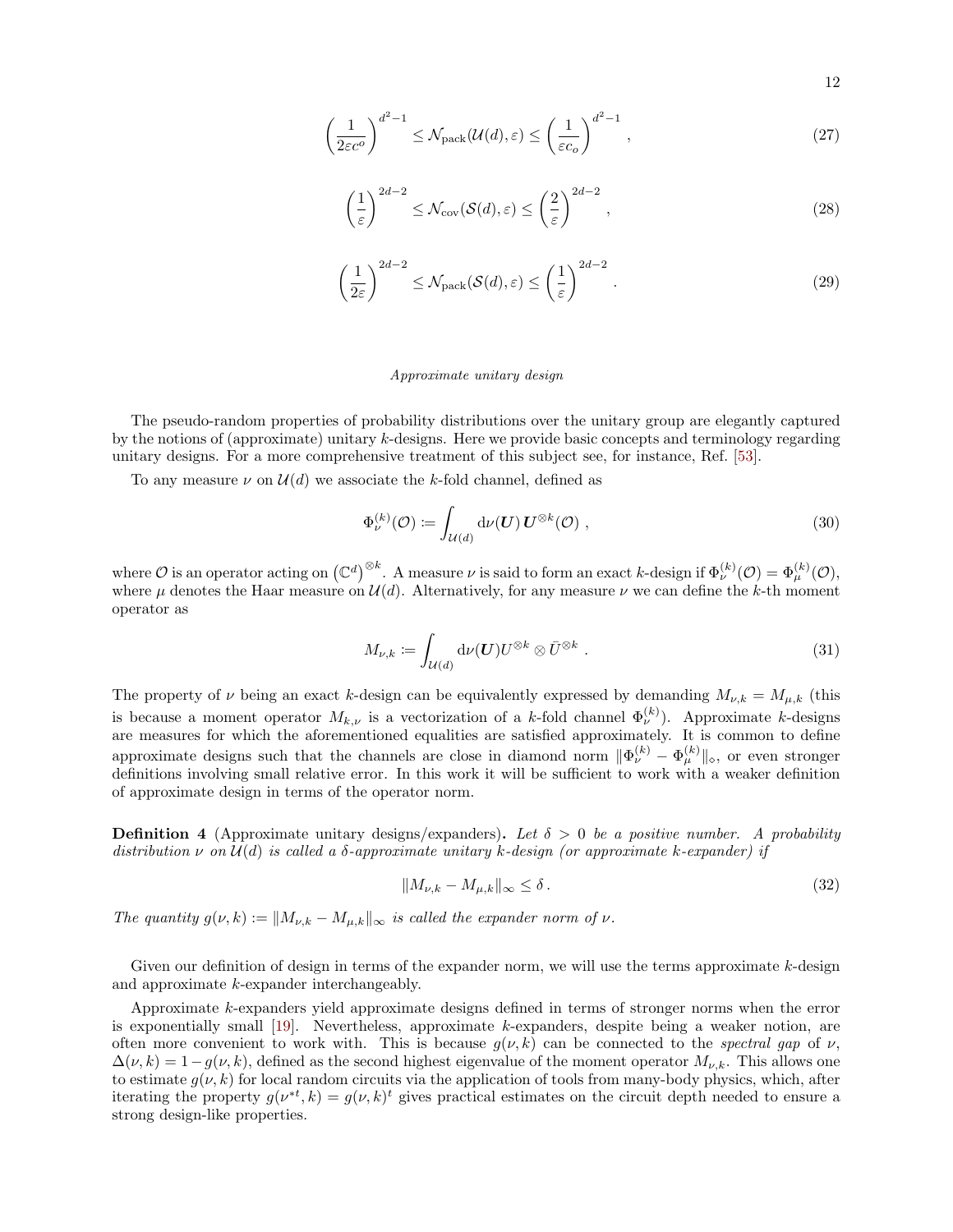It is known that random quantum circuits, circuits on n qudits formed from the random application of 2-local gates, converge to unitary k-designs in a depth which scales polynomially in n and  $k$  [\[19,](#page-44-15) [22–](#page-45-2)[25,](#page-45-27) [54\]](#page-46-3). For simplicity, we will first consider the random quantum circuit architecture defined on a 1D chain of n qudits with local dimension  $q$ . We will then introduce a more general circuit architecture.

<span id="page-12-2"></span>**Definition 5** (Local random quantum circuits). Let  $\nu^{(n)}$  denote the probability distribution on  $\mathcal{U}(d)$  for a single step of the random circuit, defined by choosing a site i uniformly at random from  $[1, \ldots, n-1]$ and applying a Haar random 2-site unitary  $U_{i,i+1}$ , drawn from  $\mathbb{U}(q^2)$ , to an adjacent pair of qudits. We are assuming open boundary conditions. Depth t random quantum circuits are then given by the probability distribution  $\nu_t^{(n)} := (\nu^{(n)})^{*t}$ . The measure  $\nu_t^{(n)}$  induces the measure on states  $\nu_{t, S}^{(n)}$  $t_{t,S}^{(n)}$  as defined previously in [Section I.](#page-0-3)

We will need two statements regarding the convergence of 1D RQCs to designs for low (sub-exponential) moments as well as high moments.

<span id="page-12-1"></span>**Theorem 2** (RQCs form unitary designs [\[19\]](#page-44-15)). For  $\delta > 0$  and  $4k \leq d^{2/5}$ , local random quantum circuits on n qudits form  $\delta$ -approximate unitary k-designs when the circuit depth is

$$
t \ge c_1 n \lceil \log(4k) \rceil^2 k^{9.5} \log(1/\delta). \tag{33}
$$

where the constant is taken to be  $c_1 = 4 \times 10^7$ .

We note that there is evidence that the polynomial dependence on  $k$  can likely be substantially improved [\[24,](#page-45-28) [25\]](#page-45-27). Specifically, it is known that if one takes the local dimension to be large (e.g.  $q \ge 6k^2$ ) the spectral gap is constant and the design depth scales linearly in  $k$ . Quite recently, the exponent in [Theorem 2](#page-12-1) was improved from  $k^{9.5}$  to  $k^{4+o(1)}$  via an improved RQC spectral gap [\[55\]](#page-46-4).

As the above theorem only holds for moments up to the square root of the dimension, we can use an exponentially small but  $k$ -independent spectral gap, proved in Refs. [\[19,](#page-44-15) [55\]](#page-46-4), to establish that exponentially deep random circuits form high degree designs.

<span id="page-12-0"></span>**Proposition 3** (Deep RQCs form high-degree designs). For  $\delta > 0$  and for any k, local random quantum circuits on n qudits with local dimension q form  $\delta$ -approximate unitary k-designs if the circuit depth is

<span id="page-12-4"></span>
$$
t \ge c_2 n^5 d^2 \log(1/\delta). \tag{34}
$$

where  $d = q^n$  and the constant here is taken to be  $c_2 = 10^5$ .

The proofs of these statements follow from a number of Lemmas in Ref. [\[19\]](#page-44-15), which we present for completeness in [Appendix B.](#page-39-0)

We might also consider random circuits with parallelized application of local gates, those defined on higher dimensional lattices, or non-local circuits defined on a complete graph. In all cases it is also known that such circuits constitute unitary designs in a depth which scales polynomially in  $n$  and  $k$  for polynomial moments [\[19,](#page-44-15) [23–](#page-45-29)[25\]](#page-45-27).

Moreover, a deep result by Bourgain and Gamburd [\[56\]](#page-46-5) on the independence of the spectral gap for universal gate sets (including inverses and with gates consisting of algebraic entries) ensures that [Theorem 2](#page-12-1) holds for random circuits consisting of gates drawn randomly from such discrete gate sets, with the same polynomial dependence on n and k. The choice of universal gate set  $\mathcal G$  only changes the constant factor. Recent work [\[26,](#page-45-3) [43\]](#page-45-18) extended this to any universal gate set of 2-qudit unitaries, without requiring inverses or algebraic entries, at the expense of polynomial factors.

<span id="page-12-3"></span>The 1D RQCs with local Haar-random gates introduced above are very concrete in that they allow for an explicit calculation of the scaling and constants involved. To demonstrate the applicability of our results, we also introduce a very general random circuit architecture, with notably few restrictions on the local gate set and graph on which the qudits live. We consider n qudits on a graph  $\mathfrak g$  which contains a Hamiltonian path, i.e. there is no restriction on the geometric locality of the qudit interaction graph but the graph is connected and there exists a path that visits each qudit exactly once.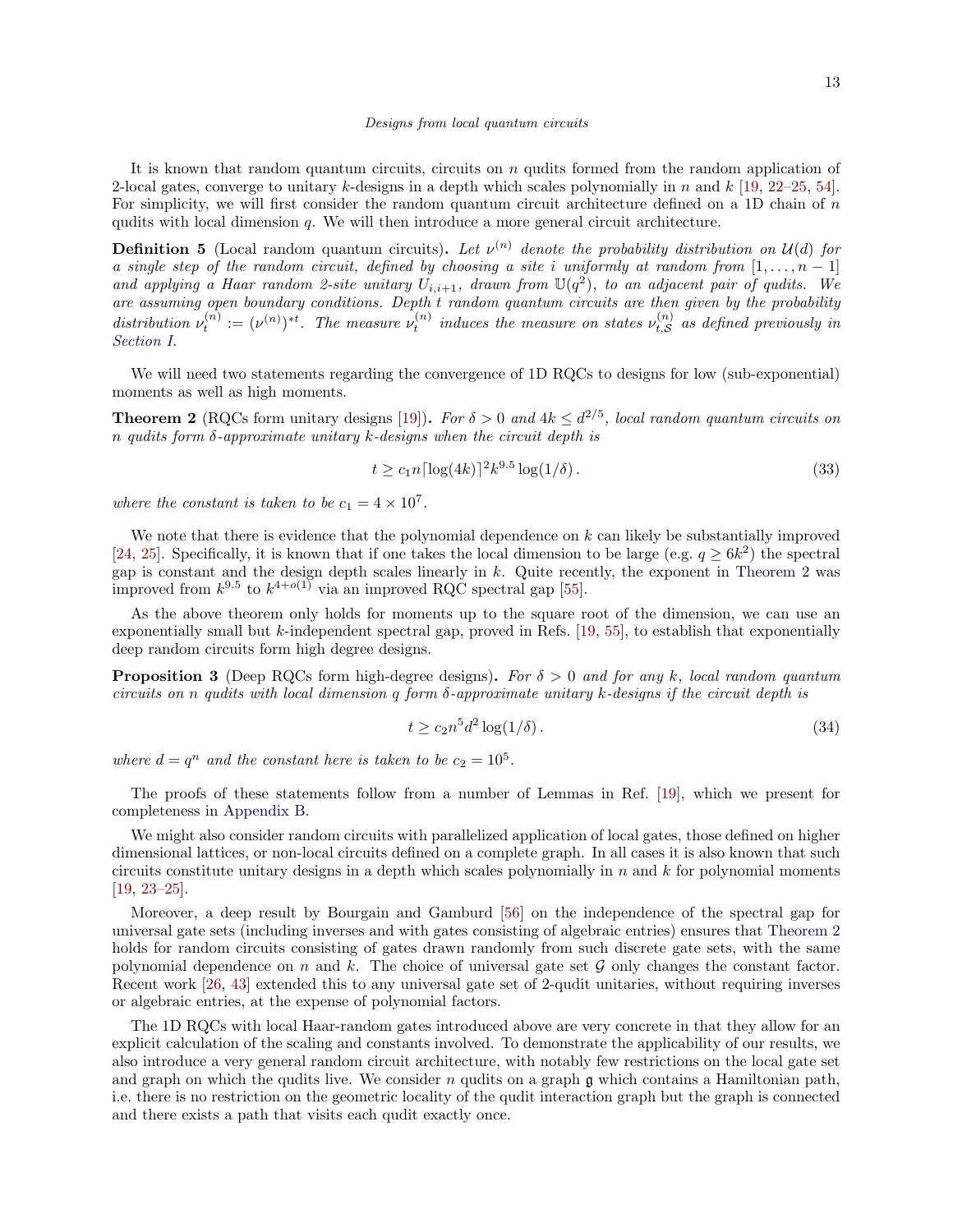**Definition 6** (G-local random quantum circuits). Consider n qudits defined on a graph  $\mathfrak{g}$  which contains a Hamiltonian path. Let  $\nu_G$  be the distribution for a single step of the random circuit, choosing a pair  $(i, j)$ uniformly at random from the set of edges of g, and applying a random 2-site gate  $g_{i,j}$ , drawn uniformly at random from  $G$ , to the pair of qudits  $(i, j)$ . Here  $G$  is a set of universal 2-qudit gates, which does not necessarily contain inverses. The distribution defining a single step of G-local random quantum circuits will be denoted by  $\nu^{(G)}$ , where G is understood to denote the pair  $(\mathcal{G}, \mathfrak{g})$ , i.e. the qudit interaction graph  $\mathfrak g$  and the set of 2-local gates G. Depth t G-local random quantum circuits are defined by the probability distribution  $\nu_t^{(G)} := (\nu^{(G)})^{*t}.$ 

For these random quantum circuits on more general graphs with arbitrary universal gate sets, we can also establish convergence to unitary designs. This follows from the fact that the spectral gap on a connected graph can be lower bounded by the 1D gap, as well as the aforementioned results on more general gate sets.

<span id="page-13-2"></span>**Proposition 4** (G-local RQCs form approximate unitary designs). Let  $\delta > 0$  and  $4k \leq d^{2/5}$  (where  $d = q^n$ ). Then G-local random quantum circuits on n qudits with local dimension q form  $\delta$ -approximate unitary kdesigns when the circuit depth is

$$
t \ge c(\mathcal{G}) n^3 \log^4(k) k^{9.5} \log(1/\delta), \tag{35}
$$

where  $c(G)$  is a constant that depends on the gate set G. For arbitrarily high moments, i.e. with no restriction on k, G-local random quantum circuits on n qudits form  $\delta$ -approximate unitary k-designs when the circuit depth is

<span id="page-13-4"></span>
$$
t \ge c(\mathcal{G})n^7 \log^2(k) d^2 \log(1/\delta). \tag{36}
$$

We present proofs of the above statements in [Appendix B.](#page-39-0)

# <span id="page-13-0"></span>IV. APPROXIMATE EQUIDISTRIBUTION PROPERTY FOR ENSEMBLES OF UNITARY CHANNELS AND STATES

As advertised in [Section II,](#page-4-0) our technical results depend on the approximate equidistribution property of measures on  $\mathcal{U}(d)$  and  $\mathcal{S}(d)$  (see [Definition 3\)](#page-4-1). The following technical theorem establishes a connection between approximate equidistribution and approximate k-designs (expanders), a familiar concept in quantum information and quantum computing. It was stated informally in [Result 4.](#page-6-1)

<span id="page-13-1"></span>**Theorem 5** (Equidistribution of states and unitaries from approximate designs). Consider  $\varepsilon$ ,  $\alpha$ , and  $\beta$ satisfying  $0 < \varepsilon \leq 1/4$  and  $1/2 \leq \alpha \leq 1 \leq \beta \leq 3/2$ , and let  $\Gamma = \min\{1-\alpha, \beta-1\}$ . Let  $\nu$  be a  $\delta$ -approximate unitary k-expander in  $\mathcal{U}(d)$  for

$$
k = 30 \frac{d^{5/2}}{\varepsilon \Gamma} \eta(\varepsilon \Gamma, d) \quad \text{and} \quad \delta \le \left( \frac{c_o \Gamma^2 \varepsilon^2}{36 d \sqrt{\log \frac{6}{c_o \varepsilon \Gamma}}} \right)^{d^2 - 1}, \tag{37}
$$

where

$$
\eta(\varepsilon, d) = \sqrt{\log \frac{6}{c_o \varepsilon}} \sqrt{\frac{1}{2} \log \frac{6}{c_o \varepsilon} + \log \left( \frac{6d}{\varepsilon} \log \frac{6}{c_o \varepsilon} \right)},
$$
\n(38)

i.e. for

<span id="page-13-3"></span>
$$
k \approx \frac{d^{5/2}}{\varepsilon \Gamma}, \quad \delta \approx \left(\frac{\varepsilon^2 \Gamma^2}{d}\right)^{d^2}.
$$
 (39)

Then  $\nu$  is  $(\alpha, \beta)$ -equidistributed on  $\mathcal{U}(d)$  on a scale  $\varepsilon$ .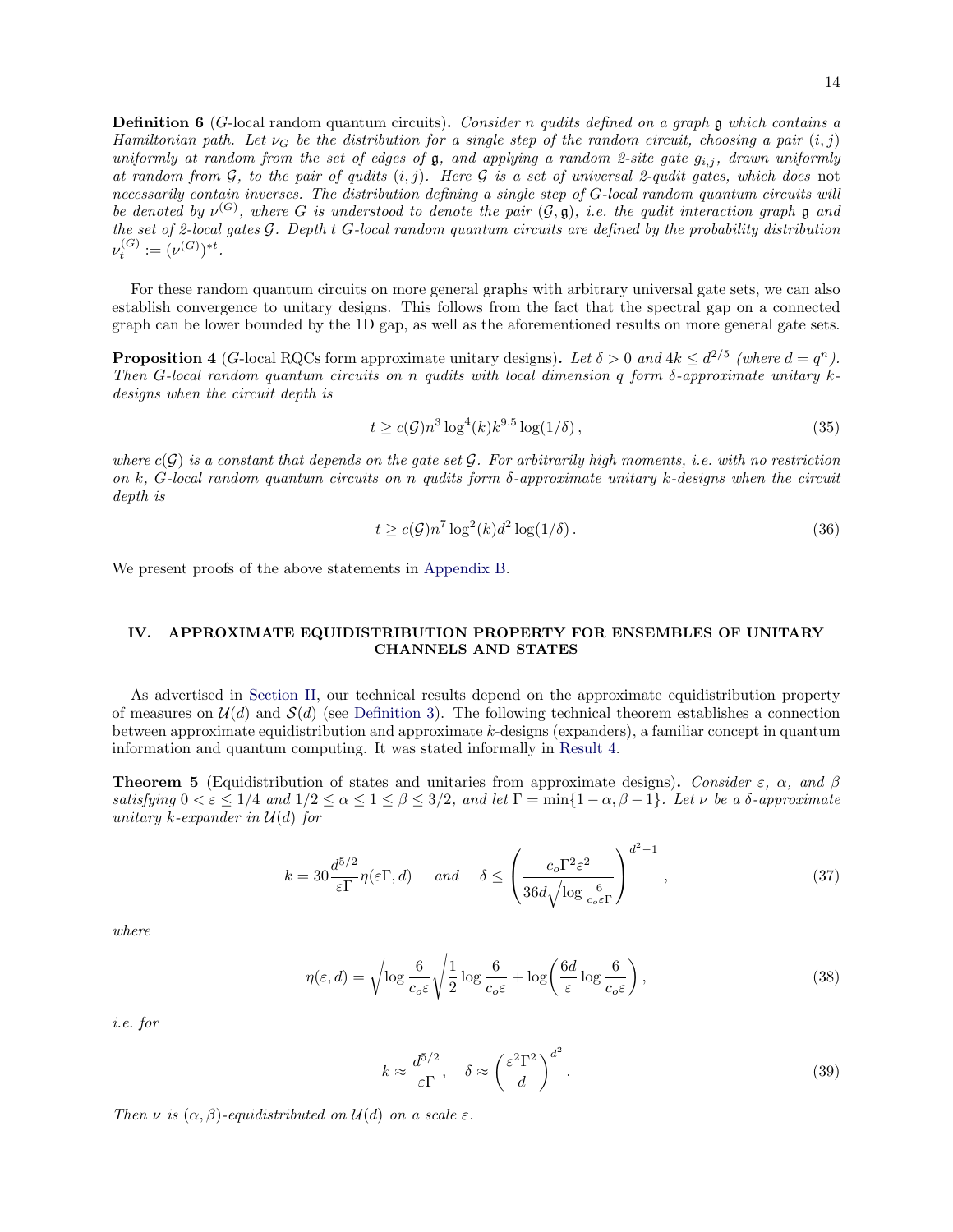Moreover, let  $\nu$  be a  $\delta$ -approximate unitary k-expander for

$$
k = 1296 \frac{d}{(\varepsilon \Gamma)^4} \log \left( \frac{3}{\varepsilon \Gamma} \right) \quad \text{and} \quad \delta = \left( \frac{\varepsilon \Gamma}{9 \log \left( \frac{3}{\varepsilon \Gamma} \right)} \right)^{6d},\tag{40}
$$

i.e. for

<span id="page-14-1"></span>
$$
k \approx \frac{d}{(\varepsilon \Gamma)^4}, \quad \delta \approx (\varepsilon \Gamma)^{6d}, \tag{41}
$$

Then the induced measure  $\nu_S$  on  $S(d)$  is  $(\alpha, \beta)$ -equidistributed on  $S(d)$  on a scale  $\varepsilon$ .

The above theorem is simply a combination of [Proposition 25](#page-35-0) and [Proposition 31,](#page-39-1) which are stated and proven in [Appendix A.](#page-29-0) The techniques used there are inspired by the ones used in Ref. [\[26\]](#page-45-3). The essential ingredient of this approach is the construction of the suitable polynomial approximation of Dirac delta on appropriate manifold of interest.

Remark. While we prove equidistribution for state designs that are induced by unitary designs, one could consider a more direct definition of state designs. Namely, one can say that measure  $\xi$  is state k-design if

$$
\int_{S(d)} d\xi(\psi) |\psi\rangle\langle\psi|^{\otimes k} = \int_{S(d)} d\mu_S(\psi) |\psi\rangle\langle\psi|^{\otimes k}, \qquad (42)
$$

where  $\mu_{\mathcal{S}}$  is uniform measure on states (induced by the Haar measure). One can prove equidistribution for such designs (both exact and approximate) as well. However, we are primarily interested in distributions over states that come from quantum circuits, and therefore we do not consider such directly defined state designs.

Recall that we are interested in the complexity properties of sequences of random circuits and states:

<span id="page-14-2"></span>
$$
U_t, \psi_t, t = 0, 1, 2, \dots \tag{43}
$$

with initial conditions  $U_0 = I$  and  $\psi_0 = |0\rangle\langle 0|^{\otimes n}$  (a computationally trivial state). The distributions of  $U_t$ and  $\psi_t$  are controlled by the *t*-fold convolution of  $\nu^{*t}$ :

$$
\nu_t = \nu^{*t} \ , \ \nu_{t,S} = \nu^{*t}(\psi_0). \tag{44}
$$

<span id="page-14-0"></span>**Definition 7** (Equidistribution time). Let  $\nu$  be a probability distribution on  $\mathcal{U}(d)$ . We define unitary and state equidistribution times as follows

$$
\tau(\nu,\varepsilon) = \min\{t : \nu_t\ (\alpha,\beta)\text{-}\mathit{equidistributes in } U(d)\ \text{on a scale }\varepsilon\},\tag{45}
$$

$$
\tau_{\mathcal{S}}(\nu,\varepsilon) = \min\{t : \nu_{t,\mathcal{S}}(\alpha,\beta)\text{-equidistributions in } \mathcal{S}(d) \text{ on a scale } \varepsilon\}.
$$
\n(46)

<span id="page-14-3"></span>**Fact 6.** If a probability measure  $\nu$  on  $\mathcal{U}(d)$  is  $(\alpha, \beta)$ -equidistributed on  $\mathcal{U}(d)$  on the scale  $\varepsilon$  then so does measure the  $\nu * \vartheta$  for any measure  $\vartheta$  on  $\mathcal{U}(d)$ . Similarly, if  $\nu_{\mathcal{S}}$  is  $(\alpha, \beta)$ -equidistributed in  $\mathcal{S}(d)$ , then so is  $(\nu * \vartheta)$ <sub>S</sub> for any measure  $\vartheta$  on  $\mathcal{U}(d)$ .

*Proof.* Assume first that  $\vartheta = \delta_U$ , i.e. a Dirac delta concentrated at  $U \in \mathcal{U}(d)$ . For arbitrary  $V \in \mathcal{U}(d)$  we have

$$
\nu * \delta_{\mathbf{U}}\left(B(\mathbf{V},\varepsilon)\right) = \nu\left(\mathbf{U}^{-1}\left[B(\mathbf{V},\varepsilon)\right]\right) = \nu\left(B(\mathbf{U}^{-1}\mathbf{V},\varepsilon)\right),\tag{47}
$$

where the first equality follows from definition of convolution while in the second equality we used  $U^{-1}[B(U,\varepsilon)] = B(V^{-1}U,\varepsilon)$ , which follows from the unitary invariance of the distance measure  $D(\cdot,\cdot)$ . By invoking the approximate equipartition property (as in Eq. [\(4\)](#page-4-2)) of  $\nu$  to a ball  $B(V^{-1}U,\varepsilon)$ , we get that the measure  $\nu * \delta_U$  also satisfies this property. For general measures  $\vartheta$  the claim follows because an arbitrary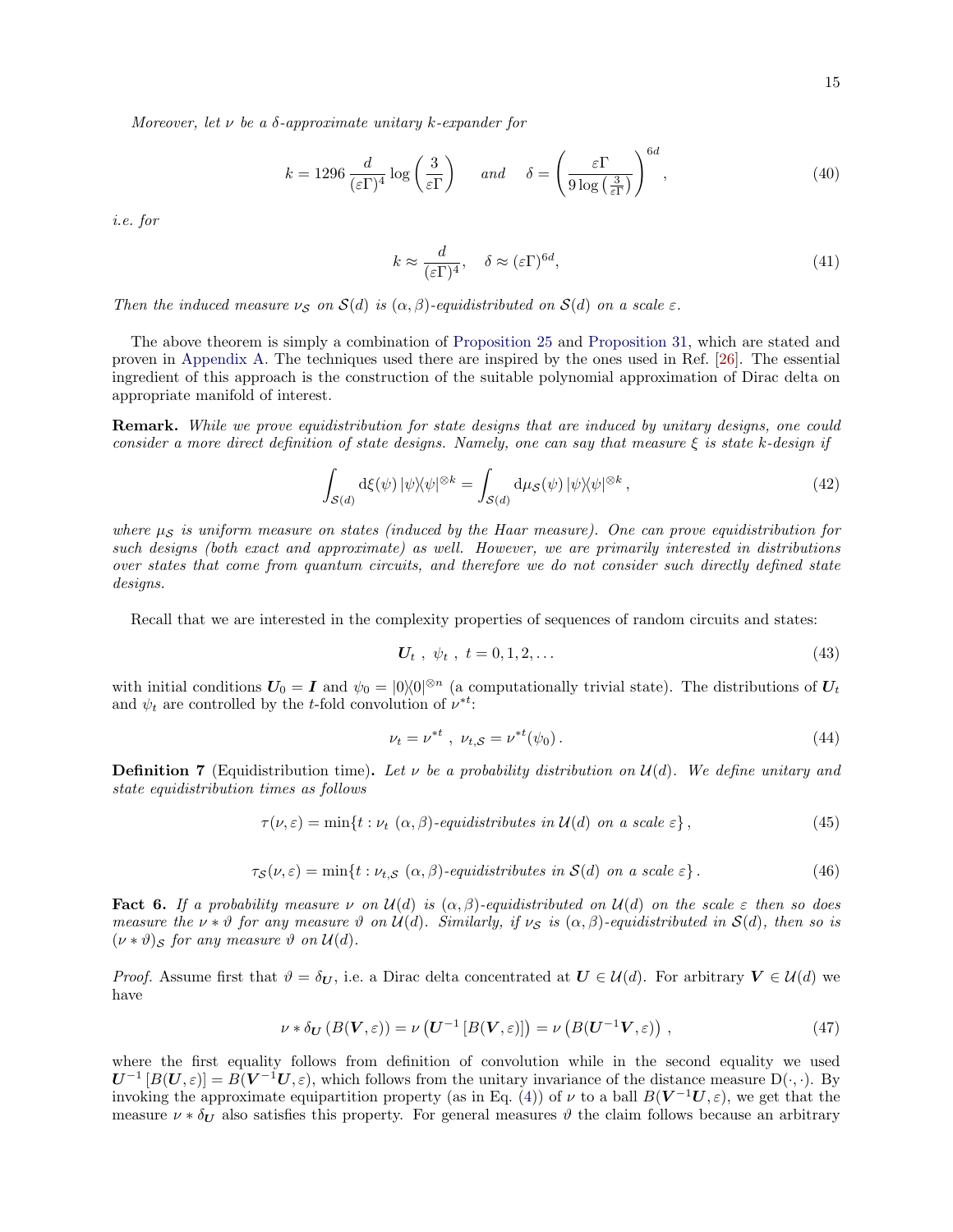measure  $\vartheta$  can be written as a (possibly infinite) convex combination of Dirac deltas:  $\vartheta = \sum_{\alpha} p_{\alpha} \delta_{U_{\alpha}}$ . We then have

$$
\nu * \vartheta (B(\mathbf{V}, \varepsilon)) = \sum_{\alpha} p_{\alpha} \nu (B(\mathbf{U}_{\alpha}^{-1} \mathbf{V}, \varepsilon)), \qquad (48)
$$

and approximate equidistribution follows by employing approximate equidistribution of  $\nu$  for every summand and using  $\sum_{\alpha} p_{\alpha} = 1$ . The proof for pure states is completely analogous.  $\Box$ 

The above fact shows that [Definition 7](#page-14-0) is well-justified since equidistribution for time (circuit depth) t implies equidistribution for time  $t + 1$  (for both states and unitaries). We are now ready to formulate the lemma which constitutes a technical version of [Result 5.](#page-6-2)

<span id="page-15-2"></span>**Lemma 7** (Equidistribution time for random quantum circuits). Let  $\alpha, \beta$  be fixed parameters entering the definition of approximate equidistribution,  $\Gamma = \max\{1 - \alpha, \beta - 1\}$ , and let  $\varepsilon \in (0, \frac{1}{4})$ . Let  $\nu^{(n)}$  be a single layer of a local random quantum circuit (see [Definition 5\)](#page-12-2). Then we have

<span id="page-15-1"></span>
$$
\tau(\nu^{(n)}, \varepsilon) \lesssim c_2 n^6 d^4 \log \frac{1}{\varepsilon \Gamma}, \quad \tau_{\mathcal{S}}(\nu^{(n)}, \varepsilon) \lesssim c_2 n^6 d^3 \log \frac{1}{\varepsilon \Gamma} \,. \tag{49}
$$

Moreover, let  $\nu^{(G)}$  be a single layer of G-local random quantum circuits (see [Definition 6\)](#page-12-3). Then we have

$$
\tau(\nu^{(G)}, \varepsilon) \lesssim c(\mathcal{G}) n^{10} d^4 \log^3 \frac{1}{\varepsilon \Gamma}, \quad \tau_{\mathcal{S}}(\nu^{(G)}, \varepsilon) \lesssim c(\mathcal{G}) n^9 d^3 \log^3 \frac{1}{\varepsilon \Gamma}.
$$
 (50)

*Proof.* To prove the above estimates we combine [Theorem 5](#page-13-1) (saying that  $\delta$ -approximate k-expanders equidistribute for high enough k and low enough  $\delta$ ) and the results in [Proposition 3](#page-12-0) and [Proposition 4](#page-13-2) relating high-degree designs with very deep random quantum circuits. We simply insert the values  $\delta$  and k from [Theorem 5](#page-13-1) (Eq. [\(39\)](#page-13-3) for unitaries and Eq. [\(41\)](#page-14-1) for states) into the expressions bounding lengths of circuits from [Proposition 3](#page-12-0) and [Proposition 4.](#page-13-2) Specifically, we use Eq. [\(34\)](#page-12-4) to get Eq. [\(49\)](#page-15-1), and Eq. [\(36\)](#page-13-4) to obtain Eq.  $(50)$ .  $\Box$ 

Remark. Qualitatively [Lemma 7](#page-15-2) states that for local random quantum circuits acting on an n-qudit system, the timescale needed for equidistribution on scale  $\varepsilon$  with parameters  $\alpha, \beta$  satisfying  $\Gamma = \max\{1 - \alpha, \beta - 1\}$  is

<span id="page-15-3"></span>
$$
\tau_{RQC} = \exp(\Theta(n)) \log(\frac{1}{\Gamma \varepsilon}) \tag{51}
$$

for  $\nu = \nu^{(n)}$  and

$$
\tau_G = \exp(\Theta(n)) \log(\frac{1}{\Gamma \varepsilon})^3 \tag{52}
$$

for  $\nu = \nu^{(G)}$ , i.e. general G-local circuits for which global (i.e. moment independent) gap is not necceserly established.

### <span id="page-15-0"></span>V. MAXIMAL COMPLEXITY AND APPROXIMATE EQUIDISTRIBUTION

In this section we prove that ensembles of quantum states and unitaries which exhibit the approximate equipartition property describe high-complexity unitary states and channels. Specifically, we prove that

- Typical states and unitaries from these ensembles have essentially maximal complexity [\(Lemma 9\)](#page-16-1).
- The ensembles themselves contain doubly-exponentially many (in the number of qudits  $n$ ) highcomplexity unitaries and states [\(Lemma 10\)](#page-17-0).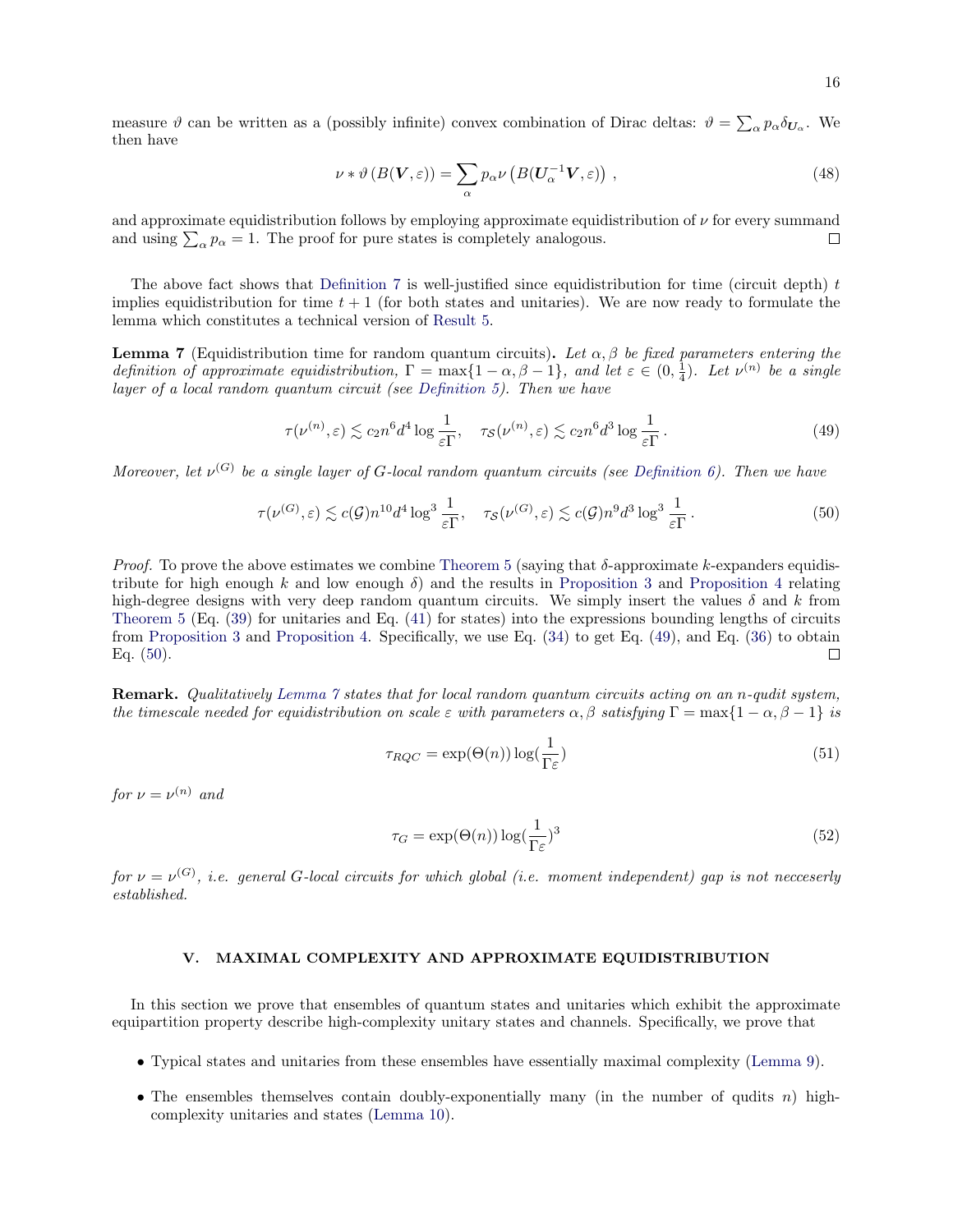#### A. Typical values of complexity for approximately equidistributing ensembles

We begin by stating the following upper bounds on the complexity of arbitrary states and unitaries with respect to a general  $\ell$ -local gate set  $\mathcal{G}$ .

<span id="page-16-0"></span>**Lemma 8.** Let G be an arbitrary  $\ell$ -local universal gate set on a Hilbert space  $\mathcal{H} = (\mathbb{C}^q)^{\otimes n}$  of dimension  $d = q^n$ . Then for an arbitrary unitary  $U \in \mathcal{U}(d)$  and a state  $\psi \in \mathcal{S}(d)$  we have

<span id="page-16-2"></span>
$$
C_{\varepsilon}(U) \le Ad^2 \log \left( d^2/\varepsilon \right)^\gamma \quad , \quad C_{\varepsilon}(\psi) \le A(2d-2) \log \left( d/\varepsilon \right)^\gamma \,, \tag{53}
$$

where A is a constant depending on G and  $\gamma < 3$  is the constant appearing in the Solovay-Kitaev theorem [\[2\]](#page-44-1).

Proof. The proof of this result can be found in [\[57\]](#page-46-6) but we reproduce it here for completeness. The idea is to use an exact procedure for compilation of unitary gates given in Ref. [\[58\]](#page-46-7) and then apply Solovay-Kitaev theorem. We explicitly consider the case of unitaries as the argument for states is virtually identical. Ref. [\[58\]](#page-46-7) gives an algorithm that allows one to write every unitary  $U \in \mathcal{U}(d)$  as a product  $U = \prod_{i=1}^{N_{\text{gates}}} U_i$ , where the number of gates  $N_{\text{gates}} = O(d^2)$  and the gates  $U_i$  act non-trivially on at most two qubits. Every such two qudit gate can approximated to an accuracy of  $\tilde{\varepsilon}$  by a sequence of gates from  $\mathcal G$  using the Solovay-Kitaev theorem (which also holds for gate sets that are not symmetric, i.e. do not necessitate the inclusion of inverses). Specifically, it suffices to use  $L_{SK}(\tilde{\varepsilon}) = O(\log(1/\tilde{\varepsilon})^{\gamma})$  gates from G to exactly realize a gate  $\tilde{U}_i$ that approximates  $U_i$  to accuracy  $\tilde{\varepsilon}$  in distance D. Using the standard telescopic argument, we obtain that the gate  $\tilde{U} = \prod_{i=1}^{N_{\text{gates}}} \tilde{U}_i$  approximates the target unitary U to accuracy  $\delta = N_{\text{gates}} \tilde{\varepsilon}$ . By setting  $\tilde{\varepsilon} = \varepsilon/d^2$ we see that it is possible to approximate the target gate to an accuracy  $\varepsilon$  using a total of  $N_{\text{gates}}L_{SK}(d^2/\varepsilon)$ gates. Inserting bounds for these quantities establishes first inequality in Eq. [\(53\)](#page-16-2). The argument for pure quantum states is analogous. The only difference is that in this case  $N_{\text{states}} = O(d)$  two qudit gates suffice to obtain any pure quantum state from  $|0\rangle^{\otimes n}$  [\[58\]](#page-46-7).

**Remark.** We note that in light of the results in Ref.  $[43]$  (see also [\[26\]](#page-45-3)) the gate set G does not have to be symmetric, i.e. it is not required to contain inverses. Moreover, for the so-called magic gate sets  $\mathcal G$  (for which the corresponding transition operator has a gap) one can chose  $\gamma = 1$  [\[59\]](#page-46-8).

<span id="page-16-1"></span>**Lemma 9.** Let G be an arbitrary  $\ell$ -local universal gate set acting on a Hilbert space  $\mathcal{H} = (\mathbb{C}^q)^{\otimes n}$  of dimension  $d = q^n$ . Let  $\bm{U}$  be a random unitary channel chosen according to a measure  $\nu$ , which  $(\alpha, \beta)$ -equidistributes on scale  $\varepsilon$ . Then

$$
\Pr_{\boldsymbol{U} \sim \nu} \left( C_{\varepsilon}(\boldsymbol{U}) \ge \frac{(d^2 - 1) \log \frac{1}{c^{\circ} \beta \varepsilon} - \log \frac{1}{\Delta}}{\log |\mathcal{G}|} \right) \ge 1 - \Delta. \tag{54}
$$

Moreover, let  $\psi$  be a random pure state chosen according to  $\nu_S$  which  $(\alpha, \beta)$ -equidistributes on scale  $\varepsilon$ . We then have

$$
\Pr_{\psi \sim \nu_{\mathcal{S}}} \left( C_{\varepsilon}(\psi) \ge \frac{(2d-2) \log \frac{1}{\beta \varepsilon} - \log \frac{1}{\Delta}}{\log |\mathcal{G}|} \right) \ge 1 - \Delta. \tag{55}
$$

Note that up to a factor polynomial in n and the factor of  $1/\log |\mathcal{G}|$ , the lower bounds matches upper bound from [Lemma 8.](#page-16-0) The latter does not play a significant role as the gate sets used in quantum computing have  $|\mathcal{G}| = \text{poly}(n)$ . Thus, [Lemma 9](#page-16-1) shows that most unitaries and states coming from measures that exhibit approximate equidistribution are, in essence, maximally complex. Finally, let us remark that setting  $\beta = 1$ in the above lemma allows us to derive statements for the Haar measure  $\mu$  on  $\mathcal{U}(d)$  as well as the induced uniform measure  $\mu_{\mathcal{S}}$  on the set of pure states  $\mathcal{S}(d)$ .

Proof of [Lemma 9.](#page-16-1) We first tackle the case of unitary complexity. We shall bound the volume of all unitaries that have complexity at most  $r: \mathcal{C}_{\varepsilon}^r = \{ \mathbf{U} : \exists \mathbf{V} \in \mathcal{G}^l, l \leq r \text{ s.t. } D(\mathbf{U}, \mathbf{V}) \leq \varepsilon \}.$  By definition, the set of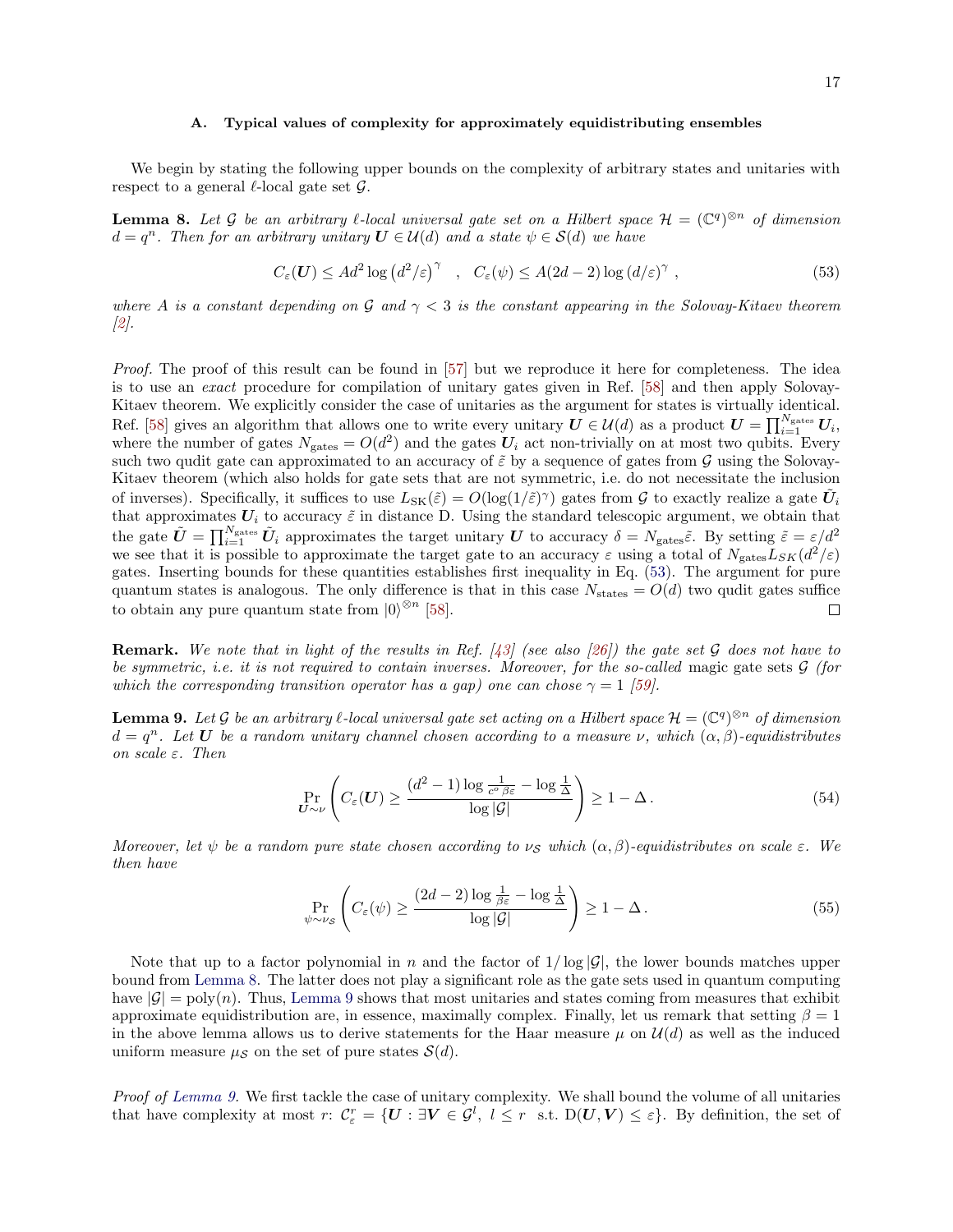unitaries with  $\varepsilon$ -complexity smaller than r is a union of  $\varepsilon$ -balls centered on circuits from  $\mathcal{G}^l$  for  $l \leq r$ ,

$$
\mathcal{C}_{\varepsilon}^{r} = \bigcup_{l \leq r} \bigcup_{\mathbf{V} \in \mathcal{G}^{l}} B(\mathbf{V}, \varepsilon).
$$
\n(56)

Therefore, we have

<span id="page-17-1"></span>
$$
\nu(C_{\varepsilon}^{r}) \leq \sum_{l \leq r} \nu\left(\bigcup_{\mathbf{V} \in \mathcal{G}^{l}} B(\mathbf{V}, \varepsilon)\right) \leq \sum_{l \leq r} |\mathcal{G}|^{l} \nu(B(\mathbf{I}, \varepsilon)) \leq |\mathcal{G}|^{r+1} (\beta c^{\circ} \varepsilon)^{d^{2}-1},\tag{57}
$$

where we use the fact that for  $a \geq 2$  we have  $1 + a + \ldots + a^r \leq a^{r+1}$ , and the last inequality comes from the equidistribution property and Eq. [\(17\)](#page-9-1). Thus, if

$$
|\mathcal{G}|^{r+1} (\beta c^o \varepsilon)^{d^2 - 1} \le \Delta \,,\tag{58}
$$

then with probability at least  $1-\Delta$ , a unitary  $U \in \mathcal{U}(d)$  has complexity larger than r. We obtain the lemma by solving the above inequality for r. The case of state complexity is proven in a completely analogous manner along with the use of Eq.  $(18)$ .  $\Box$ 

# B. Number of high complexity unitaries and states

Let us draw our attention to another feature that justifies the claim that probability distributions which approximately equidistribute are, in a sense, maximally complex. The following lemma gives a lower bound on the packing number of high complexity unitaries and states in such ensembles. Interestingly, unless  $r$  is very large this number is comparable to the packing number of unitary channels  $\mathcal{U}(d)$  and quantum states  $S(d)$ , respectively.

<span id="page-17-0"></span>Lemma 10 (The number of distinct high-complexity unitaries and states is large in equidistributed ensembles). Let  $\nu$  be a measure on  $\mathcal{U}(d)$  that  $(\alpha, \beta)$ -equidistributes on a scale  $\varepsilon$ . Let  $\mathcal{C}_{\varepsilon}^{>r}(\nu) = \{U \in \text{supp}(\nu) :$  $C_{\varepsilon}(\mathbf{U}) > r$  be the set of unitaries from the support of measure v with complexity larger than r. Then, provided

<span id="page-17-2"></span>
$$
r < (d^2 - 1)\frac{\log(A/\varepsilon)}{\log(|\mathcal{G}|)} - 2\,, \quad \text{where} \quad A = \frac{c_o}{4\beta(c^o)^2}\,,\tag{59}
$$

the packing number of  $C_{\varepsilon}^{>r}(\nu)$ , i.e. the number of high-complexity unitaries from the support of  $\nu$ , is lower bounded by

$$
\mathcal{N}_{\text{pack}}(\mathcal{C}_{\varepsilon}^{>r}(\nu), \varepsilon) \ge \frac{1}{2} \mathcal{N}_{\text{pack}}(\text{supp}(\nu), \varepsilon), \qquad (60)
$$

where  $\mathcal{N}_{\text{pack}}(\text{supp}(\nu), \varepsilon) \geq \text{Vol}(2\varepsilon)^{-1} \geq (\frac{1}{2\varepsilon c^{\sigma}})^{d^2-1}.$ 

Moreover, let  $\nu_S$  be a measure on  $S(d)$  that  $(\alpha, \beta)$ -equidistributes on scale  $\varepsilon$ . Furthermore, let  $S_\varepsilon^{>r}(\nu_S)$  =  $\{\psi \in \text{supp}(\nu_{\mathcal{S}}): C_{\varepsilon}(\psi) > r\}$  be the set of states from  $\text{supp}(\nu_{\mathcal{S}})$  with complexity larger than r. Then, provided

$$
r < (2d - 2) \frac{\log(1/(4\beta \varepsilon))}{\log(|\mathcal{G}|)} - 2\,,\tag{61}
$$

the packing number of  $S^{>r}_\varepsilon$ , i.e. the number of high-complexity states from the support of  $\nu_{\mathcal{S}}$ , is lower bounded by

$$
\mathcal{N}_{\text{pack}}(\mathcal{S}_{\varepsilon}^{>r}(\nu_{\mathcal{S}}), \varepsilon) \ge \frac{1}{2} \mathcal{N}_{\text{pack}}(\text{supp}(\nu_{\mathcal{S}}), \varepsilon), \tag{62}
$$

where  $\mathcal{N}_{\text{pack}}(\text{supp}(\nu_{\mathcal{S}}), \varepsilon) \geq \text{Vol}_{\mathcal{S}}(2\beta \varepsilon)^{-1} \geq (\frac{1}{2\varepsilon\beta})^{2d-2}$ .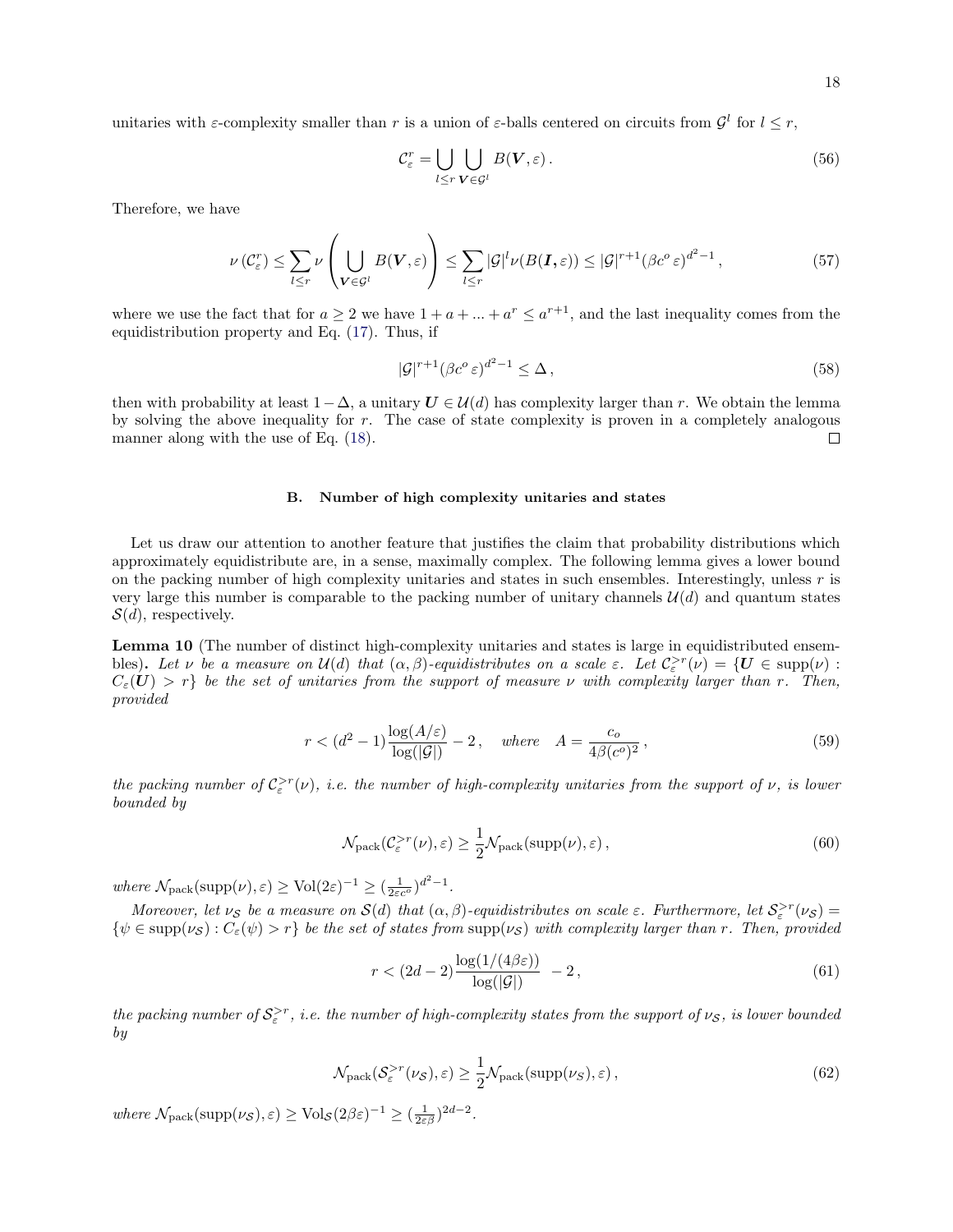$$
\mathcal{N}_{\text{pack}}(\text{supp}(\nu), \varepsilon) \le \mathcal{N}_{\text{pack}}(\mathcal{C}_{\varepsilon}^{>r}(\nu), \varepsilon) + \mathcal{N}_{\text{pack}}(\mathcal{C}_{\varepsilon}^{r}(\nu), \varepsilon).
$$
\n(63)

Then using the characterization of  $C_{\varepsilon}$  given in Eq. [\(57\)](#page-17-1) and again employing the bound Eq. [\(23\)](#page-10-1), we find

$$
\mathcal{N}_{\text{pack}}(\mathcal{C}_{\varepsilon}^r(\nu), \varepsilon) \le \sum_{l \le r} \sum_{U \in \mathcal{G}^l} \mathcal{N}_{\text{pack}}(B(U, \varepsilon) \cap \text{supp}(\nu), \varepsilon) \le |\mathcal{G}|^{r+1} \mathcal{N}_{\text{pack}}(B(U, \varepsilon), \varepsilon), \tag{64}
$$

where in the last inequality we used the monotonicity of the packing number subject to inclusion of sets. Furthermore, since any disjoint balls of radius  $\varepsilon$  that have centers in  $B(U, \varepsilon)$  are contained in  $B(U, 2\varepsilon)$ , a simple volume comparison gives that  $\mathcal{N}_{\text{pack}}(B(U, \varepsilon), \varepsilon) \text{Vol}(\varepsilon) \leq \text{Vol}(2\varepsilon)$ , which in turn yields

<span id="page-18-2"></span>
$$
\mathcal{N}_{\text{pack}}(B(\mathbf{U}, \varepsilon), \varepsilon) \le \frac{\text{Vol}(2\varepsilon)}{\text{Vol}(\varepsilon)} \le \left(\frac{2c^o}{c_o}\right)^{d^2 - 1},\tag{65}
$$

where in the second inequality we used Eq.  $(17)$ . Altogether, we obtain

$$
\mathcal{N}_{\text{pack}}(\mathcal{C}_{\varepsilon}^{>r}(\nu), \varepsilon) \ge \mathcal{N}_{\text{pack}}(\text{supp}(\nu), \varepsilon) - |\mathcal{G}|^{r+1} \left(\frac{2c^o}{c_o}\right)^{d^2 - 1}.
$$
\n(66)

Now, choosing r in such a way that  $|\mathcal{G}|^{r+1} \left( \frac{2c^{\circ}}{c} \right)$  $\left(\frac{2c^o}{c_o}\right)^{d^2-1} \leq \frac{1}{2} \mathcal{N}_{\text{pack}}(\text{supp}(\nu), \varepsilon)$  subsequently ensures that  $\mathcal{N}_{\text{pack}}(\mathcal{C}_{\varepsilon}^{>r}(\nu), \varepsilon) \geq \frac{1}{2} \mathcal{N}_{\text{pack}}(\text{supp}, \varepsilon).$  To estimate r we use the following bound lower on  $\mathcal{N}_{\text{pack}}(\text{supp}(\nu), \varepsilon)$ :

<span id="page-18-0"></span>
$$
\mathcal{N}_{\text{pack}}(\text{supp}(\nu), \varepsilon) \ge \frac{1}{\text{Vol}(\beta \cdot 2\varepsilon)}\,. \tag{67}
$$

The above inequality follows from the relation  $\mathcal{N}_{\text{pack}}(\text{supp}(\nu), \varepsilon) \geq \mathcal{N}_{\text{cov}}(\text{supp}(\nu), 2\varepsilon)$ , which in turn follows from the fact that the number of balls needed to fully cover the space cannot increase if we increase their radii, as well as the bound

$$
1 \le \mathcal{N}_{cov}(\text{supp}(\nu), 2\varepsilon) \text{Vol}(\beta \cdot 2\varepsilon), \tag{68}
$$

which follows from the definition of the covering number and the equidistribution property. Finally, from Eq.  $(67)$  and Eq.  $(27)$ , we find that

<span id="page-18-1"></span>
$$
|\mathcal{G}|^{r+1} \left(\frac{2c^o}{c_o}\right)^{d^2-1} \le \frac{1}{2} \left(\frac{1}{c^o \beta 2\varepsilon}\right)^{d^2-1} . \tag{69}
$$

It can be easily seen that Eq. [\(69\)](#page-18-1) is implied by Eq. [\(59\)](#page-17-2). This concludes the proof of the first part of the lemma.

The proof for pure states proceeds identically. Just like for unitaries we separate the support supp( $\nu_s$ ) into states of high complexity,  $S_{\varepsilon}^{>r}(\nu_{\mathcal{S}})$ , and low complexity, the complement of  $S_{\varepsilon}^{>r}(\nu_{\mathcal{S}})$  denoted by  $(S_{\varepsilon}^{>r}(\nu_{\mathcal{S}}))^c$ . For these states we apply Eq. [\(23\)](#page-10-1) and proceed as before by (i) upper bounding of  $\mathcal{N}_{\text{pack}}((\mathcal{S}_{\varepsilon}^{>r}(\nu_{\mathcal{S}}))^c, \varepsilon)$  and (ii) lower bounding  $\mathcal{N}_{\text{pack}}(\text{supp}(\nu_S), \varepsilon)$ . Upon implementing (i) we use the estimate

$$
\mathcal{N}_{\text{pack}}(B(\psi,\varepsilon),\varepsilon) \le \frac{\text{Vol}_{\mathcal{S}}(2\varepsilon)}{\text{Vol}_{\mathcal{S}}(\varepsilon)} = 2^{2d-2},\tag{70}
$$

which is proven analogously to Eq. [\(65\)](#page-18-2).

 $\Box$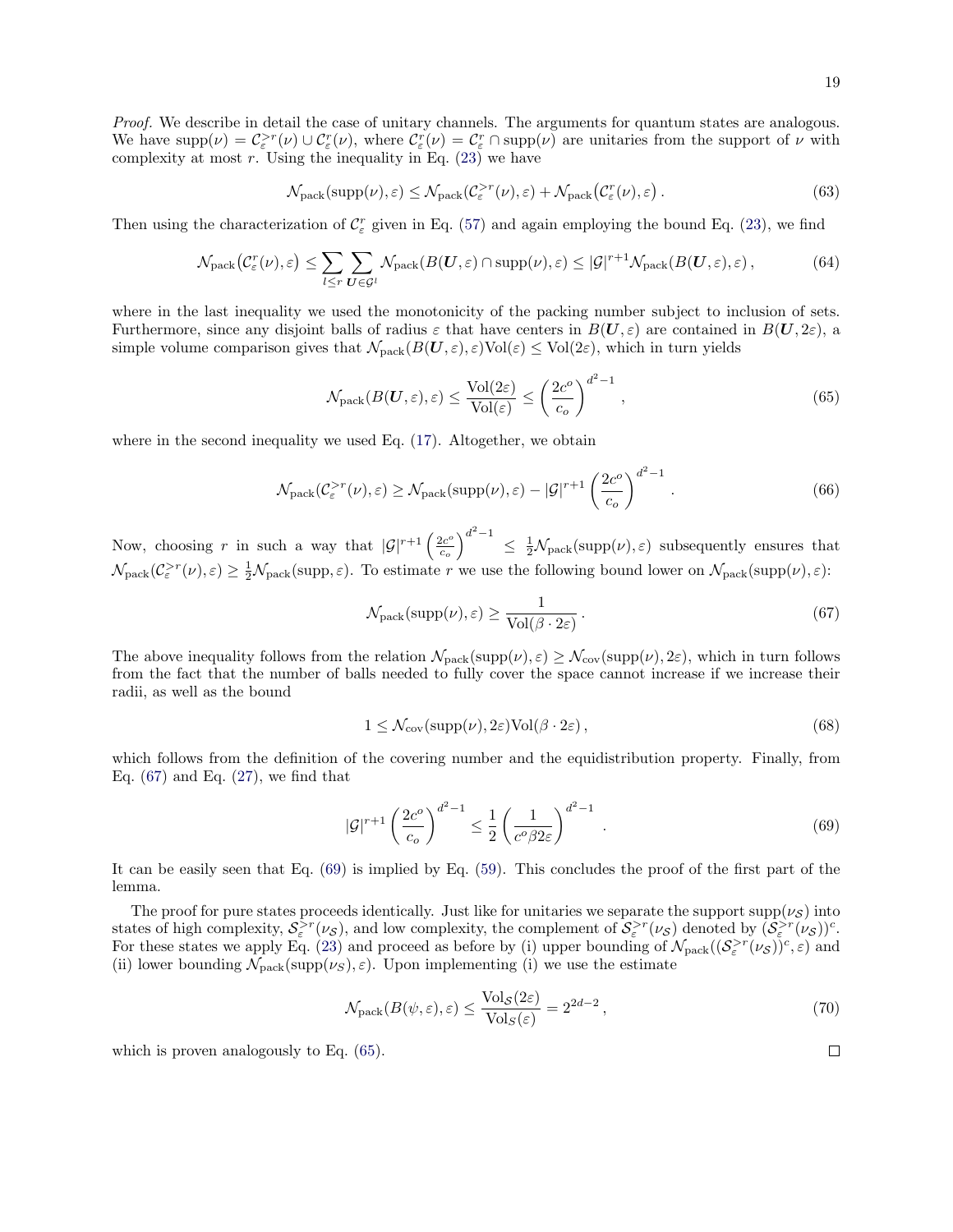

<span id="page-19-1"></span>FIG. 6. Illustration of the main idea allowing us to bound recurrence times for a random walk  $U_t$  generated by a probability measure  $\nu$ . Assume that  $U_t$  satisfies approximate equidistribution on a scale  $\varepsilon$  after  $\tau$  time steps. Then the statistical properties of the sequence  $(U_\tau, U_{2\tau}, \ldots, U_{j\tau})$  on the scale  $\varepsilon$  are similar to that of  $(W_1, W_2, \ldots, W_j)$ , where the unitaries  $W_i$  are independently chosen according to Haar measure  $\mu$  on  $\mathcal{U}(d)$ .

# <span id="page-19-0"></span>VI. RECURRENCE OF COMPLEXITY FROM PROBABILITY DISTRIBUTIONS EXHIBITING APPROXIMATE EQUIDISTRIBUTION

Here we show that the notion of equidistribution allows us to derive strong quantitative statements concerning the recurrence of circuit complexity in random quantum circuits. Before moving on to formal results and proofs, we first present informal reasoning that justifies, on an intuitive level, why approximate equidistribution can be relevant for studying the recurrence of complexity.

The main idea is that the space of quantum states or unitaries gets divided into objects of low and high complexity (for unitaries we denoted them as  $\mathcal{C}_{\varepsilon}^r$  and  $\mathcal{C}_{\varepsilon}^{>r}$ , respectively). These sets have well-defined volumes, computed according to the Haar measure on  $\mathcal{U}(d)$  and the uniform measure on  $\mathcal{S}(d)$ . Consider now the ensemble of unitaries  $U_t$  induced by a measure  $\nu_t = \nu^{*t}$  resulting from t steps of a random walk  $\nu$  (specified by the random quantum circuit model) and initialized at identity I. Assume that at time  $\tau$ the measure  $\nu_{\tau}$  approximately equidistributes on the scale  $\varepsilon$ . Then the probability of a unitary  $U_{\tau}$  having complexity smaller than r roughly scales like the Haar measure of low-complexity unitaries, i.e.  $\text{Vol}(\mathcal{C}_{\varepsilon}^r)$ . Importantly, the approximate equdistribution property does not depend on the initial state of a random walk and therefore the probability that  $U_{2\tau}$  has complexity smaller than r again exhibits the same behaviour, regardless of the state of the walker at time  $\tau$ . The same holds for the subsequent multiples of  $\tau$ . It follows that, when observed every  $\tau$  times, the walker effectively behaves as if at every interrogation time  $t = j \cdot \tau$ the unitaries  $U_t$  are independent random variables distributed according to the Haar measure on  $\mathcal{U}(d)$ , as illustrated in [Figure 6.](#page-19-1) Therefore, the expected time of return to a low complexity region goes as  $Vol(\mathcal{C}_{\varepsilon}^r)^{-1}$ , which scales doubly-exponentially in the number of qudits n. Importantly, our findings do not depend on the details of the measure  $\nu$  on  $\mathcal{U}(d)$ , which is used to specify the walk.

We start with the following crucial lemma that gives insight into the typical long-time behaviour of the complexity of the random sequences of unitaries  $(U_t)_{t\in\mathbb{N}}$  (resp. states  $(\psi_t)_{t\in\mathbb{N}}$ ) generated by a random circuit architecture  $\nu$ . The lemma will allow us to prove the main result of this section contained in [Theorem 12.](#page-21-0)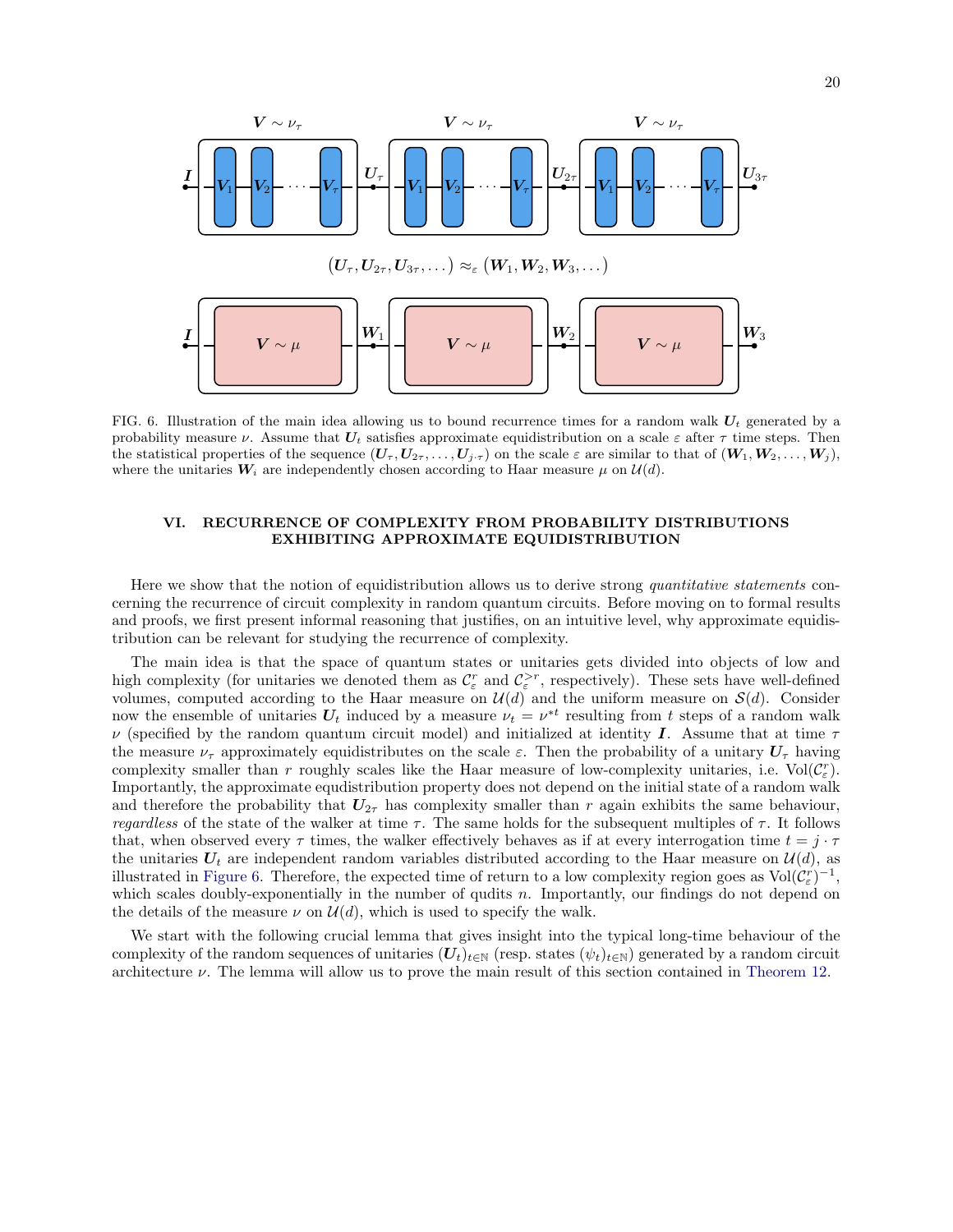<span id="page-20-4"></span>Lemma 11 (Bounds on recurrence events for random quantum circuits). Consider a system of n qudits described by a Hilbert space  $\mathcal{H} = (\mathbb{C}^q)^{\otimes n}$  of dimension  $d = q^n$ . Let v be a measure (random quantum circuit architecture) on  $U(d)$  that defines walks  $U_t$ ,  $\psi_t$  in their respective spaces, as in Eq. [\(43\)](#page-14-2). Let  $\tau$  and  $\tau_S$  be the corresponding equidistribution times of  $\nu_t$  and  $\nu_{S,t}$  on the scale of  $\varepsilon$  (with parameters  $\alpha, \beta$ , as in [Definition 3\)](#page-4-1). We then have the following inequalities

<span id="page-20-0"></span>
$$
\Pr\left(\text{There exists } k=1,\ldots,K \quad s.t. \ C_{\varepsilon}(\mathbf{U}_{\tau+k}) \le r\right) \le K|\mathcal{G}|^{r+1}\text{Vol}(\beta\varepsilon),\tag{71}
$$

$$
\Pr\left(\text{There exists } k=1,\ldots,K \quad s.t. \ C_{\varepsilon}(\psi_{\tau_{\mathcal{S}}+k}) \leq r\right) \leq K|\mathcal{G}|^{r+1}\text{Vol}_{\mathcal{S}}(\beta\varepsilon). \tag{72}
$$

Moreover, for  $K \geq \tau$  (resp.  $K \geq \tau_s$  for states) we also have bounds in the opposite direction

<span id="page-20-1"></span>
$$
\Pr\left(\text{There exists }k=1,\ldots,K\quad s.t.\ C_{\varepsilon}(\boldsymbol{U}_{\tau+k})\leq r\right)\geq 1-\left(1-\mathcal{N}_{\text{pack}}(\mathcal{G}^r,\varepsilon)\text{Vol}(\alpha\varepsilon)\right)^{\lfloor\frac{K}{\tau}\rfloor},\tag{73}
$$

$$
\Pr\left(\text{There exist } k=1,\ldots,K \quad s.t. \ C_{\varepsilon} \left(\psi_{\tau_{\mathcal{S}}+k} \leq r\right)\right) \geq 1 - \left(1 - \mathcal{N}_{\text{pack}}(\mathcal{S}^r, \varepsilon) \text{Vol}_{\mathcal{S}}(\alpha \varepsilon)\right)^{\lfloor \frac{K}{\tau} \rfloor},\tag{74}
$$

where  $\mathcal{N}_{\text{pack}}(\mathcal{G}^r, \varepsilon)$  ( $\mathcal{N}_{\text{pack}}(\mathcal{S}^r, \varepsilon)$ ) denotes the packing number of the set of unitaries (states) that can be realized as depth r circuits formed by gates in G.

Proof. We start with the proof for unitary channels. Consider first the inequality Eq. [\(71\)](#page-20-0). We apply the union bound:

$$
\Pr\left(\text{There exists }k=1,\ldots,K\text{ s.t. }C_{\varepsilon}(U_{\tau+k})\leq r\right)\leq \sum_{k=1}^{K}\Pr(C_{\varepsilon}(U_{\tau+k})\leq r)=\sum_{k=1}^{K}\nu^{*(\tau+k)}\left(\mathcal{C}_{\varepsilon}^{r}\right). \tag{75}
$$

Now, by definition we have  $\mathcal{C}_{\varepsilon}^r = \bigcup_{l \leq r} \bigcup_{V \in \mathcal{G}^l} B(V, \varepsilon)$  and as a result

$$
\nu^{*(\tau+k)}\left(\mathcal{C}_{\varepsilon}^{r}\right) \leq \sum_{l \leq r} \sum_{\mathbf{V} \in \mathcal{G}^{l}} \nu^{*(\tau+k)}\left(B(\mathbf{V}, \varepsilon)\right) \leq \sum_{l \leq r} |\mathcal{G}|^{l} \text{Vol}(\beta \varepsilon) . \tag{76}
$$

In the first inequality we again used the union bound, while in the second we applied [Fact 6,](#page-14-3) which implies that since  $\nu^{*\tau}$  equidistributes, so does  $\nu^{*(\tau+k)}$ .

Consider now the inequality in Eq. [\(73\)](#page-20-1). To prove it, we will upper bound the probability of the opposite event

$$
\Pr\left(\text{For all } k = 1, \dots, K \ \mathcal{C}_{\varepsilon}(\mathbf{U}^{(\tau+k)}) > r\right). \tag{77}
$$

Denoting  $\mathcal{A} = \{U : \mathcal{C}_{\varepsilon}(U) > r\}$  and using the Markov property we obtain

$$
\Pr(\text{For all } k = 1, ..., K \ C_{\varepsilon}(U_{\tau+k}) > r) = \Pr(\text{For all } k = 1, ..., K \ U_{\tau+k} \in \mathcal{A})
$$
\n
$$
\leq \Pr(U_{2\tau} \in \mathcal{A}, U_{3\tau} \in \mathcal{A}, ..., U_{\tau+K/\tau} \in \mathcal{A})
$$
\n
$$
= \Pr(U_{2\tau} \in \mathcal{A}) \Pr(U_{3\tau} \in \mathcal{A} | U_{2\tau} \in \mathcal{A}) ... \Pr(U_{\tau+K/\tau} \in \mathcal{A} | U_{K/\tau} \in \mathcal{A}), \tag{78}
$$

where for clarity, we have assumed that  $K/\tau$  is an integer. We now have

$$
\Pr\left(\boldsymbol{U}_{(l+1)\tau} \in \mathcal{A} | \boldsymbol{U}_{l\tau} \in \mathcal{A}\right) = \Pr\left(\boldsymbol{V}\boldsymbol{U} \in \mathcal{A} | \boldsymbol{U} \in \mathcal{A}\right),\tag{79}
$$

where V is distributed according to  $\nu^{*\tau}$  and U according to  $\nu^{*\ell\tau}$  To avoid complicated notation, we shall now assume that  $v^{*l\tau}$  is a discrete measure (the proof for the case of a continuous measure is analogous) and denote it by  $\{p_{\alpha}, \mathbf{U}_{\alpha}\}\$ . We then write

<span id="page-20-3"></span><span id="page-20-2"></span>
$$
\Pr\left(\mathbf{V}\mathbf{U}\in\mathcal{A}\middle|\mathbf{U}\in\mathcal{A}\right)=\sum_{\mathbf{U}_{\alpha}\in\mathcal{A}}p_{\alpha}\nu_{\mathbf{U}_{\alpha}}^{*\tau}(\mathcal{A}),\tag{80}
$$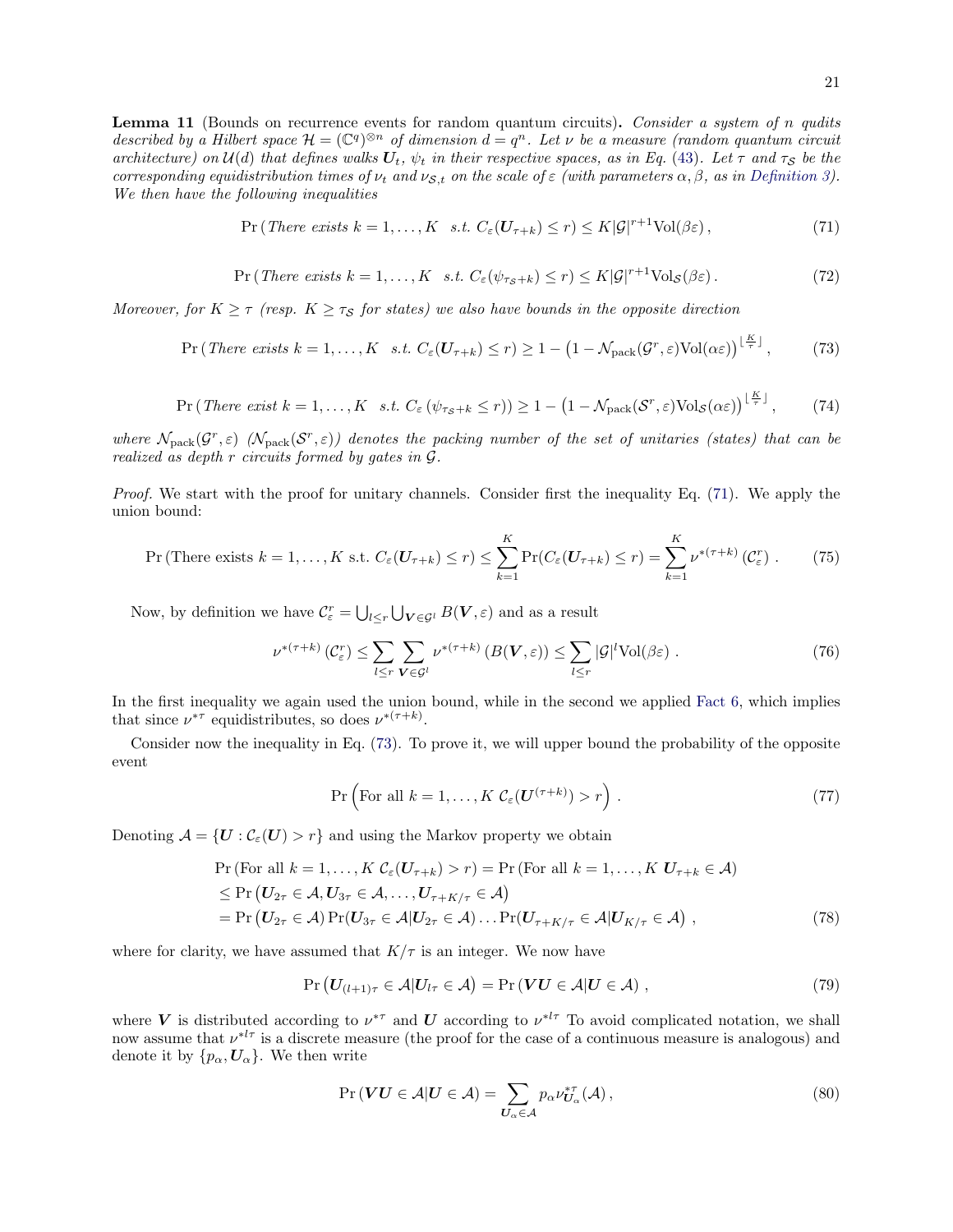where  $\nu_{U_{\alpha}}^{*\tau} = \nu^{*\tau} * \delta_{U_{\alpha}}$  with  $\delta_U$  being a Dirac delta measure concentrated on U. Since, by definition,  $\mathcal{A} = \mathcal{U}(\tilde{d}) \setminus \mathcal{C}_{\varepsilon}^r$  and the set  $\mathcal{C}_{\varepsilon}^r$  contains an  $\varepsilon$ -ball centered around some  $U_0$ , we have

$$
\nu_{\mathbf{U}_{\alpha}}^{*\tau}(\mathcal{A}) = 1 - \nu_{\mathbf{U}_{\alpha}}^{*\tau}(\mathcal{C}_{\varepsilon}^{r}) = 1 - \nu_{\mathbf{U}_{\alpha}}^{*\tau}(B(\mathbf{U}_{0}, \varepsilon)) \le 1 - \text{Vol}(\alpha \varepsilon), \tag{81}
$$

where we used the equidistribution property of  $\nu^{*\tau}$ . From Eqs. [\(79\)](#page-20-2) and [\(80\)](#page-20-3) we get that for integer  $l \geq 1$ 

$$
\Pr\left(\mathbf{U}_{(l+1)\tau} \in \mathcal{A} | \mathbf{U}_{l\tau} \in \mathcal{A}\right) \le 1 - \text{Vol}(\alpha \varepsilon). \tag{82}
$$

Since  $\nu^{*2\tau}$  equidistributes, we have the same estimate for  $Pr(\mathbf{U}_{2\tau} \in \mathcal{A})$ , and we obtain

$$
\Pr(\text{For all } k = 1, \dots, K \mathcal{C}_{\varepsilon}(\mathbf{U}_{\tau+k}) > r) \le (1 - \text{Vol}(\alpha \varepsilon))^{K/\tau},\tag{83}
$$

which gives the sought-after lower bound

$$
\Pr\left(\text{There exists }k=1,\ldots,K\text{ s.t. }C_{\varepsilon}(\mathbf{U}_{\tau+k})\leq r\right)\geq 1-(1-\text{Vol}(\alpha\varepsilon))^{\frac{K}{\tau}}.\tag{84}
$$

If K is not a multiple of  $\tau$ , the formula remains valid if we replace  $K/\tau$  with  $|K/\tau|$ . But we can obtain a better bound on  $\nu_{\boldsymbol{U}}^{*\tau}(\mathcal{C}_{\varepsilon}^r)$  by considering the set  $X \subset \mathcal{C}_{\varepsilon}^r$  of disjoint  $\varepsilon$  balls centered in  $\mathcal{G}^r$ , i.e. words of length r formed from unitaries in G. The maximal number of such balls is the packing number  $\mathcal{N}_{\text{pack}}(G^r, \varepsilon)$ . Then we have that

$$
\nu_{\boldsymbol{U}}^{*\tau}(\mathcal{C}_{\varepsilon}^{r}) \geq \sum_{\boldsymbol{W}\in X} \nu_{\boldsymbol{U}}^{*\tau}(B(\boldsymbol{W}, \varepsilon/2)) \geq \mathcal{N}_{\text{pack}}(\mathcal{G}^{r}, \varepsilon) \text{Vol}(\alpha \varepsilon), \tag{85}
$$

which gives us that

$$
\Pr\left(\text{There exists }k=1,\ldots,K\text{ s.t. }C_{\varepsilon}(\mathbf{U}_{\tau+k})\leq r\right)\geq 1-\left(1-\mathcal{N}_{\text{pack}}(\mathcal{G}^r,\varepsilon)\text{Vol}\left(\alpha\varepsilon/2\right)\right)^{\frac{K}{\tau}}.\tag{86}
$$

The proof for the case of pure states follows very similar reasoning, with the only notable difference being that it requires repeated usage of the equidistribution property of  $(\nu^* \tau)_s$  and the measures related to it.

We are now ready to present the main result of this section, which is a technical formulation of items (i) and (ii) in [Result 5.](#page-6-2) To establish timescales claimed there it suffices to substitute the timescales  $\tau, \tau_s$  in the bounds on the equidistribution time given in [Lemma 7.](#page-15-2)

<span id="page-21-0"></span>**Theorem 12** (Recurrence behavior for random walks). Consider a system of n qudits described by a Hilbert space  $\mathcal{H} = (\mathbb{C}^q)^{\otimes n}$  of dimension  $d = q^n$ . Let  $\nu$  be a measure (random quantum circuit architecture) on  $\mathbf{U}(d)$ that defines walks  $U_t$ ,  $\psi_t$  in the space of unitary channels (as in Eq. [\(43\)](#page-14-2)). Let  $\tau, \tau_S$  be the corresponding  $(\alpha, \beta)$ -equidistribution times of these walks on the scale of  $\varepsilon$ . Let  $r_1 > r_2$  and

$$
T_1 = \frac{\Delta_1}{|\mathcal{G}|^{r_1+1}} \left(\frac{1}{\beta c^o \varepsilon}\right)^{d^2-1}, \quad T_2 = \tau \log(1/\Delta_2) \left(\frac{2\alpha(r_2)}{d^2(1-\varepsilon^2)}\right)^{a(r_2)} \left(\frac{1}{\alpha c_o \varepsilon}\right)^{d^2-1},\tag{87}
$$

$$
T_{1,S} = \frac{\Delta_1}{|\mathcal{G}|^{r_1+1}} \left(\frac{1}{\beta \varepsilon}\right)^{2d-2}, \quad T_{2,S} = \tau_{\mathcal{S}} \log(1/\Delta_2) \left(\frac{\alpha(r_2)}{d(1-\varepsilon^2)}\right)^{a(r_2)} \left(\frac{1}{\alpha \varepsilon}\right)^{2d-2},\tag{88}
$$

where  $\alpha(r) = \lfloor (r/n^2 c(\mathcal{G}))^{1/11} \rfloor$ .

Then with probability greater than  $1 - \Delta - \Delta_1 - \Delta_2$  we have

(a) Saturation of complexity at time  $\tau$  ( $\tau_s$ )

<span id="page-21-1"></span>
$$
C_{\varepsilon}(U_{\tau}) \ge \frac{(d^2 - 1)\log\frac{1}{c^{\circ}\beta\varepsilon} - \log\frac{1}{\Delta}}{\log|\mathcal{G}|}, \quad C_{\varepsilon}(\psi_t) \ge \frac{(2d - 2)\log\frac{1}{\beta\varepsilon} - \log\frac{1}{\Delta}}{\log|\mathcal{G}|},
$$
(89)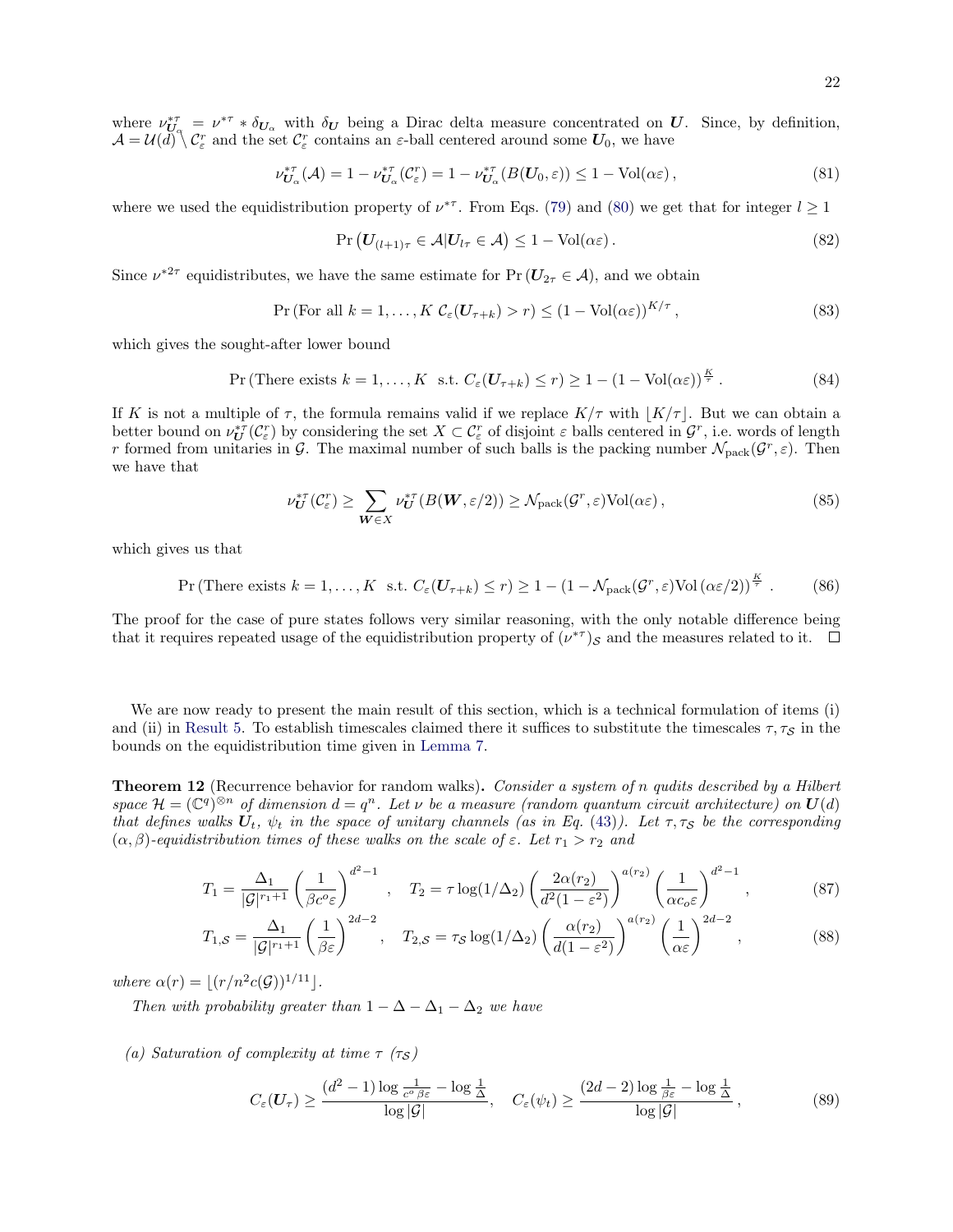(b) Large complexity for all times t satisfying  $\tau + 1 \le t \le T_1$  ( $\tau_s + 1 \le t \le T_{s,1}$ )

$$
C_{\varepsilon}(U_t) > r_1, \quad C_{\varepsilon}(\psi_t) > r_1. \tag{90}
$$

c) Small complexity for some time t satisfying  $T_1 < t \leq T_2$  ( $T_{1,S} < t \leq T_{2,S}$ )

$$
C_{\varepsilon}(U_t) \leq r_2 \,, \quad C_{\varepsilon}(\psi_t) \leq r_2 \,. \tag{91}
$$

**Remark.** For  $r_2 = 0$  (recurrence to trivial complexity), the expressions for the above time-scales simplify significantly:

$$
T_1 = \frac{\Delta_1}{|\mathcal{G}|^{r_1+1}} \left(\frac{1}{\beta c^o \varepsilon}\right)^{d^2-1}, \quad T_2 = \tau \log(1/\Delta_2) \left(\frac{1}{\alpha c_o \varepsilon}\right)^{d^2-1}, \tag{92}
$$

$$
T_{1,S} = \frac{\Delta_1}{|\mathcal{G}|^{r_1+1}} \left(\frac{1}{\beta \varepsilon}\right)^{2d-2}, \quad T_{2,S} = \tau_S \log(1/\Delta_2) \left(\frac{1}{\alpha \varepsilon}\right)^{2d-2}.
$$
 (93)

It is clear that both lower bounds  $(T_1, T_{1,S})$  as well as upper bounds  $(T_2, T_{2,S})$  for the recurrence time exhibit the same exponential dependence on the inverse of the accuracy parameter  $\varepsilon$  (ignoring the dependence on the equidistribution times  $\tau, \tau_S$ ).

Proof. We present the proof just for unitaries as the reasoning for states is proceeds analogously. Let us define the following three events in the space of realizations of the random walk  $(U_t)_{t\in\mathbb{N}}$ :

$$
I = \left\{ C_{\varepsilon}(U_{\tau}) \ge \frac{(d^2 - 1)\log \frac{1}{c^{\circ}\beta\varepsilon} - \log \frac{1}{\Delta}}{\log |\mathcal{G}|} \right\},
$$
  
\n
$$
II = \left\{ C_{\varepsilon}(U_t) \ge r_1 \text{ for all } t \text{ s.t. } \tau + 1 \le t \le T_1 \right\},
$$
  
\n
$$
III = \left\{ C_{\varepsilon}(U_t) < r_2 \text{ for some } t \text{ s.t. } T_1 \le t \le T_2 \right\}.
$$
\n
$$
(94)
$$

As for event I, by the definition of the equidistribution time  $\tau$ , [Lemma 9](#page-16-1) ensures that Pr(I)  $\geq 1 - \Delta$ .

To control the probability of event  $II$ , we use [Lemma 11.](#page-20-4) In conjunction with lower and upper bounds for the volume of balls given in Eq. [\(17\)](#page-9-1), Eq. [\(71\)](#page-20-0) implies that, for  $T_1$  as given by first inequality of Eq. [\(87\)](#page-21-1), we have  $Pr(II) \geq 1 - \Delta_1$ .

Next, to deal with event III we use [Lemma 11](#page-20-4) and the lower bounds on the packing number  $\mathcal{N}_{\text{pack}}(G^r, \varepsilon)$ from [Lemma 13](#page-22-0) (the same lemma contains the lower bound of the packing number  $\mathcal{N}_{\text{pack}}(\mathcal{S}^r, \varepsilon)$ , relevant for states). Namely, the inequalities Eq. [\(73\)](#page-20-1) and Eq. [\(95\)](#page-22-1) along with Eq. [\(17\)](#page-9-1) imply that, for  $T_2$  as given by the second inequality in Eq. [\(87\)](#page-21-1),  $Pr(III) \geq 1-\Delta_2$ . Finally, twice iterating  $Pr(A \cap B) \geq Pr(A) + Pr(B) - 1$ , we find  $Pr(I \cap III \cap III) \geq 1 - \Delta - \Delta_1 - \Delta_2$ .  $\Box$ 

Here we present a lower bound on the packing number that we have used in the proof of [Theorem 12](#page-21-0)

<span id="page-22-0"></span>Lemma 13 (Lower bounds for packing number of low complexity states and unitaries). The packing number of the set  $\mathcal{G}^r$  (circuits of depth r generated by gates in  $\mathcal{G}$ ) satisfies

<span id="page-22-1"></span>
$$
\mathcal{N}_{\text{pack}}(\mathcal{G}^r, \varepsilon) \ge \left(\frac{d^2(1 - 4\varepsilon^2)}{\alpha(r)}\right)^{\alpha(r)},\tag{95}
$$

where  $\alpha(r) := |(r/n^2 c(\mathcal{G}))^{1/11}|$  and  $c(\mathcal{G})$  is a constant depending on the gate set  $\mathcal{G}$ .

Similarly, the packing number of the set  $S<sup>r</sup>$  (states generated by depth r circuits constructed from  $G$  and applied to computationally trivial state  $\psi_0$ ) satisfies

<span id="page-22-2"></span>
$$
\mathcal{N}_{\text{pack}}(\mathcal{S}^r, \varepsilon) \ge \left(\frac{d(1 - 4\varepsilon^2)}{\alpha(r)}\right)^{\alpha(r)}.
$$
\n(96)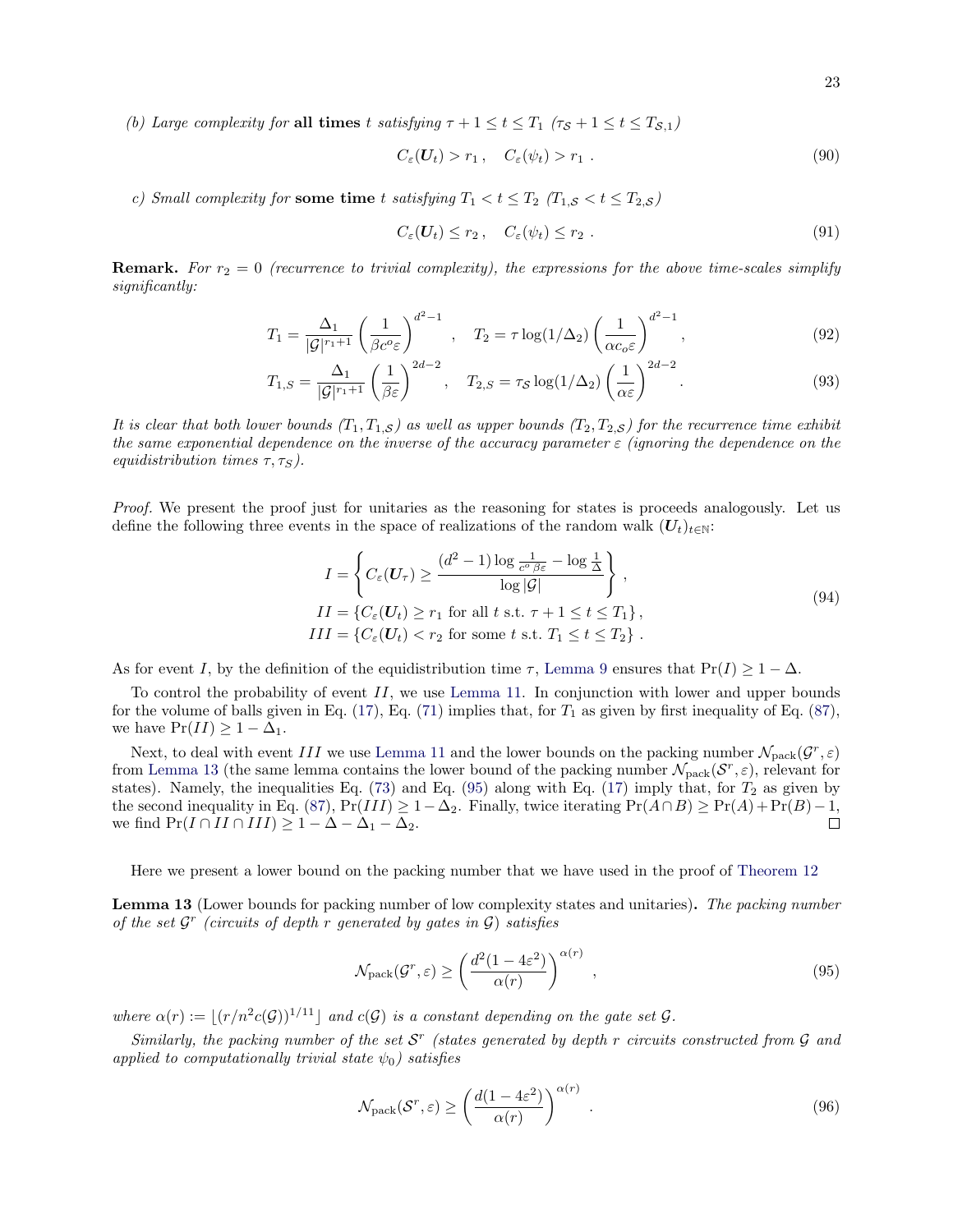Remark. For small depth r, Eqs. [\(95\)](#page-22-1) and [\(96\)](#page-22-2) appear singular. However, in this regime one can easily lower bound  $\mathcal{N}_{\rm pack}(\mathcal{G}^r,\varepsilon)$  and  $\mathcal{N}_{\rm pack}(\mathcal{S}^r,\varepsilon)$  by 1, by considering a single  $\varepsilon$ -ball centered around **I** (resp.  $\psi_0$ ).

Proof of [Lemma 13.](#page-22-0) For the gate set  $G$ , the set  $G<sup>r</sup>$  contains the support of the measure given by random quantum circuits generated from gate set G, denoted as  $\text{supp}(\nu_{\text{RQC}})$ . To proceed with the proof, we first analyze unitary expanders, and then use the fact that random quantum circuits are approximate k-expanders. From [Lemma 33](#page-41-1) we get that for δ-approximate k-expanders and arbitrary  $V \in \mathcal{U}(d)$  we have  $\nu(B(V, \varepsilon) \leq$  $\frac{k!+d^{2k}\delta}{d^{2k}(1-\varepsilon^2)^k}$ . For local random quantum circuits, we now employ [Theorem 2](#page-12-1) to conclude that circuits of size  $T \ge c(\mathcal{G})n^2k^{11}$  form δ-approximate k-expanders with  $\delta = 1/d^{2k}$ . For random quantum circuits  $\nu_{\text{RQC}}$  of size r, it follows that

$$
\nu_{\text{RQC}}(B(\mathbf{V}, \varepsilon)) \le \frac{k! + 1}{d^{2k}(1 - \varepsilon^2)^k} \le \left(\frac{\lfloor (r/n^2 c(\mathcal{G}))^{1/11} \rfloor}{d^2 (1 - \varepsilon^2)}\right)^{\lfloor (r/n^2 c(\mathcal{G}))^{1/11} \rfloor} =: f(\varepsilon, r) . \tag{97}
$$

We now construct a subset of elements  $supp(\nu_{\text{RQC}}) = G^r$  that are pairwise far apart by more than a distance  $\varepsilon$ . First, take an arbitrary element  $V_1$  of supp( $\nu_{\text{ROC}}$ ). Since  $\nu_{\text{ROC}}(B(V_1, 2\varepsilon)) \leq f(2\varepsilon, r) < 1$  is strictly less than one, a condition which can easily be satisfied provided r is not too large, then there must be some  $V_2$ from supp( $\nu_{ROC}$ ) which does not belong to the ball, i.e.  $D(V_1, V_2) > 2\varepsilon$ . By a union bound we then have

$$
\nu_{\text{RQC}}(B(\mathbf{V}_1, 2\varepsilon) \cup B(\mathbf{V}_2, 2\varepsilon)) \le 2f(2\varepsilon, r) < 1\tag{98}
$$

There must then exist a  $V_3$  that does not belong to both balls,  $D(V_3, V_1) > 2\varepsilon$  and  $D(V_3, V_2) > 2\varepsilon$ . Continuing this reasoning, we obtain N unitaries  ${V_i}_{i=1,\dots,N}$  such that the distance  $D(V_i, V_j) > 2\varepsilon$  for all pairs  $(i, j)$ , provided that  $Nf(2\varepsilon, r) < 1$ . Thus the support of  $\nu_{\text{RQC}}$  contains at least  $1/f(2\varepsilon, r) - 1$  unitaries that are pairwise far apart by  $2\varepsilon$ . If we consider balls of radius  $\varepsilon$  with centers placed at those unitaries, the balls will be pairwise disjoint and so the packing number of  $\mathcal{G}^r$  is bounded as follows

$$
\mathcal{N}_{\text{pack}}(\mathcal{G}^r, \varepsilon) \ge \frac{1}{f(2\varepsilon, r)},\tag{99}
$$

which gives the sought after estimate.

The proof of the lemma for the set of states is proceeds identically to the unitary case. We construct, using a probabilistic argument, a set of pairwise disjoint  $\varepsilon$  balls centered in states generated by depth r quantum circuits acting on  $\psi_0$ . The only difference is a different bound on the measure of an  $\varepsilon$ -ball according to probability distribution  $\nu_s$  induced on  $S(d)$  from δ-approximate unitary k-designs on  $\mathcal{U}(d)$ :  $\nu_{\mathcal{S}}(B(\phi,\varepsilon)) \leq \frac{k!+d^k\delta}{d^k(1-\varepsilon^2)^k}$ , which we prove in [Lemma 34.](#page-42-0)

 $\Box$ 

### <span id="page-23-0"></span>VII. RECURRENCES OF COMPLEXITY HAVE EXPONENTIAL SIZE

In this section we quantify timescales on which recurrences of complexity take place for local random quantum circuits. We approach this problem by showing that under certain conditions

$$
\Pr\Big(C_{\varepsilon}(\boldsymbol{U}_{t-T}) > r \,,\, C_{\varepsilon}(\boldsymbol{U}_{t+T}) > r \mid C_{\varepsilon}(\boldsymbol{U}_{t}) = 0\Big) \approx 1\,. \tag{100}
$$

The quantity appearing above is the conditional probability in the space of realizations of a random walk  ${U_t}_{t\in\mathbb{N}}$  (see [Definition 5\)](#page-12-2). We want to show that this probability is close to 1 for a large enough time t, and for r comparable to the maximal complexity  $C_{\text{max}}$  and times T comparable to the equidistribution time  $\tau$ . Establishing this together with the "temporal stability" of complexity, which is proved in [Lemma 14](#page-23-1) below, shows that recurrences of complexity in random quantum circuits indeed take place on exponential timescales, as conjectured in recent work by Susskind [\[31\]](#page-45-7).

<span id="page-23-1"></span>Lemma 14 (Stability of complexity under action of local gates). Consider a Hilbert space of n qudits with local dimension q,  $\mathcal{H} = (\mathbb{C}^q)^{\otimes n}$  of dimension  $d = q^n$ . Let G be a universal gate set used to define complexity,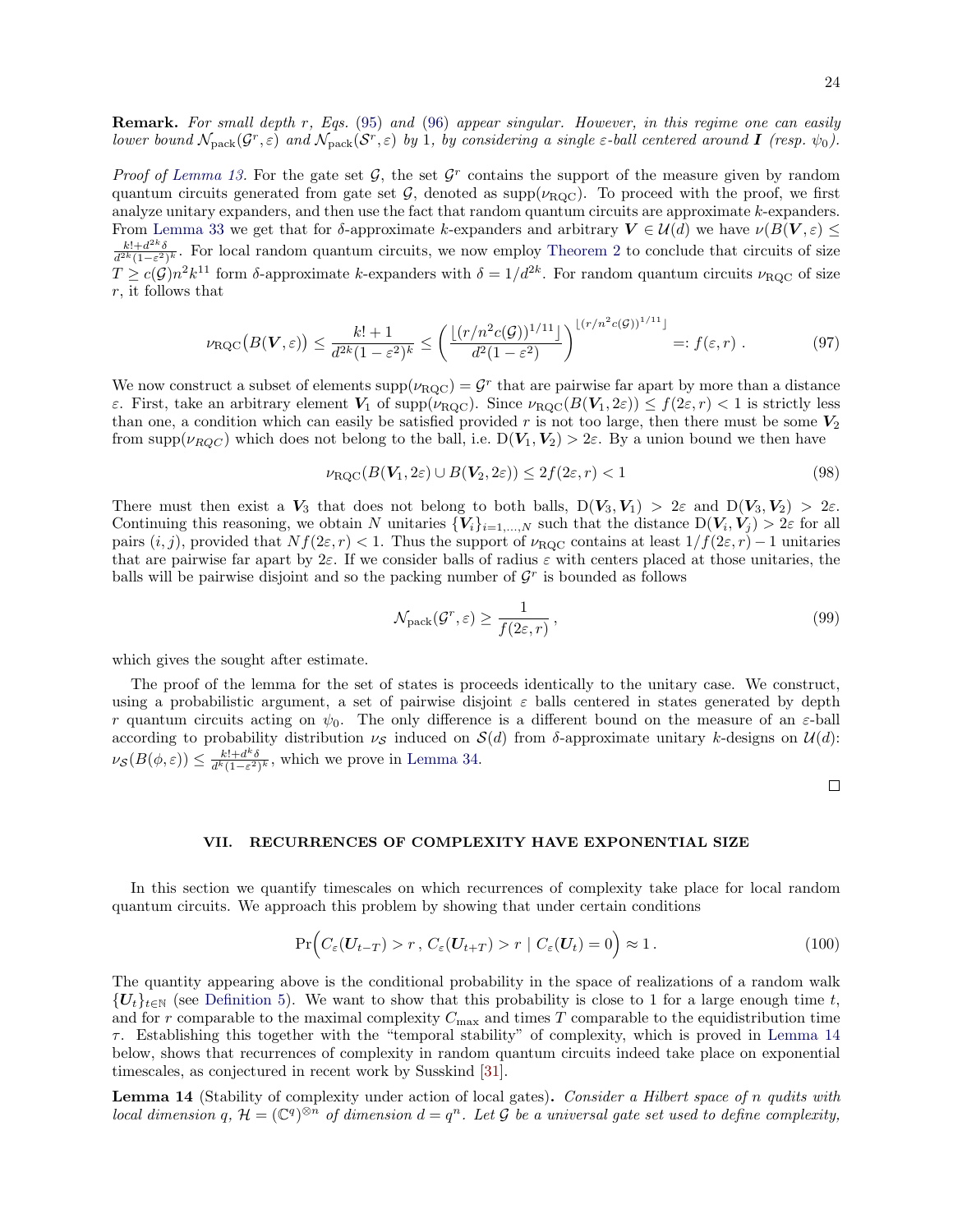as in [Definition 1](#page-3-1) and [Definition 2.](#page-3-2) Let  $U \in \mathcal{U}(d)$  and  $\psi \in \mathcal{S}(d)$ . Furthermore, let  $W_1, W_2, \ldots, W_m$  be a sequence of l-local gates acting in H and let  $\varepsilon > 0$ . Then we have

<span id="page-24-0"></span>
$$
C_{2\varepsilon}(\mathbf{W}_m \mathbf{W}_{m-1} \dots \mathbf{W}_1 \mathbf{U}) \le C_{\varepsilon}(\mathbf{U}) + Am \log(m/\varepsilon)^{\gamma} , C_{2\varepsilon}(\mathbf{W}_m \mathbf{W}_{m-1} \dots \mathbf{W}_1(\psi)) \le C_{\varepsilon}(\psi) + Am \log(m/\varepsilon)^{\gamma} , \tag{101}
$$

where  $A > 0$  depends on G and  $\gamma < 3$  is an absolute constant  $(\gamma = 1 \text{ provided } G$  is symmetric).

Proof. We present the proof for unitaries as the reasoning for states is analogous. By definition of the complexity  $C_{\varepsilon}$ , a unitary channel U can be approximated to accuracy  $\varepsilon$  by sequence of gates from G of length  $r = C_{\varepsilon}(U)$ . Furthermore, each of the gates  $W_i$   $(i = 1, \ldots, m)$  can be approximated to accuracy  $\varepsilon' = \varepsilon/m$ via sequences of gates from G of length  $r_i = A \log(1/\varepsilon')^{\gamma}$  (as in the proof of [Lemma 8\)](#page-16-0). Putting together this gives an  $\varepsilon + m \cdot \varepsilon' = 2\varepsilon$  approximation of  $W_m W_{m-1} \dots W_1 U$  via a sequence of length  $r + r_1 + \dots + r_m =$  $C_{\varepsilon}(\boldsymbol{U}) + Am \log(m/\varepsilon)^{\gamma}$ .  $\Box$ 

**Remark.** In the case when unitaries  $W_1, W_2, \ldots, W_m$  in the above lemma can be exactly obtained from gates in  $G$ , then the bounds in Eq. [\(101\)](#page-24-0) can be strengthened to

<span id="page-24-5"></span>
$$
C_{\varepsilon}(\mathbf{W}_{m}\mathbf{W}_{m-1}\dots\mathbf{W}_{1}\mathbf{U}) \leq C_{\varepsilon}(\mathbf{U}) + Am, \quad C_{\varepsilon}(\mathbf{W}_{m}\mathbf{W}_{m-1}\dots\mathbf{W}_{1}(\psi)) \leq C_{\varepsilon}(\psi) + Am. \tag{102}
$$

Note that in the above inequalities complexities are computed on the same scale  $\varepsilon$  and no  $\varepsilon$ -dependence is present in the upper bounds.

The following proposition gives a sufficient condition on the time  $T$  such that the complexity of the 'past' unitary  $U_{t-T}$  is essentially maximal, conditioned on  $U_t$  having the trivial (i.e. zero) complexity.

<span id="page-24-4"></span>**Proposition 15.** Let  $\mathcal G$  be a fixed universal gate set used in the definition of unitary and state complexity on n qudit system  $\mathcal{H} = (\mathbb{C}^q)^{\otimes n}$  of dimension  $d = q^n$ . Let v be a probability distribution on  $\mathcal{U}(d)$  generating random walks  $U_t$  and  $\psi_t$  on the space of unitary channels and quantum states. Let  $\varepsilon \in (0, 1/4)$  and  $\Delta \in$ (0, 1). Assume that T is a time such that the measure  $v^{*T}$  is  $(\alpha, \beta)$ -equidistributed on a scale  $\varepsilon$  for  $\Gamma$  =  $\max\{1 - \alpha, \beta - 1\} \leq \frac{\Delta}{6} (c_o/3)^{d^2 - 1}$ . Then for  $t > 2T$  and

<span id="page-24-2"></span>
$$
r = \frac{(d^2 - 1)\log\frac{1}{c^{\circ}\beta\varepsilon} - \log\frac{2}{\Delta}}{\log|\mathcal{G}|},\tag{103}
$$

we have

$$
\Pr\Big(C_{\varepsilon}(\boldsymbol{U}_{t-T}) > r \mid C_{\varepsilon}(\boldsymbol{U}_{t}) = 0\Big) \ge 1 - \delta.
$$
\n(104)

Similarly for pure quantum states, we let  $T_S$  be a time such that the measure  $(\nu^{*T_S})_S$  is  $(\alpha, \beta)$ -equidistributed on a scale  $\varepsilon$  for  $\Gamma_{\mathcal{S}} = \max\{1 - \alpha, \beta - 1\} \leq \frac{\Delta}{24d}$ , where  $\Delta \in (0, 1)$ . Then for  $t > 2T_{\mathcal{S}}$  and

<span id="page-24-3"></span>
$$
r_{\mathcal{S}} = \frac{(2d-2)\log\frac{1}{\beta\varepsilon} - \log\frac{2}{\Delta}}{\log|\mathcal{G}|}
$$
(105)

we have

$$
\Pr\Big(C_{\varepsilon}(\psi_{t-T_{\mathcal{S}}}) > r_{\mathcal{S}} \mid C_{\varepsilon}(\psi_{t}) = 0\Big) \ge 1 - \Delta. \tag{106}
$$

*Proof.* In order to simplify the notation let us denote  $\mathcal{A} = \{U \in \mathcal{U}(d)|C_{\varepsilon}(U) > r\}, \mathcal{B} = \{U \in \mathcal{U}(d)|C_{\varepsilon}(U) = 0\}.$ We then write

<span id="page-24-1"></span>
$$
\Pr\Big(C_{\varepsilon}(\boldsymbol{U}_{t-T}) > r \mid C_{\varepsilon}(\boldsymbol{U}_{t}) = 0\Big) = \Pr(\boldsymbol{U}_{t-T} \in \mathcal{A} \mid \boldsymbol{U}_{t} \in \mathcal{B}) = \frac{\Pr(\boldsymbol{U}_{t-T} \in \mathcal{A}, \boldsymbol{U}_{t} \in \mathcal{B})}{\Pr(\boldsymbol{U}_{t} \in \mathcal{B})},\tag{107}
$$

where in the second equality we used Bayes theorem. Let us assume for simplicity that  $\nu$  is a discrete measure (the proof in the general case is analogous). It then follows that the distribution of  $U_{t-T}$  is also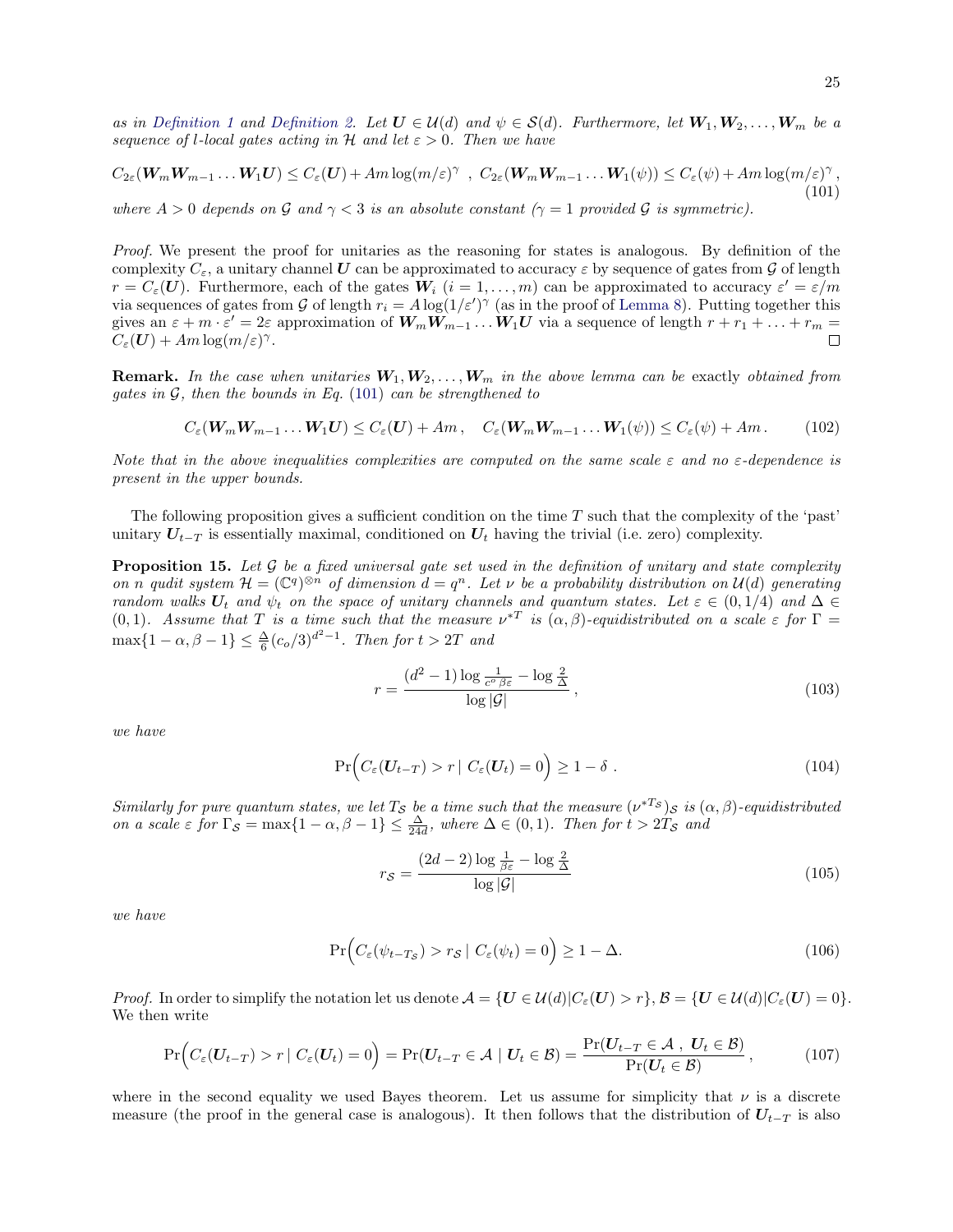discrete. For the measure  $\nu_{t-T} = \{p_i, V_i\}$ , we use the definition of  $U_t$  to obtain

$$
Pr(\boldsymbol{U}_{t-T} \in \mathcal{A} , \boldsymbol{U}_t \in \mathcal{B}) = \sum_{i: \boldsymbol{V}_i \in \mathcal{A}} p_i Pr(\boldsymbol{U}_t \in \mathcal{B} | \boldsymbol{U}_{t-T} = \boldsymbol{V}_i).
$$
\n(108)

The distribution of  $U_t$  conditioned on  $U_{t-T} = V_i$  is simply  $\nu_T * \delta_{V_i}$  and therefore

$$
\Pr(\boldsymbol{U}_{t-T} \in \mathcal{A}, \ \boldsymbol{U}_t \in \mathcal{B}) = \sum_{i: \boldsymbol{V}_i \in \mathcal{A}} p_i \nu_T * \delta_{\boldsymbol{V}_i}(\mathcal{B}). \tag{109}
$$

Using  $\mathcal{B} = B(\mathbf{I}, \varepsilon)$  and the fact that for every i the measure  $\nu_T * \delta_{\mathbf{V}_i}$  approximately equdistributes on scale  $\varepsilon$  (this follows from the assumption about  $\nu_T$  and [Fact 6\)](#page-14-3), we obtain

$$
\Pr(U_{t-T} \in \mathcal{A}, U_t \in \mathcal{B}) \ge \Pr(U_{t-T} \in \mathcal{A}) \text{Vol}(\alpha \varepsilon).
$$
\n(110)

Since  $\nu_t$  is also  $(\alpha, \beta)$ -equidistributed we can upper bound the denominator of Eq. [\(107\)](#page-24-1) by Vol $(\beta \varepsilon)$ , which gives

<span id="page-25-0"></span>
$$
\Pr\Big(C_{\varepsilon}(\boldsymbol{U}_{t-T}) > r \mid C_{\varepsilon}(\boldsymbol{U}_{t}) = 0\Big) \ge \Pr\Big(C_{\varepsilon}(\boldsymbol{U}_{t-T}) > r\Big) \frac{\text{Vol}(\alpha \varepsilon)}{\text{Vol}(\beta \varepsilon)}\,. \tag{111}
$$

Furthermore, we have

$$
\frac{\text{Vol}(\beta \varepsilon)}{\text{Vol}(\alpha \varepsilon)} = 1 + \frac{\text{Vol}(A(\alpha \varepsilon, \beta \varepsilon))}{\text{Vol}(\alpha \varepsilon)},
$$
\n(112)

where  $A(\alpha \varepsilon, \beta \varepsilon) = \{ U \in \mathcal{U}(d) | \alpha \varepsilon \leq D(U, I) \leq \beta \varepsilon \}$  is an annulus in the space of unitaries. Using [Proposi](#page-43-0)[tion 36](#page-43-0) for  $\kappa = \alpha \varepsilon$  and  $\lambda = \beta/\alpha$  we find

$$
Vol(A(\alpha \varepsilon, \beta \varepsilon)) \le (2\beta \varepsilon)^{d^2 - 1} (\lambda - 1).
$$
\n(113)

Combining this bound with  $Vol(\alpha \varepsilon) \ge (c_o \beta \varepsilon)^{d^2-1}$  we obtain

$$
\frac{\text{Vol}(\beta \varepsilon)}{\text{Vol}(\alpha \varepsilon)} \le 1 + \left(\frac{2\beta}{\alpha c_o}\right)^{d^2 - 1} (\lambda - 1). \tag{114}
$$

It is straightforward to see that  $\Gamma \leq \frac{\Delta}{6} (c_o/3)^{d^2-1}$  implies

$$
\lambda = \frac{\beta}{\alpha} \le \frac{1+\Gamma}{1-\Gamma} \le (1+\Gamma)^2 \le \frac{3}{2}, \ 1-\Gamma \ge \frac{2}{3}, \tag{115}
$$

$$
(\lambda - 1) \left(\frac{2\beta}{c_o \alpha}\right)^{d^2 - 1} \le \left(\frac{3}{c_o}\right)^{d^2 - 1} \frac{2\Gamma}{1 - \Gamma} \le 3\Gamma\left(\frac{3}{c_o}\right)^{d^2 - 1} \le \frac{\Delta}{2} \,. \tag{116}
$$

On the other hand, from [Lemma 9](#page-16-1) and the fact that  $\nu_{t-T}$  equidistributes it follows that for r as in Eq. [\(103\)](#page-24-2) we have  $Pr(C_{\varepsilon}(U_{t-T}) > r) \ge 1 - \Delta/2$ . Combining these estimates with Eq. [\(111\)](#page-25-0) gives the desired result:

$$
\Pr\Big(C_{\varepsilon}(\boldsymbol{U}_{t-T}) > r \mid C_{\varepsilon}(\boldsymbol{U}_{t}) = 0\Big) \ge \frac{1 - \Delta/2}{1 + \Delta/2} \ge 1 - \Delta\,. \tag{117}
$$

The considerations for quantum states are similar. By repeating the same steps we obtain

$$
\Pr\Big(C_{\varepsilon}(\psi_{t-T_{\mathcal{S}}}) > r_{\mathcal{S}} \mid C_{\varepsilon}(\psi_{t}) = 0\Big) \ge \Pr\Big(C_{\varepsilon}(\psi_{t-T_{\mathcal{S}}}) > r_{\mathcal{S}}\Big) \frac{\text{Vol}_{\mathcal{S}}(\alpha \varepsilon)}{\text{Vol}_{\mathcal{S}}(\beta \varepsilon)}\,. \tag{118}
$$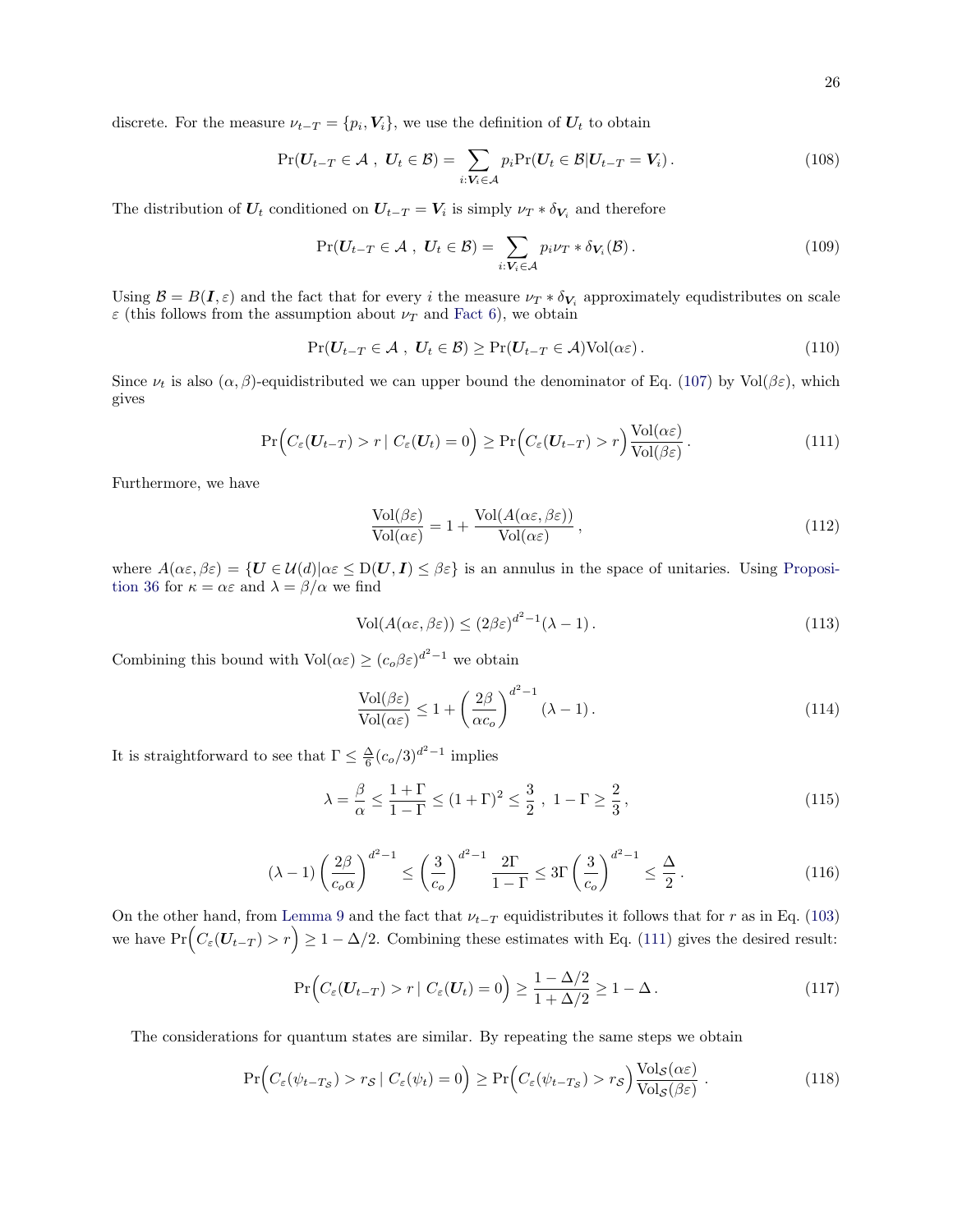In this case volumes of balls in the space of pure states are explicitly known:  $Vol_S(\varepsilon) = \varepsilon^{2d-2}$ . We can then bound the ratio of volumes as

$$
\frac{\text{Vol}_{\mathcal{S}}(\beta \varepsilon)}{\text{Vol}_{\mathcal{S}}(\alpha \varepsilon)} \le \left(\frac{1+\Gamma_{\mathcal{S}}}{1-\Gamma_{\mathcal{S}}}\right)^{2(d-1)} \le (1+2\Gamma_{\mathcal{S}})^{4(d-1)} \le \exp(8d\Gamma_{\mathcal{S}}),\tag{119}
$$

where in the second inequality we used  $\Gamma_{\mathcal{S}} \leq 1$ , which is implied by the assumptions. Using the inequality  $log(1 + x) \ge log(2)x$ , valid for  $x \in [0, 1]$ , it is easy to show that requiring

$$
8d\Gamma_{\mathcal{S}} \le \frac{\log(2)\Delta}{2} \tag{120}
$$

which is equivalent to  $\Gamma_{\mathcal{S}} \leq \frac{\Delta}{24d}$ , implies that  $\exp(8d\Gamma_{\mathcal{S}}) \leq 1 + \Delta/2$ . Similarly as for the case of unitaries, using [Lemma 9](#page-16-1) and the fact that  $\nu_{t-T,S}$  equidistributes it follows that for  $r_S$  as in Eq. [\(105\)](#page-24-3) we have  $Pr(C_{\varepsilon}(\psi_{t-T}) > r_{\mathcal{S}}) \geq 1 - \Delta/2$ . Proceeding as before we get

$$
\Pr\Big(C_{\varepsilon}(\psi_{t-T}) > r_{\mathcal{S}} \mid C_{\varepsilon}(\psi_t) = 0\Big) \ge \frac{1 - \Delta/2}{1 + \Delta/2} \ge 1 - \Delta. \tag{121}
$$

 $\Box$ 

**Remark.** We note that the assumptions on  $\Gamma$  in the above proposition are much more stringent for unitary channels, compared to pure states. We believe that this is solely an artifact of our proof and that the assumptions in the former case can be greatly weakened. In order to achieve this one would likely need much stronger control over the ratio of volumes  $Vol(\beta \varepsilon)/Vol(\alpha \varepsilon)$  in the space of unitary channels.

We are ready to formulate and prove the main result of this section, which constitutes technical formulation of [Result 6.](#page-7-0) To establish the timescales claimed there for local random quantum circuits, it suffices to substitute as timescales  $T, T<sub>S</sub>$  the bounds on equidistribution time given in [Lemma 7](#page-15-2) (for suitable parameters Γ required by the Theorem).

**Theorem 16** (Timescales of complexity recurrences). Let  $\mathcal G$  be a fixed universal gate set used in the definition of unitary and state complexity on n qudit system  $\mathcal{H} = (\mathbb{C}^q)^{\otimes n}$  of dimension  $d = q^n$ . Let  $\nu = {\nu_i, V_i}$  be a probability distribution on  $\mathcal{U}(d)$  generating random walks  $U_t$  and  $\psi_t$  on the space of unitary channels and quantum states. Let  $\varepsilon \in (0,1/4)$  and  $\Delta \in (0,1)$  and assume that T is a time such that the measure  $\nu^{*T}$  is  $(\alpha, \beta)$ -equidistributed on a scale  $\varepsilon$  for  $\Gamma = \max\{1 - \alpha, \beta - 1\} \leq \frac{\Delta}{6} (c_o/3)^{d^2-1}$ . Then for  $t > 2T$  and

<span id="page-26-2"></span>
$$
r = \frac{(d^2 - 1)\log\frac{1}{c^o \beta \varepsilon} - \log\frac{2}{\Delta}}{\log|\mathcal{G}|},\tag{122}
$$

we then have

<span id="page-26-0"></span>
$$
\Pr\Big(C_{\varepsilon}(\boldsymbol{U}_{t-T}) > r, \ C_{\varepsilon}(\boldsymbol{U}_{t+T}) > r \mid C_{\varepsilon}(\boldsymbol{U}_{t}) = 0\Big) \ge 1 - \frac{3}{2}\Delta\,. \tag{123}
$$

Furthermore, assuming that each of the gates  $\{V_i\}$ ,  $\{V_i^{-1}\}$  are implemented exactly using at most k gates from G, then conditioned on  $C_{\varepsilon}(\mathbf{U}_t) = 0$  we have

<span id="page-26-1"></span>
$$
\max\{C_{\varepsilon}(\boldsymbol{U}_{t-m}), C_{\varepsilon}(\boldsymbol{U}_{t+m})\} \le A \cdot k \cdot m, \tag{124}
$$

where the constant A depends only on  $G$ . Taken together, Eq. [\(123\)](#page-26-0) and Eq. [\(124\)](#page-26-1) show that for typical realizations of a random walk  $U_t$  complexity recurrences occur for  $m_*$  satisfying

$$
\exp(\Theta(n))\log(1/\varepsilon) \le m_* \le T. \tag{125}
$$

Analogous results holds for recurrences of complexity in pure quantum states  $\psi_t$ . The only difference is that in this case the role of timescale T is replaced by  $T_S$  required for measure  $\nu_{t,S}$  to distribute on scale  $\varepsilon$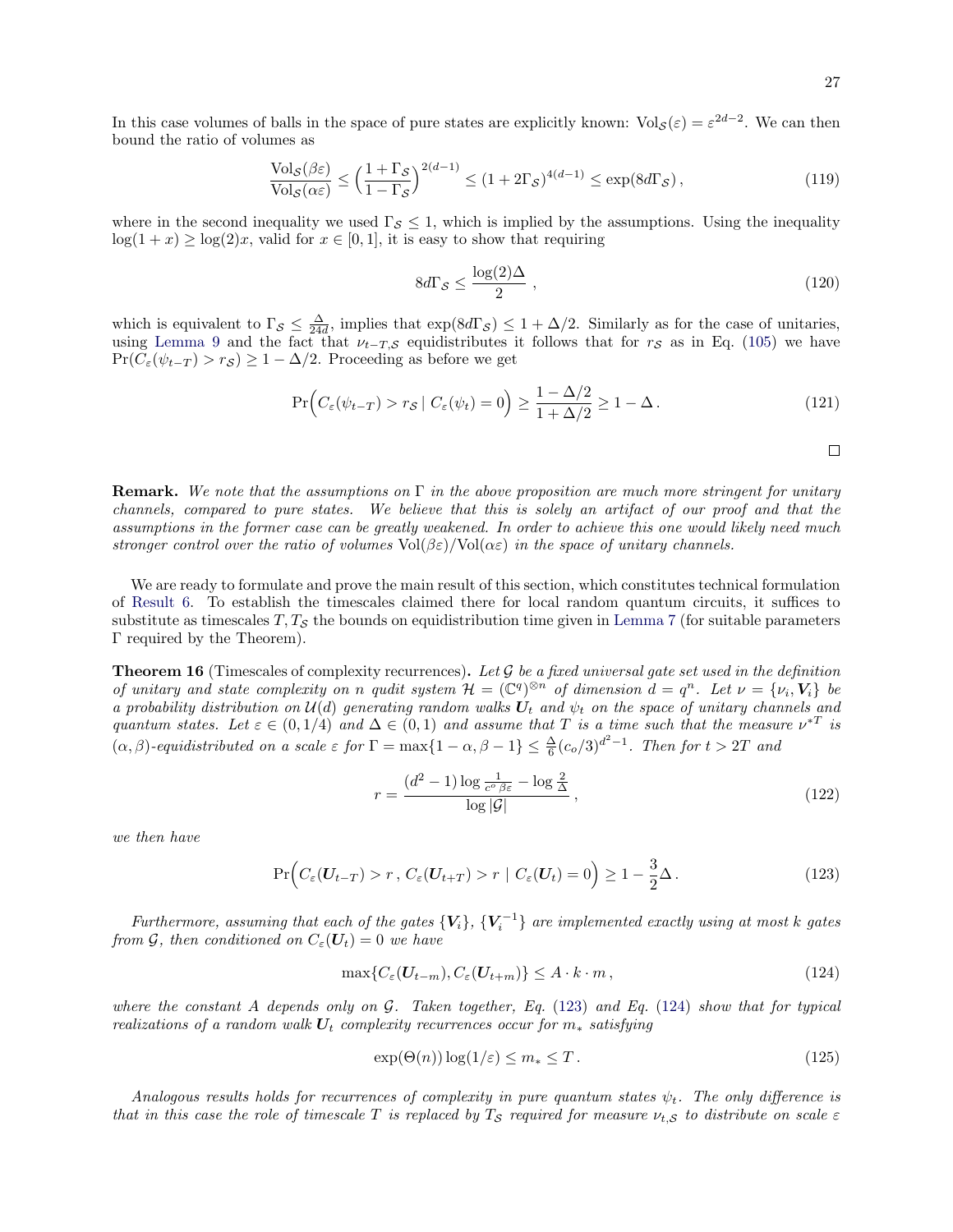with parameters satisfying  $\Gamma_{\mathcal{S}} = \max\{1-\alpha, \beta-1\} \leq \frac{\Delta}{24d}$  (see [Proposition 15\)](#page-24-4). Furthermore, the value of r is replaced by  $r<sub>S</sub>$  from Eq. [\(105\)](#page-24-3).

Proof. Using a union bound we obtain

$$
\Pr\Big(C_{\varepsilon}(\boldsymbol{U}_{t-T}) > r, \ C_{\varepsilon}(\boldsymbol{U}_{t+T}) > r \mid C_{\varepsilon}(\boldsymbol{U}_{t}) = 0\Big) \geq \Pr\Big(C_{\varepsilon}(\boldsymbol{U}_{t-T}) > r \mid C_{\varepsilon}(\boldsymbol{U}_{t}) = 0\Big) + \Pr\Big(C_{\varepsilon}(\boldsymbol{U}_{t+T}) > r \mid C_{\varepsilon}(\boldsymbol{U}_{t}) = 0\Big) - 1.
$$
\n(126)

For r as in Eq.  $(122)$  we then obtain Eq.  $(123)$  by lower bounding both conditional probabilities appearing on the right hand side of above inequality using [Proposition 15](#page-24-4) and [Lemma 9.](#page-16-1) On the other hand, the inequality Eq. [\(124\)](#page-26-1) follows directly from the assumptions and considerations following the proof [Lemma 14,](#page-23-1) particularly Eq. [\(102\)](#page-24-5).  $\Box$ 

## <span id="page-27-0"></span>VIII. LINEAR GROWTH OF COMPLEXITY AT LATE TIMES

Thus far we have primarily focused on the saturation and recurrence of complexity in random quantum circuits, but there has been significant interest in proving the growth of quantum complexity, specifically establishing a long-time strictly linear growth of complexity. Such a long-time linear growth has been conjectured by Brown and Susskind for random quantum circuits and chaotic quantum many-body systems more generally. Ref. [\[32\]](#page-45-8) proved a sublinear algebraic growth and Ref. [\[34\]](#page-45-9) proved linear growth until exponential times for the restrictive notion of exact complexity. But it is worth emphasizing that RQC spectral gaps are sufficient to prove a linear growth which begins at exponential times, from  $t \approx d^2$  until  $t \approx d^4$ . This linear growth follows from the exponentially small gaps proved in Refs. [\[19,](#page-44-15) [55\]](#page-46-4).

**Proposition 17** (Linear complexity growth). For depth t local random quantum circuits on n qudits,  $\nu_t^{(n)}$ , if the circuit depth obeys  $t \leq 2c_2n^6d^4$  then with probability greater than  $1-\Delta$  a given random circuit instance has circuit complexity lower bounded as

$$
C_{\varepsilon}(U_t) \ge \frac{t}{d^2} \frac{\log(2(1-\varepsilon^2))}{c_2 n^6 \log(|\mathcal{G}|)} - \frac{\log(1/\Delta)}{\log(|\mathcal{G}|)},\tag{127}
$$

where the constant  $c_2 = 10^5$ . This implies a linear complexity growth from circuit depth  $t = \tilde{O}(d^2)$  until  $t = \tilde{O}(d^4).$ 

Similarly, consider the states generated by depth t local random quantum circuits  $\nu_t^{(n)}$ , if the circuit depth is  $t \leq c_2 n^6 d^3$  then with probability greater than  $1 - \Delta$  a state has complexity lower bounded as

$$
C_{\varepsilon}(\psi_t) \ge \frac{t}{d^2} \frac{\log(2(1-\varepsilon^2))}{c_2 n^6 \log(|\mathcal{G}|)} - \frac{\log(1/\Delta)}{\log(|\mathcal{G}|)},\tag{128}
$$

which implies a linear state complexity growth from  $t = \tilde{O}(d)$  until  $t = \tilde{O}(d^3)$ .

Note that in the above proposition, as we are interested in regimes where  $t \geq d^2$  for unitaries and  $t \geq d$ for states, we may take  $\Delta$  to be exponentially small in the total dimension d.

Similar complexity lower bounds hold for G-local random quantum circuits, albeit with a slightly sublinear scaling in t, where the quantum complexity is instead growing as  $C_{\varepsilon}(U) \gtrsim t/\text{polylog}(t)$  due to the  $\log(k)$ factors in the design depth for G-local random circuits.

*Proof.* We start by computing complexity lower bounds for elements of high degree designs. Let  $\nu$  be a δ-approximate unitary k-expander. The probability that a unitary U drawn from  $\nu$  has complexity at most  $r$  can be union bounded, similar to the proof of [Lemma 9](#page-16-1) and Eq. [\(57\)](#page-17-1), as

$$
\Pr\left(C_{\varepsilon}(\boldsymbol{U})\leq r\right)=\nu\bigg(\bigcup_{\ell\leq r}\bigcup_{\boldsymbol{V}\in\mathcal{G}^{\ell}}B(\boldsymbol{V},\varepsilon)\bigg)\leq\sum_{\ell\leq r}\sum_{\boldsymbol{V}\in\mathcal{G}^{\ell}}\nu\big(B(\boldsymbol{V},\varepsilon)\big)\,.
$$
\n(129)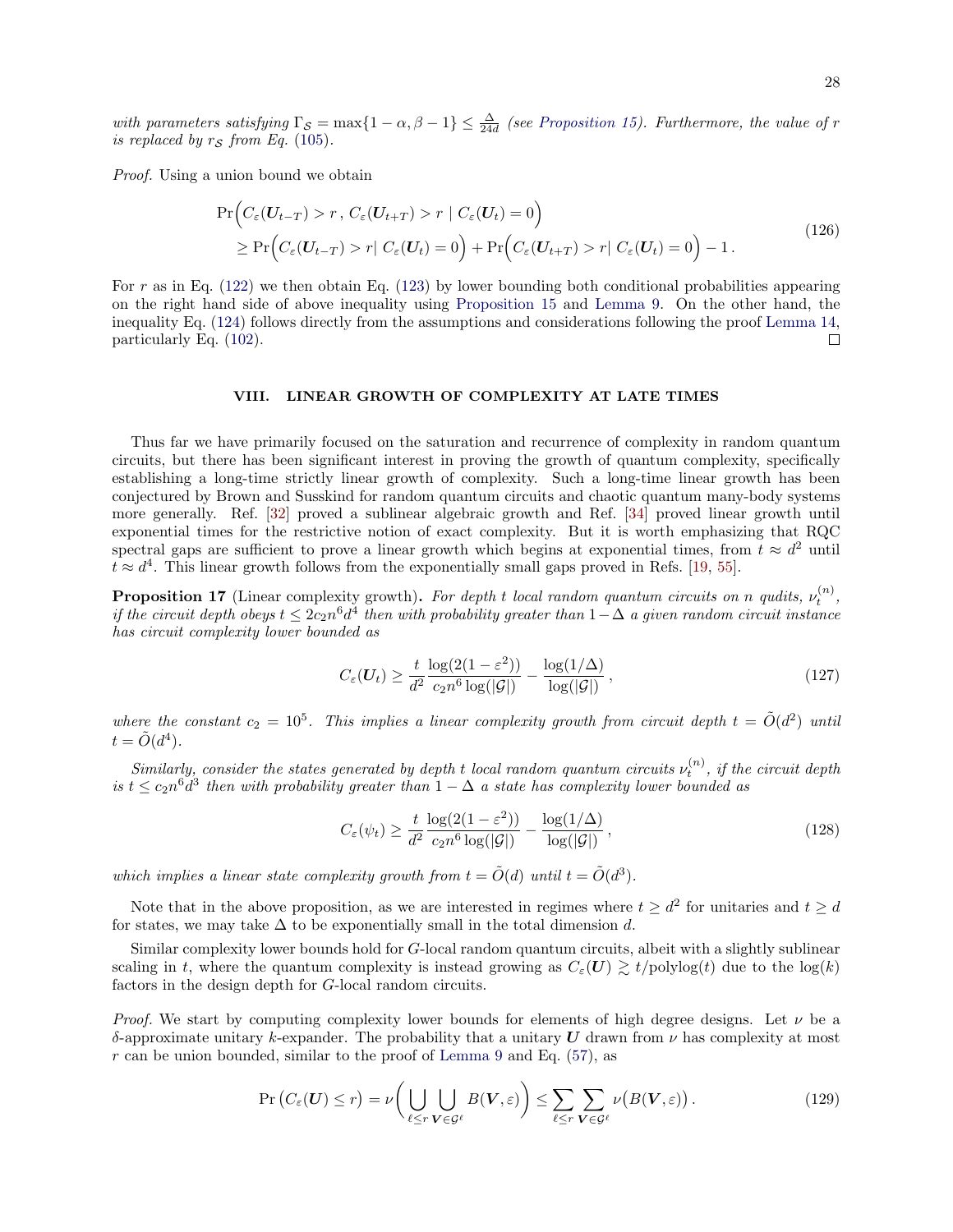$$
\Pr(C_{\varepsilon}(\boldsymbol{U}) \le r) \le |\mathcal{G}|^{r+1} \frac{k! + d^{2k} \delta}{d^{2k} (1 - \varepsilon^2)^k}.
$$
\n(130)

First, we take  $\delta = 1/d^{2k}$  and then for any  $k \geq 6$  we have that  $k! + 1 \leq (k/2)^k$ , thus

$$
\frac{k!+1}{d^{2k}(1-\varepsilon^2)^k} \le \left(\frac{k}{2d^2(1-\varepsilon^2)}\right)^k.
$$
\n(131)

Restricting to  $k \leq d^2$ , we find

$$
\Pr(C_{\varepsilon}(\boldsymbol{U}) \le r) \le |\mathcal{G}|^{r+1} \frac{1}{(2(1 - \varepsilon^2))^k}.
$$
\n(132)

Computing the value of r for which  $Pr(C_\varepsilon(\boldsymbol{U}) \leq r) \leq \Delta$  and taking the negation, we find that the circuit complexity of a unitary k-design element is

$$
C_{\varepsilon}(\boldsymbol{U}) \ge \frac{1}{\log(|\mathcal{G}|)} \big(k \log(2(1-\varepsilon^2)) - \log(1/\Delta)\big) \tag{133}
$$

with probability greater than  $1 - \Delta$ . Furthermore, [Proposition 3](#page-12-0) gives that local RQCs of circuit depth  $t = 2c_2d^2n^6k$  form δ-approximate k-expanders with  $\delta = 1/d^{2k}$ , which establishes the first statement of the proposition with the restriction that  $6 \leq k \leq d^2$ . Note the irrelevance of the lower restriction on k as we wish to apply the proposition to exponentially deep circuits  $t = \Omega(d^2)$ , but the upper bound restricts to circuits of depth  $t \le \tilde{O}(d^4)$ .

The proof for states proceeds similarly. Let  $\nu_S$  be a  $\delta$ -approximate state k-expander. Again using a union bound and the upper bound on state design volumes in [Lemma 34,](#page-42-0) the probability that a state  $\psi$  drawn from  $\nu$  has complexity at most r can be upper bounded as

$$
\Pr(C_{\varepsilon}(\psi) \le r) \le |\mathcal{G}|^{r+1} \frac{k! + d^k \delta}{d^k (1 - \varepsilon^2)^k} \le |\mathcal{G}|^{r+1} \frac{1}{(2(1 - \varepsilon^2))^k},\tag{134}
$$

where we take  $\delta = 1/d^k$  and restrict to  $6 \leq k \leq d$ . Proceeding, we get that the circuit complexity of a state drawn from an approximate state k-design is lower bounded as

$$
C_{\varepsilon}(\psi) \ge \frac{1}{\log(|\mathcal{G}|)} \left( k \log(2(1 - \varepsilon^2)) - \log(1/\Delta) \right). \tag{135}
$$

[Proposition 3](#page-12-0) establishes that local random circuits of depth  $t = c_2 d^2 n^6 k$  form δ-approximate state kexpanders with  $\delta = 1/d^k$ , which yields the second statement of the proposition for circuits of depth  $t \le \tilde{O}(d^3)$ .  $\Box$ 

We conclude by noting that bounding the volumes of  $\varepsilon$ -balls, as prescribed by the distribution  $\nu$ , using moments of exponential degree allows one to see some aspects of complexity saturation. Specifically, [Result 1](#page-5-0) and [Result 4](#page-6-1) establish that unitaries drawn from high degree designs have nearly maximal complexity, which similarly follows from [Lemma 33](#page-41-1) for  $k = O(d^2)$  and [Lemma 34](#page-42-0) for  $k = O(d)$ , albeit with trivial  $\varepsilon$  dependence. The volume bounds increase negligibly as we take  $\varepsilon \to 0$ , in stark contrast to the behavior which follows from approximate equidistribution.

# Acknowledgments

We thank Adam Bouland, Richard Kueng, Dan Ranard, Adam Sawicki, and Zhenbin Yang for helpful discussions. MO acknowledges financial support from the TEAM-NET project (contract no. POIR.04.04.00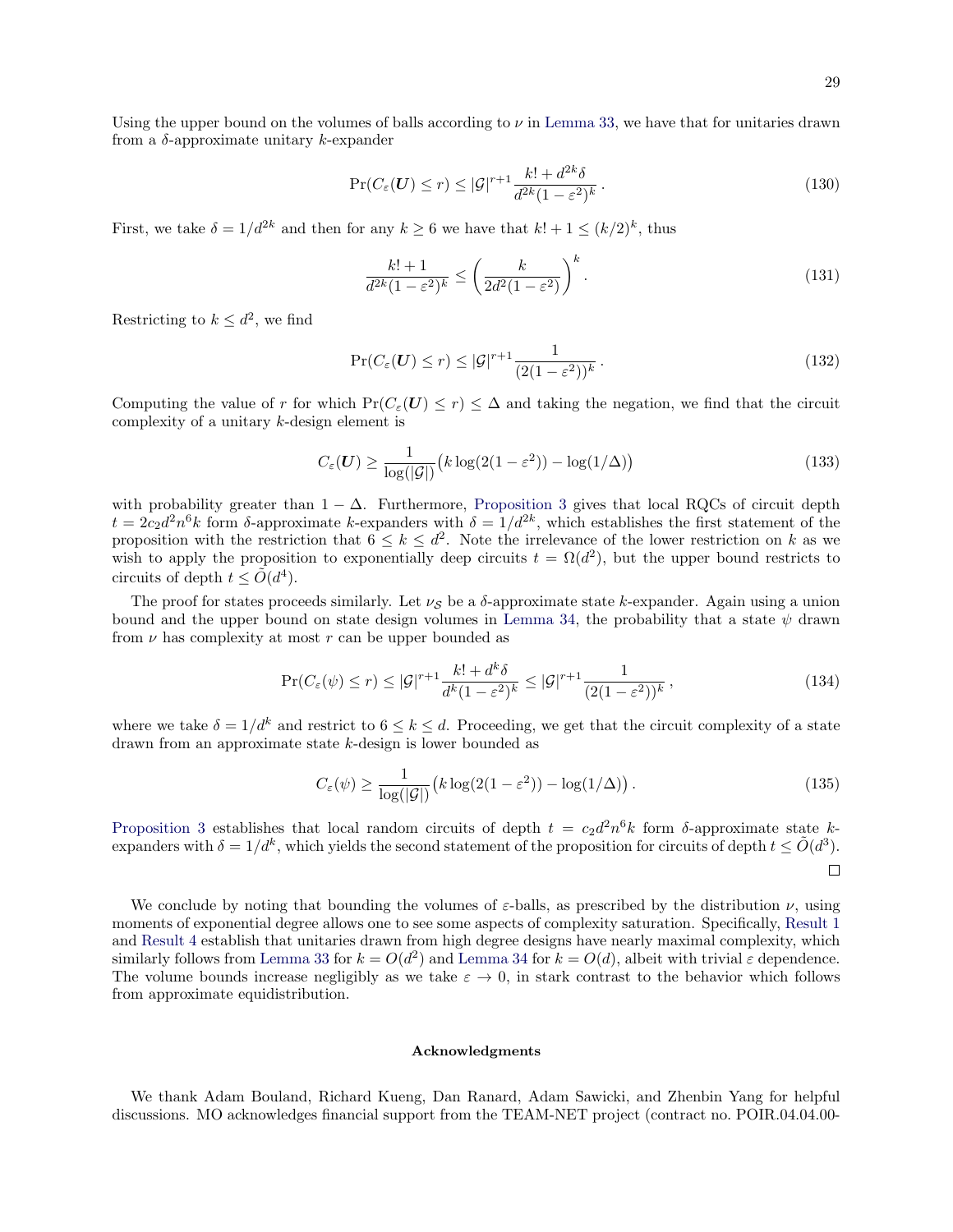00-17C1/18-00). MH acknowledges support from the Foundation for Polish Science through an IRAP project co-financed by the EU within the Smart Growth Operational Programme (contract no. 2018/MAB/5). NHJ is supported in part by the Stanford Q-FARM Bloch Fellowship in Quantum Science and Engineering. NHJ would like to thank the Aspen Center for Physics and the Simons Institute for the Theory of Computing for their hospitality during the completion of part of this work. Research at Perimeter Institute is supported in part by the Government of Canada through the Department of Innovation, Science and Economic Development Canada and by the Province of Ontario through the Ministry of Colleges and Universities.

### <span id="page-29-0"></span>Appendix A: Equidistribution from unitary designs

In this section we prove equidistribution using  $\delta$ -approximate k-expanders for unitaries and states. For unitaries, to improve readability, we first prove equidistribution for exact  $k$ -expanders and subsequently extend to approximate expanders, as in [Proposition 21.](#page-32-0) For states, we prove the property directly for approximate expanders in [Proposition 31.](#page-39-1) The two propositions are then collected into [Theorem 5,](#page-13-1) which is a technical formulation of our [Result 4.](#page-6-1)

# 1. Equidistribution on  $\mathcal{U}(d)$  from exact designs

We quote the following theorem from Ref. [\[26\]](#page-45-3).

**Theorem 18** (Efficient polynomial approximation of the Dirac delta on unitary channels [\[26\]](#page-45-3)). Let  $\varepsilon \in \mathbb{C}$  $(0, 2/3]$  and  $\sigma \leq \frac{\varepsilon}{\varepsilon}$  $\frac{\varepsilon}{6\sqrt{d}}$ . There exists a function  $\mathcal{F}_{k}^{\sigma}: \mathbf{U}(d) \to \mathbb{R}$  with the following properties.

- 1. Normalization:  $\int_{\mathcal{U}(d)} d\mu(\boldsymbol{U}) \mathcal{F}_k^{\sigma}(\boldsymbol{U}) = 1.$
- 2. Vanishing integral of modulus outside of the ball  $B(I, \varepsilon)$ : for

<span id="page-29-1"></span>
$$
k \ge 5\frac{d^{\frac{3}{2}}}{\sigma} \sqrt{\frac{1}{8} \frac{\varepsilon^2}{d^2 \sigma^2} + \log\left(\frac{1}{\sigma}\right)}
$$
(A1)

we have

$$
\int_{B(I,\varepsilon)^c} d\mu(U) |\mathcal{F}_k^{\sigma}(U)| \le 9 \exp\left(-\frac{\varepsilon^2}{4\sigma^2}\right) \left(\frac{\pi}{2}\right)^{d(d-1)}.
$$
\n(A2)

3. Low degree polynomial:  $\mathcal{F}^{\sigma}_k(\bm{U})$  can be represented as a balanced polynomial in U and  $\bar{U}$  of degree k.

4. Bounded  $L^2$ -norm: for  $k \geq d/\sigma$  we have

<span id="page-29-3"></span>
$$
\|\mathcal{F}_k^{\sigma}\|_2 = \sqrt{\int_{\mathcal{U}(d)} \mathrm{d}\mu(\mathbf{U}) \left|\mathcal{F}_k^{\sigma}(\mathbf{U})\right|^2} \le 8 \times 2^{d^2} \sigma^{-d(d-\frac{1}{2})}.
$$
 (A3)

5.  $L^1$ -norm close to 1: for k satisfying Eq. [\(A1\)](#page-29-1), we have

<span id="page-29-2"></span>
$$
1 \leq \|\mathcal{F}_k^{\sigma}\|_1 \leq 1 + 6 \exp\left(-\frac{\varepsilon^2}{4\sigma^2}\right) \left(\frac{\pi}{2}\right)^{d(d-1)}.
$$
 (A4)

In order to simplify the notation let us denote

$$
g_k^{\sigma}(\varepsilon) = \int_{B(\mathbf{I}, \varepsilon)^c} d\mu(\mathbf{U}) |\mathcal{F}_k^{\sigma}(\mathbf{U})| , \quad h_k^{\sigma} = ||\mathcal{F}_k^{\sigma}||_1 - 1.
$$
 (A5)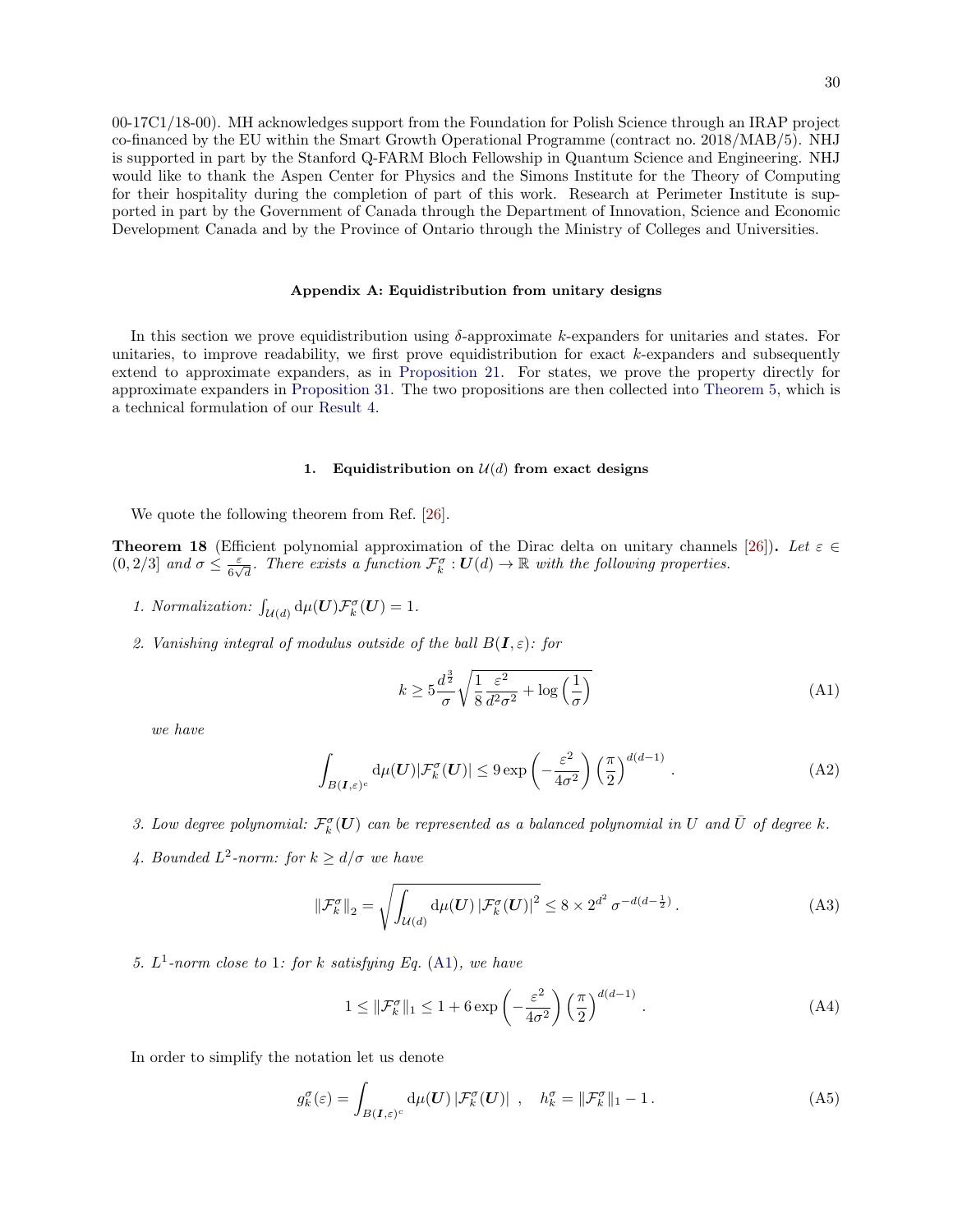Under the assumptions of the theorem we then have

<span id="page-30-1"></span>
$$
g_k^{\sigma}(\varepsilon) \le 9 \exp\left(-\frac{\varepsilon^2}{4\sigma^2}\right) \left(\frac{\pi}{2}\right)^{d(d-1)}, \quad h_k^{\sigma} \le 6 \exp\left(-\frac{\varepsilon^2}{4\sigma^2}\right) \left(\frac{\pi}{2}\right)^{d(d-1)}.
$$
 (A6)

Further note that h does not depend on  $\varepsilon$  explicitly, but under the assumptions of the theorem k depends on  $\varepsilon$ . Hence the bound on  $h_k^{\sigma}$  depends on  $\varepsilon$  as well. The following lemma will be crucial for establishing the connection between equidistribution and unitary designs.

<span id="page-30-2"></span>**Lemma 19.** Let  $\nu = {\nu_\alpha, U_\alpha}$  be exact k-design. Then for any  $U \in \mathcal{U}(d)$ ,  $\sigma > 0$ , and for any  $\kappa_<, \kappa_>$  and  $\varepsilon$ satisfying  $0 < \kappa < \varepsilon < \kappa$ , we have

$$
\text{Vol}\left(\kappa_{<} \right) - g_k^{\sigma} \left(\varepsilon - \kappa_{<} \right) - h_k^{\sigma} \le \nu(B(\mathbf{U}, \varepsilon)) \le \text{Vol}(\kappa_{>} \right) + g_k^{\sigma} (\kappa_{>} - \varepsilon) + h_k^{\sigma} \,. \tag{A7}
$$

*Proof.* We first prove the result for  $U = I$  and then will argue that for general U the proof is analogous. For unitary channels V and W, let us denote  $\mathcal{F}_{k}^{\sigma}(\mathbf{V}^{-1}\mathbf{W}) = \mathcal{F}_{k,\mathbf{V}}^{\sigma}(\mathbf{W})$ , so that  $\mathcal{F}_{k,\mathbf{V}}^{\sigma}$  is centered around V. To prove a lower bound, we consider two balls around I, with radii  $\kappa_<$  and  $\varepsilon$  (recall that  $\varepsilon > \kappa_<$ ). Using the exact k-design property, we have that for every  $U \in \mathcal{U}(d)$ ,  $\sum_{\alpha} \nu_{\alpha} \mathcal{F}_{k,U_{\alpha}}^{\sigma}(U) = 1$ , and therefore

$$
\text{Vol}(\kappa_{<}) = \int_{B(I,\kappa_{<})} d\mu(U) \sum_{\alpha} \nu_{\alpha} \mathcal{F}_{k,U_{\alpha}}^{\sigma}(U)
$$
  
= 
$$
\sum_{\alpha:D(U_{\alpha},I)> \varepsilon} \nu_{\alpha} \int_{B(I,\kappa_{<})} d\mu(U) \mathcal{F}_{k,U_{\alpha}}^{\sigma}(U) + \sum_{\alpha:D(U_{\alpha},I)\leq \varepsilon} \nu_{\alpha} \int_{B(I,\kappa_{<})} d\mu(U) \mathcal{F}_{k,U_{\alpha}}^{\sigma}(U). \tag{A8}
$$

For  $U_{\alpha}$  satisfying  $D(U_{\alpha}, I) > \varepsilon$ , we estimate

<span id="page-30-0"></span>
$$
\sum_{\alpha:\mathcal{D}(\mathbf{U}_{\alpha},\mathbf{I})>\varepsilon}\nu_{\alpha}\leq 1\,,\tag{A9}
$$

and

$$
\int_{B(I,\kappa_{<})} d\mu(U) \mathcal{F}_{k,U_{\alpha}}^{\sigma}(U) \leq \int_{B(I,\kappa_{<})} d\mu(U) |\mathcal{F}_{k,U_{\alpha}}^{\sigma}| \leq \int_{B(I,\varepsilon-\kappa_{<})^{c}} d\mu(U) |\mathcal{F}_{k}^{\sigma}| = g_{k}^{\sigma}(\varepsilon-\kappa_{<}).
$$
 (A10)

Furthermore, for  $U_{\alpha}$  with  $D(U_{\alpha}, I) \leq \varepsilon$  we have

$$
\sum_{\alpha:\mathcal{D}(\mathbf{U}_{\alpha},\mathbf{I})\leq\varepsilon}\nu_{\alpha}=\nu(B(\mathbf{I},\varepsilon)).\tag{A11}
$$

We then estimate

$$
\int_{B(I,\kappa_{<})} d\mu(U) \mathcal{F}_{k,U_{\alpha}}^{\sigma}(U) \leq \int_{B(I,\kappa_{<})} d\mu(U) |\mathcal{F}_{k,U_{\alpha}}^{\sigma}(U)| \leq \int_{\mathcal{U}(d)} d\mu(U) |\mathcal{F}_{k,U_{\alpha}}^{\sigma}(U)| = ||\mathcal{F}_{k}^{\sigma}||_{1}, \quad (A12)
$$

where in the last equality we used the identity  $\|\mathcal{F}_k^{\sigma}\|_1 = \|\mathcal{F}_{k,U_{\alpha}}^{\sigma}\|_1$ . Inserting the above estimates into Eq. [\(A8\)](#page-30-0), we obtain

$$
\text{Vol}(\kappa_{<})\leq \|\mathcal{F}_k^{\sigma}\|_1 \,\nu(B(\mathbf{I},\varepsilon)) + g_k^{\sigma}(\varepsilon - \kappa_{<})\leq \nu(B(\mathbf{I},\varepsilon)) + g_k^{\sigma}(\varepsilon - \kappa_{<})+ h_k^{\sigma}\,,\tag{A13}
$$

where in the last inequality we have used Eq. [\(A4\)](#page-29-2) and definition of  $h_k^{\sigma}$ . This gives the required lower bound.

The upper bound is proven analogously. We consider balls with radii  $\varepsilon$  and  $\kappa$ , (recall that this time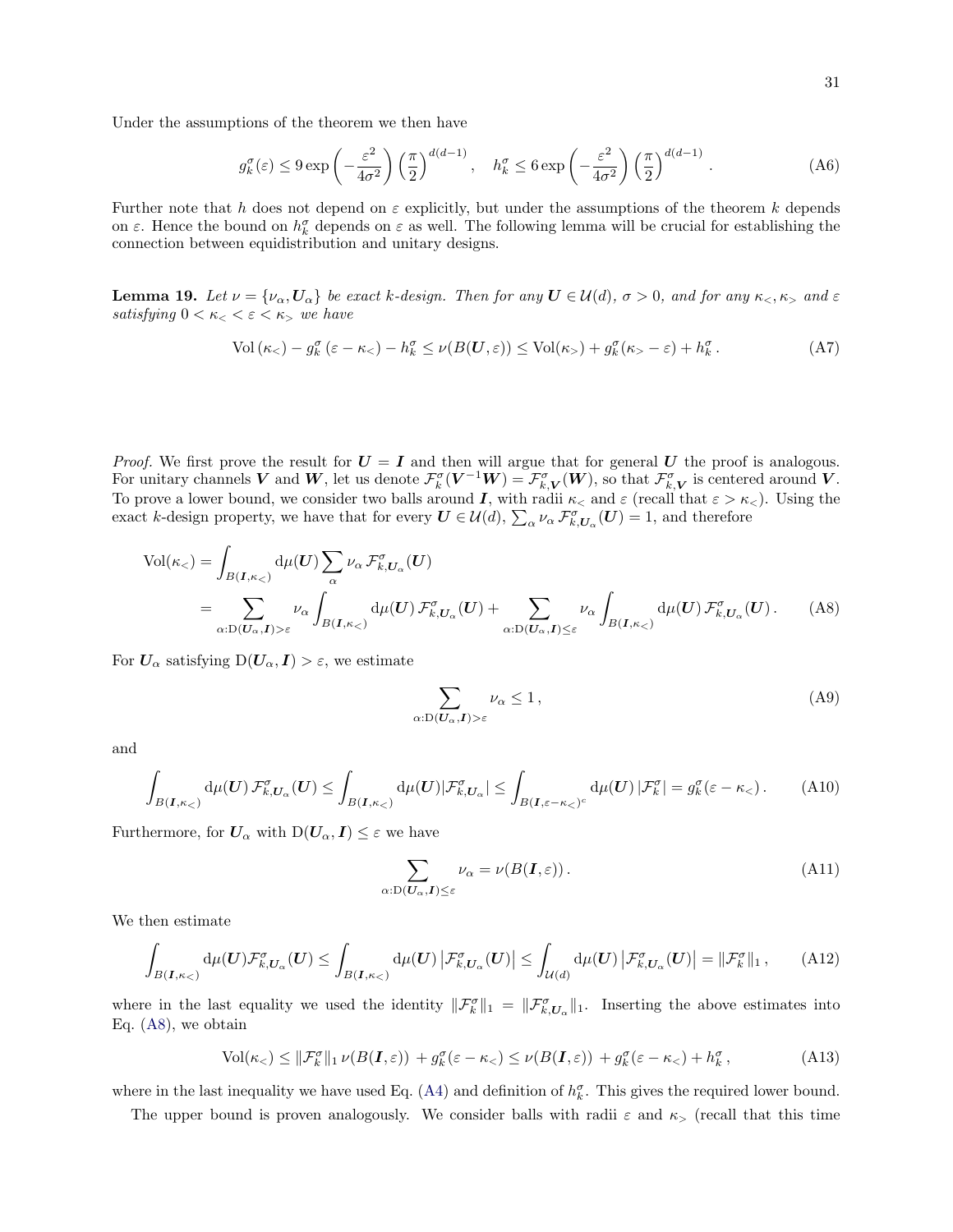$$
1 - \text{Vol}(\kappa_{>}) = \int_{B(I,\kappa_{>})^c} d\mu(U) \sum_{\alpha} \nu_{\alpha} \mathcal{F}_{k,U_{\alpha}}^{\sigma}(U)
$$
\n
$$
= \sum_{\alpha:D(U_{\alpha},I)>\varepsilon} \nu_{\alpha} \int_{B(I,\kappa_{>})^c} d\mu(U) \mathcal{F}_{k,U_{\alpha}}^{\sigma}(U) + \sum_{\alpha:D(U_{\alpha},I)\leq\varepsilon} \nu_{\alpha} \int_{B(I,\kappa_{>})^c} d\mu(U) \mathcal{F}_{k,U_{\alpha}}^{\sigma}(U).
$$
\n(A14)

As before, consider the first term. We have

<span id="page-31-4"></span>
$$
\sum_{\alpha: D(U_{\alpha}, I) > \varepsilon} \nu_{\alpha} = 1 - \nu(B(I, \varepsilon))
$$
\n(A15)

and for  $U_{\alpha}$  with  $D(U_{\alpha}, I) > \varepsilon$  we estimate

$$
\int_{B(\mathbf{I},\kappa_{>})^c} d\mu(\mathbf{U}) \mathcal{F}_{k,U_{\alpha}}^{\sigma}(\mathbf{U}) \leq \|\mathcal{F}_{k}^{\sigma}\|_{1}.
$$
\n(A16)

For the second term use

$$
\sum_{\alpha:\mathcal{D}(\mathbf{U}_{\alpha},\mathbf{I})\leq\varepsilon}\nu_{\alpha}\leq 1\,,\tag{A17}
$$

and for  $U_{\alpha}$  with  $D(U_{\alpha}, I) \leq \varepsilon$  we estimate

$$
\int_{B(\mathbf{I},\kappa)>^c} d\mu(\mathbf{U}) \mathcal{F}_{k,U_{\alpha}}^{\sigma}(\mathbf{U}) \leq \int_{B(\mathbf{I},\kappa)>^c} d\mu(\mathbf{U}) |\mathcal{F}_{k,U_{\alpha}}^{\sigma}(\mathbf{U})| \leq \int_{B(\mathbf{I},\kappa>-\varepsilon)^c} d\mu(\mathbf{U}) |\mathcal{F}_{k}^{\sigma}(\mathbf{U})| = g_{k}^{\sigma}(\kappa>-\varepsilon).
$$
\n(A18)

Putting the estimates together we obtain

$$
1 - Vol(\kappa_{>}) \le (1 - \nu(B(\mathbf{I}, \varepsilon))) \|\mathcal{F}_{k}^{\sigma}\|_{1} + g_{k}^{\sigma}(\kappa_{>} - \varepsilon). \tag{A19}
$$

Subsequently, from the definition of  $h_k^{\sigma}$  and its positivity, we arrive at

$$
\nu(B(\mathbf{I}, \varepsilon)) \le \text{Vol}(\kappa_+) + g_k^{\sigma}(\kappa_- - \varepsilon) + h_k^{\sigma}, \tag{A20}
$$

which gives the required upper bound. To finish the proof, we have to argue that the same holds for  $\nu(B(\mathbf{U},\varepsilon))$  for all U. One obtains this by taking the original function not just  $\mathcal{F}_{k}^{\sigma}$  but  $\mathcal{F}_{k,U}^{\sigma}$ , so that it is centered around  $U$ , and considering balls around  $U$ .

Now we proceed to proving equidistribution. To this end we first need to establish the following technical lemma.

<span id="page-31-2"></span>**Lemma 20.** For any  $\varepsilon \in (0, 2/3), d \ge 16,$  and

<span id="page-31-3"></span>
$$
k \ge k^*(\varepsilon) = 5\frac{d^{\frac{3}{2}}}{\sigma} \sqrt{\frac{1}{8} \frac{\varepsilon^2}{d^2 \sigma^2} + \log\left(\frac{1}{\sigma}\right)}\tag{A21}
$$

with

<span id="page-31-0"></span>
$$
\sigma \le \sigma_*(d, \varepsilon) = \frac{\varepsilon}{2d} \frac{1}{\log(2/(c_o \varepsilon))^{\frac{1}{2}}},
$$
\n(A22)

it holds that  $\sigma \leq \frac{\varepsilon}{\varepsilon}$  $\frac{\varepsilon}{6\sqrt{d}}$  as well as that

<span id="page-31-1"></span>
$$
g_k^{\sigma}(\varepsilon) \le \frac{1}{2} \text{Vol}(\varepsilon), \quad h_k^{\sigma} \le \frac{1}{3} \text{Vol}(\varepsilon).
$$
 (A23)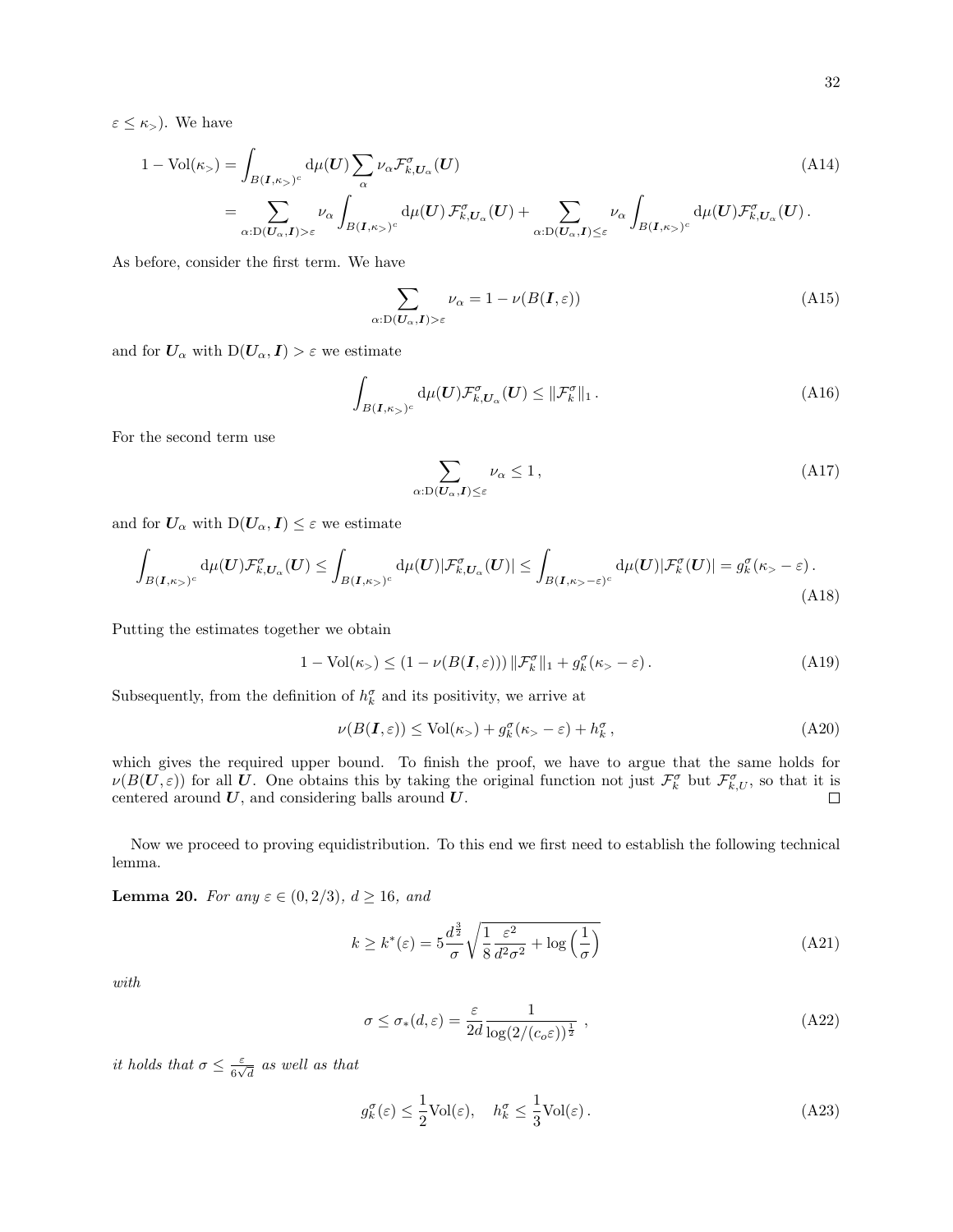**Remark.** The restriction  $d \geq 16$  is needed to make sure that  $\sigma \leq \varepsilon/(6\sqrt{d})$ , which in turn is needed later **KEMATK.** The restriction  $a \ge 16$  is needed to make sure that  $\sigma \le \varepsilon/(6\sqrt{a})$ , which in turn is needed tater<br>when we discuss approximate designs. However, in the original paper the bound  $\varepsilon/(6\sqrt{d})$  is a strict joint lower bound on  $4/(\pi\sqrt{d})$  and  $1/4$ .

*Proof.* First, one directly verifies that  $\sigma$  of Eq. [\(A22\)](#page-31-0) with  $\varepsilon \leq 1$  satisfies  $\sigma \leq \varepsilon/(6\sqrt{d})$ . Let us now prove the first bound of Eq. [\(A23\)](#page-31-1) using Eq. [\(A6\)](#page-30-1). Due to Eq. [\(17\)](#page-9-1), we need to show that for  $\sigma$  satisfying Eq. [\(A22\)](#page-31-0) we have

<span id="page-32-1"></span>
$$
9 \exp\left(-\frac{\varepsilon^2}{4\sigma^2}\right) \left(\frac{\pi}{2}\right)^{d(d-1)} \le \frac{1}{2} \left(c_o \varepsilon\right)^{d^2 - 1} . \tag{A24}
$$

To prove the above estimate, we drop  $-1$  from exponent on the right hand side, insert  $\sigma^*$ , and get that the following estimate is to be proven:

$$
18\frac{1}{2^{d^2}}\left(\frac{\pi}{2}\right)^{d^2-d} \le 1\,,\tag{A25}
$$

which indeed holds for  $d \geq 3$ . To prove the second estimate of Eq. [\(A23\)](#page-31-1) it is enough to see that, according to bound on h in Eq.  $(46)$ , changing 9 into 6 in Eq.  $(424)$  we get  $1/3$  on right hand side. П

Note that we have a fixed constant  $c_0 = \frac{1}{9\pi}$ , but the above lemma and following proposition would hold for any such constant in the volume lower bound so long as it is less than one.

<span id="page-32-0"></span>**Proposition 21.** Let v be exact k-design. Then for  $0 < \varepsilon < 1/4$ ,  $1/2 \le \alpha < 1 < \beta \le 3/2$ ,  $d \ge 16$  and

<span id="page-32-3"></span>
$$
k \ge 30 \frac{d^{5/2}}{\varepsilon \Gamma} \eta(\varepsilon \Gamma, d) \tag{A26}
$$

with

$$
\eta(\varepsilon, d) = \sqrt{\log \frac{6}{c_o \varepsilon}} \sqrt{\frac{1}{2} \log \frac{6}{c_o \varepsilon} + \log \left( \frac{6d}{\varepsilon} \log \frac{6}{c_o \varepsilon} \right)}, \quad \Gamma = \min \left\{ 1 - \alpha, \beta - 1 \right\},\tag{A27}
$$

we have

<span id="page-32-2"></span>
$$
Vol(\alpha \varepsilon) \le \nu(B(\mathbf{U}, \varepsilon)) \le Vol(\beta \varepsilon).
$$
 (A28)

Proof. Upper bound. [Lemma 19](#page-30-2) tells us that

$$
\nu(B(\mathbf{U}, \varepsilon)) \le \text{Vol}(\kappa_>) + g_k^{\sigma}(\kappa_> - \varepsilon) + h_k^{\sigma}.
$$
 (A29)

From [Lemma 20](#page-31-2) it follows that for any  $k \geq k_*(\kappa > -\varepsilon)$  with  $k_*$  given by Eq. [\(A21\)](#page-31-3), and  $\sigma = \sigma_*(\kappa > -\varepsilon)$ , with  $\sigma_*$  given by Eq. [\(A22\)](#page-31-0), we have that

<span id="page-32-4"></span>
$$
g_k^{\sigma}(\kappa_{>}-\varepsilon) + h_k^{\sigma} \le \text{Vol}(\kappa_{>}-\varepsilon) ,\tag{A30}
$$

where we have dropped the factor of 5/6. From this we obtain

$$
\nu(B(\mathbf{U}, \varepsilon)) \le \text{Vol}(\kappa_>) + \text{Vol}(\kappa_> - \varepsilon). \tag{A31}
$$

Combining this statement with [Fact 22,](#page-33-0) we find that

$$
\nu(B(\mathbf{U}, \varepsilon)) \le \text{Vol}(\kappa_{>} + 2(\kappa_{>} - \varepsilon)).\tag{A32}
$$

Choosing  $\kappa$ <sub>></sub> =  $\varepsilon$ ( $\beta$  + 2)/3 so that  $\kappa$ <sub>></sub> >  $\varepsilon$  as required, implies

$$
\text{Vol}(\kappa_{>}) + g_k^{\sigma}(\kappa_{>} - \varepsilon) + h_k^{\sigma} \le \text{Vol}(\beta \varepsilon). \tag{A33}
$$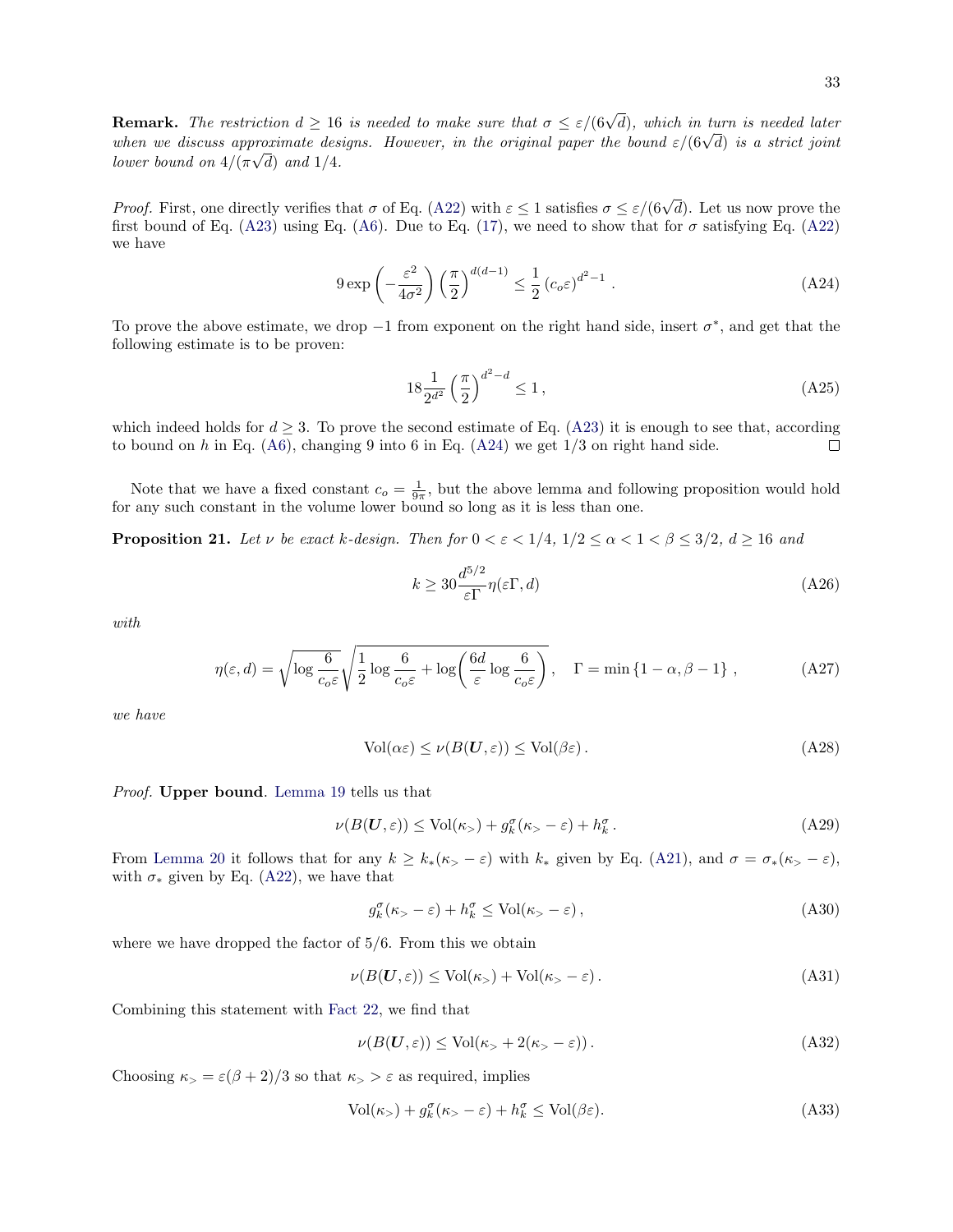Together with Eq. [\(A29\)](#page-32-2) this gives the desired bound for  $k \geq k^* \left( (\beta - 1)\varepsilon/3 \right)$ , with  $\sigma = \sigma^* \left( ((\beta - 1)\varepsilon/3 \right)$ , and where we used that for  $\kappa$ , as above we have  $\kappa$ ,  $-\varepsilon = (\beta - 1)\varepsilon/3$ .

Lower bound. Again from [Lemma 19,](#page-30-2) we know that

$$
\text{Vol}\left(\kappa_{<} \right) - g_k^{\sigma} \left(\varepsilon - \kappa_{<} \right) - h_k^{\sigma} \le \nu(B(\mathbf{U}, \varepsilon))\,. \tag{A34}
$$

As before, from [Lemma 20](#page-31-2) we get

<span id="page-33-2"></span>
$$
g_k^{\sigma}(\varepsilon - \kappa_<) + h_k^{\sigma} \le \text{Vol}(\varepsilon - \kappa_<) \,,\tag{A35}
$$

but this time for  $k \geq k_*(\varepsilon - \kappa_<)$  with  $\sigma = \sigma_*(\varepsilon - \kappa_<)$ , which gives

$$
Vol(\kappa_<) - Vol(\varepsilon - \kappa_<) \le \nu(B(U, \varepsilon)).
$$
\n(A36)

We want the left hand side to be bounded from below by  $Vol(\alpha \varepsilon)$ , which would complete the proof. Equivalently, we want

$$
\text{Vol}(\kappa_{<})\geq\text{Vol}(\varepsilon-\kappa_{<})+\text{Vol}(\alpha\varepsilon)\,. \tag{A37}
$$

To show this, we set  $\kappa < \varepsilon \leq \varepsilon (\alpha + 2)/3$ , so that  $\kappa < \varepsilon \leq \alpha \varepsilon + 2(\varepsilon - \kappa <)$  and  $\varepsilon - \kappa < \varepsilon \leq (1 - \alpha)\varepsilon/3$ . For such a  $\kappa_<$  we can then use [Fact 22](#page-33-0) to get the required bound Eq. [\(A37\)](#page-33-1), which works for  $k \geq k^*$  ( $(1-\alpha)\varepsilon/3$ ) with  $\sigma = \sigma^* ((1 - \alpha) \varepsilon / 3).$ 

Since  $k^*$ , upon inserting  $\sigma = \sigma^*(\varepsilon)$ , is a decreasing function of  $\varepsilon$ , we get that both the upper and lower bounds hold when  $k \geq k^*(\varepsilon \Gamma/3)$  with  $\sigma = \sigma^*(\varepsilon \Gamma/3)$ , where

<span id="page-33-1"></span>
$$
\Gamma = \min\left\{1 - \alpha, \beta - 1\right\}.
$$
\n(A38)

The formula Eq. [\(A26\)](#page-32-3) is then obtained by inserting  $\sigma^*(\varepsilon \Gamma/3)$  into  $k^*(\varepsilon \Gamma/3)$  and neglecting one of square roots.

Note that using [Fact 22](#page-33-0) requires  $\kappa \leq 1/2$ , which, since  $\kappa \leq \varepsilon$ , only holds when  $\varepsilon \leq 1/2$  as the diameter of U with our distance D is greater than 1. It also requires that  $\kappa > +2(\kappa > -\varepsilon) \leq 1/2$ , i.e.  $\varepsilon \beta \leq 1/2$ . Since  $\beta \leq 3/2$ , we need to take  $\varepsilon \leq 1/3$ . We have also used [Lemma 20,](#page-31-2) which requires  $\varepsilon - \kappa < \varepsilon \leq 2/3$  and  $\kappa > -\varepsilon \leq 2/3$ . Since  $\beta \leq 3/2$  and  $\alpha \geq 1/2$ , we thus require  $\varepsilon \leq 1/4$ .  $\Box$ 

<span id="page-33-0"></span>Fact 22. Let  $Vol(\varepsilon)$  be volume of an  $\varepsilon$ -ball in the set of unitary channels  $\mathcal{U}(d)$  equipped with distance  $D(U, V)$ , as in Eq. [\(1\)](#page-3-0). Let  $\varepsilon_1, \varepsilon_2 > 0$  be such that  $\varepsilon_1 + \varepsilon_2 \leq 2 = \text{diam}(\mathcal{U}(d))$ . Then we have

$$
Vol(\varepsilon_1 + 2\varepsilon_2) \ge Vol(\varepsilon_1) + Vol(\varepsilon_2).
$$
\n(A39)

*Proof.* Let  $U_1 \in \mathcal{U}(d)$  be a fixed unitary channel. By assumption there exist  $U_2$  such that  $D(U_1, U_2) = \varepsilon_1 + \varepsilon_2$ . Using the triangle inequality for distance D it is straightforward show that balls  $B(U_1, \varepsilon_1), B(U_2, \varepsilon_2)$  intersect at most in boundary. Indeed, let  $D(V, U_1) \leq \varepsilon_2$ . Then it follows

$$
D(V, U_2) \ge D(U_1, U_2) - D(V, U_1) \ge \varepsilon_1 + \varepsilon_2 - \varepsilon_1 = \varepsilon_2.
$$
 (A40)

Therefore Vol  $(B(\mathbf{U}_1, \varepsilon_1) \cap B(\mathbf{U}_2, \varepsilon)) = 0$ . Furthermore, by definition  $B(\mathbf{U}_1, \varepsilon_1) \cup B(\mathbf{U}_2, \varepsilon) \subset B(\mathbf{U}_1, \varepsilon_1 + 2\varepsilon_2)$ . Combining these two facts and we get

$$
\text{Vol}(B(\boldsymbol{U}_1,\varepsilon_1)) + \text{Vol}(B(\boldsymbol{U}_2,\varepsilon_2)) = \text{Vol}(B(\boldsymbol{U}_1,\varepsilon_1) \cup B(\boldsymbol{U}_2,\varepsilon)) \leq \text{Vol}(B(\boldsymbol{U}_1,\varepsilon_1+2\varepsilon_2))\ . \tag{A41}
$$

We conclude the proof by using the unitary invariance of the volume (Haar measure) on  $\mathcal{U}(d)$ .  $\Box$ 

**Remark.** An analogous argument to the one above can be applied to any unitary invariant metric on  $\mathcal{U}(d)$ and to manifold of pure states  $\mathcal{S}(d)$ .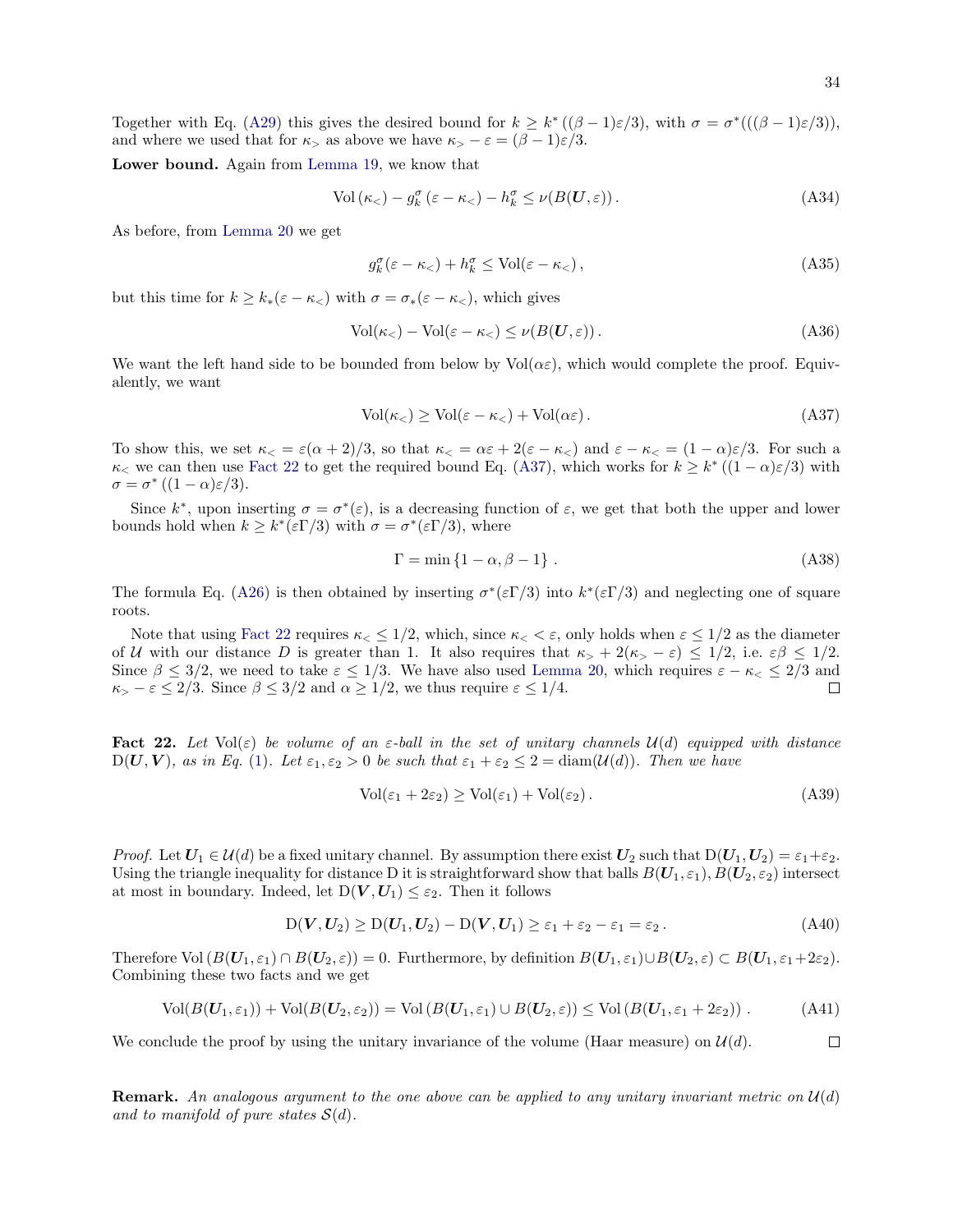### 2. Equidistribution on  $\mathcal{U}(d)$  from approximate designs

<span id="page-34-2"></span>**Lemma 23.** Let  $\nu = {\nu_\alpha, \mathbf{U}_\alpha}$  be a  $\delta$ -approximate unitary k-expander. Then for any  $\mathbf{U} \in \mathcal{U}(d)$  and for any  $\kappa_<, \kappa_>$ , and  $\varepsilon$  satisfying  $0 < \kappa_< < \varepsilon < \kappa_>$ , we have

$$
\text{Vol}\left(\kappa_{<} \right) - g_k^{\sigma} \left(\varepsilon - \kappa_{<} \right) - h_k^{\sigma} - \delta \|\mathcal{F}_k^{\sigma}\|_2 \le \nu(B(\mathbf{U}, \varepsilon)) \le \text{Vol}(\kappa_{>} \right) + g_k^{\sigma} (\kappa_{>} - \varepsilon) + h_k^{\sigma} + \delta \|\mathcal{F}_k^{\sigma}\|_2. \tag{A42}
$$

*Proof.* From Lemma 3 of Ref. [\[26\]](#page-45-3) we have that for  $\kappa \in [0, 2]$ 

$$
\left| \text{Vol}(\kappa) - \int_{B(\mathbf{I}, \kappa)} \mathrm{d}\mu(\mathbf{U}) \sum_{\alpha} \nu_{\alpha} \mathcal{F}_{k, U_{\alpha}}^{\sigma}(\mathbf{U}) \right| \leq \delta \| \mathcal{F}_{k}^{\sigma} \|_{2} \sqrt{\text{Vol}(\kappa)} \,.
$$
 (A43)

Since  $Vol(\kappa) \leq 1$  we choose to drop  $\sqrt{Vol(\kappa)}$  obtaining

$$
\text{Vol}(\kappa) - \delta \|\mathcal{F}_k^{\sigma}\|_2 \le \int_{B(\mathbf{I}, \kappa)} \mathrm{d}\mu(\mathbf{U}) \sum_{\alpha} \nu_{\alpha} \mathcal{F}_{k, \mathbf{U}_{\alpha}}^{\sigma}(\mathbf{U}) \le \text{Vol}(\kappa) + \delta \|\mathcal{F}_k^{\sigma}\|_2. \tag{A44}
$$

We now repeat the proof of [Lemma 19](#page-30-2) replacing the first equality in Eq. [\(A8\)](#page-30-0) with the inequality

$$
\text{Vol}(\kappa_{<})-\delta\|\mathcal{F}^{\sigma}_{k}\|_{2} \leq \int_{B(\mathbf{I},\kappa_{<})} d\mu(\mathbf{U}) \sum_{\alpha} \nu_{\alpha} \mathcal{F}^{\sigma}_{k,\mathbf{U}_{\alpha}}(\mathbf{U}) \tag{A45}
$$

and replacing the first equality in Eq. [\(A14\)](#page-31-4) with

$$
1 - (\text{Vol}(\kappa_{>} ) + \delta \|\mathcal{F}_{k}^{\sigma}\|_{2}) \leq \int_{B(I,\kappa_{>} )^{c}} d\mu(U) \sum_{\alpha} \nu_{\alpha} \mathcal{F}_{k,U_{\alpha}}^{\sigma}(U). \tag{A46}
$$

<span id="page-34-3"></span><span id="page-34-1"></span><span id="page-34-0"></span> $\Box$ 

Before formulating the main result of this section, let us present an estimate that one can obtain from Eq.  $(A3)$ .

**Lemma 24.** For  $0 < \sigma \leq 1/d$ ,  $d \geq 7$  and  $k \geq d/\sigma$ , the following implication holds. If

$$
\delta \le \left( c_o \frac{\varepsilon \sigma}{2} \right)^{d^2 - 1},\tag{A47}
$$

then

$$
\delta \|\mathcal{F}_k^{\sigma}\|_2 \le \frac{1}{6} \text{Vol}(\varepsilon). \tag{A48}
$$

Proof. Due to bound in Eq. [\(A3\)](#page-29-3), we need to ensure that

$$
\delta \le \frac{\frac{1}{6}(c_o \varepsilon)^{d^2 - 1}}{8 \times 2^{d^2} \sigma^{-d(d - \frac{1}{2})}}.
$$
\n(A49)

One finds, that for  $\sigma \leq 1/d$  and  $d \geq 7$  we have

$$
6 \times 8 \times 2^{d^2} \sigma^{-d(d - \frac{1}{2})} \le \left(\frac{2}{\sigma}\right)^{d^2 - 1}.
$$
 (A50)

This implies that if

$$
\delta \le \left( c_o \frac{\varepsilon \sigma}{2} \right)^{d^2 - 1},\tag{A51}
$$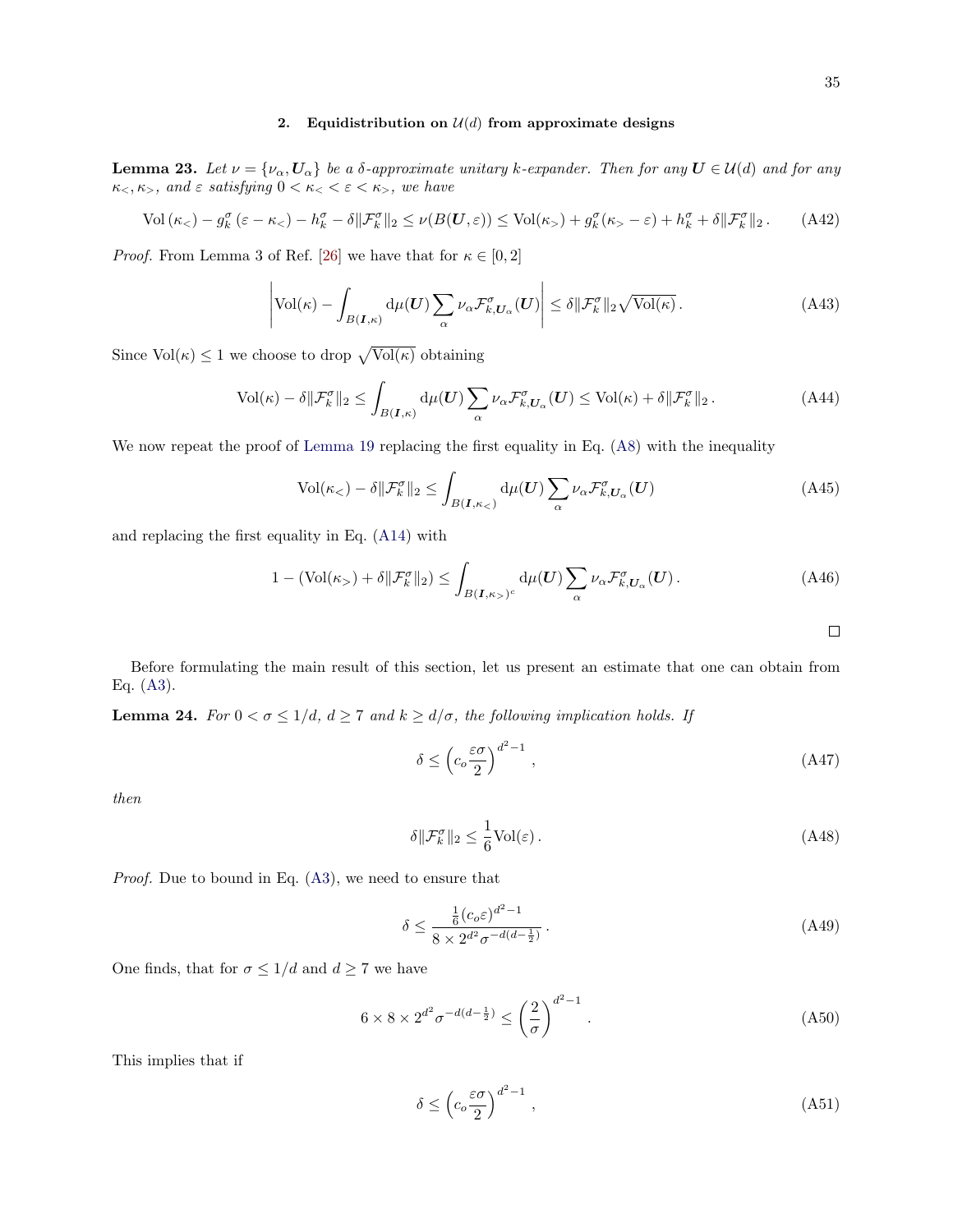<span id="page-35-0"></span>We now formulate the main proposition.

**Proposition 25.** Let  $0 < \varepsilon < 1/4$ ,  $1/2 \leq \alpha < 1 < \beta \leq 3/2$ ,  $c_o$  be constant from Eq. [\(17\)](#page-9-1), and let  $\nu = {\nu_{\alpha}, \mathbf{U}_{\alpha}}$  be a  $\delta$ -approximate k-expander with

$$
\delta \le \left(\frac{c_o \Gamma^2 \varepsilon^2}{d \sqrt{\log \frac{6}{c_o \varepsilon \Gamma}}}\right)^{d^2 - 1}, \qquad \Gamma = \min\{1 - \alpha, \beta - 1\},\tag{A52}
$$

and

$$
k \ge 30 \frac{d^{5/2}}{\varepsilon \Gamma} \eta(\varepsilon \Gamma, d), \tag{A53}
$$

with

$$
\eta(\varepsilon, d) = \sqrt{\log \frac{6}{c_o \varepsilon}} \sqrt{\frac{1}{2} \log \frac{6}{c_o \varepsilon} + \log \left( \frac{6d}{\varepsilon} \log \frac{6}{c_o \varepsilon} \right)}.
$$
\n(A54)

It follows that

$$
Vol(\alpha \varepsilon) \le \nu(B(\mathbf{U}, \varepsilon)) \le Vol(\beta \varepsilon).
$$
\n(A55)

Proof. Lower bound. From left hand side of Eq. [\(A42\)](#page-34-1) of [Lemma 23](#page-34-2) we have

$$
\text{Vol}\left(\kappa_{<} \right) - g_k^{\sigma} \left(\varepsilon - \kappa_{<} \right) - h_k^{\sigma} - \delta \| \mathcal{F}_k^{\sigma} \|_2 \le \nu(B(\mathbf{U}, \varepsilon)). \tag{A56}
$$

We proceed as in the proof of [Proposition 21.](#page-32-0) The only difference is that for  $k \geq d/\sigma$ , we bound  $\delta \|\mathcal{F}_k^{\sigma}\|_2$  by  $1/6 \text{Vol}(\varepsilon - \kappa_<)$ , which is possible if  $\delta$  satisfies Eq. [\(A47\)](#page-34-3) with  $\varepsilon - \kappa_<$  in place of  $\varepsilon$  and with  $\sigma = \sigma_*(\varepsilon - \kappa_<)$ . Here, as in the proof of [Proposition 21,](#page-32-0)  $\sigma^*$  is given by Eq. [\(A22\)](#page-31-0) and  $\varepsilon - \kappa < = (1 - \alpha)\varepsilon/3$ . Note that the required lower bound for k given by  $d/\sigma$  is smaller than one needed to bound  $g_k^{\sigma}(\varepsilon - \kappa_<) + h_k^{\sigma}$ , we can thus keep the bound for k the same as in [Proposition 21](#page-32-0) given by  $k^*(\varepsilon-\kappa_<)$  with  $k^*$  of Eq. [\(A21\)](#page-31-3). The expression  $\varepsilon - \kappa_<$  we replace by  $\varepsilon \Gamma/3$ . For such conditions for k,  $\sigma$ , and  $\delta$  we find

$$
\nu(B(\mathbf{U}, \varepsilon)) \ge \text{Vol}(\kappa_{<}) - \frac{5}{6}\text{Vol}(\varepsilon - \kappa_{<}) - \frac{1}{6}\text{Vol}(\varepsilon - \kappa_{<}) \ge \text{Vol}(\kappa_{<}) - \text{Vol}(\varepsilon - \kappa_{<})\,. \tag{A57}
$$

We have thus obtained the same estimate as Eq.  $(A36)$  in the proof of [Proposition 21.](#page-32-0) Therefore, by the subsequent reasoning from that proposition leads to the required lower bound.

Upper bound. Similarly as in the proof for lower bound, we have

$$
\nu(B(\mathbf{U}, \varepsilon)) \le \text{Vol}(\kappa_>) + g_k^{\sigma}(\kappa_> - \varepsilon) + h_k^{\sigma} + \delta \|\mathcal{F}_k^{\sigma}\|_2, \tag{A58}
$$

so that

$$
\nu(B(\mathbf{U},\varepsilon)) \le \text{Vol}(\kappa) + \frac{5}{6}\text{Vol}(\kappa) - \varepsilon + \frac{1}{6}\text{Vol}(\kappa) - \varepsilon \le \text{Vol}(\kappa) + \text{Vol}(\kappa) - \varepsilon. \tag{A59}
$$

We have thus arrived at the estimate in Eq.  $(A31)$ , and we can continue exactly as in [Proposition 21,](#page-32-0) which concludes the proof. $\Box$ 

 $\Box$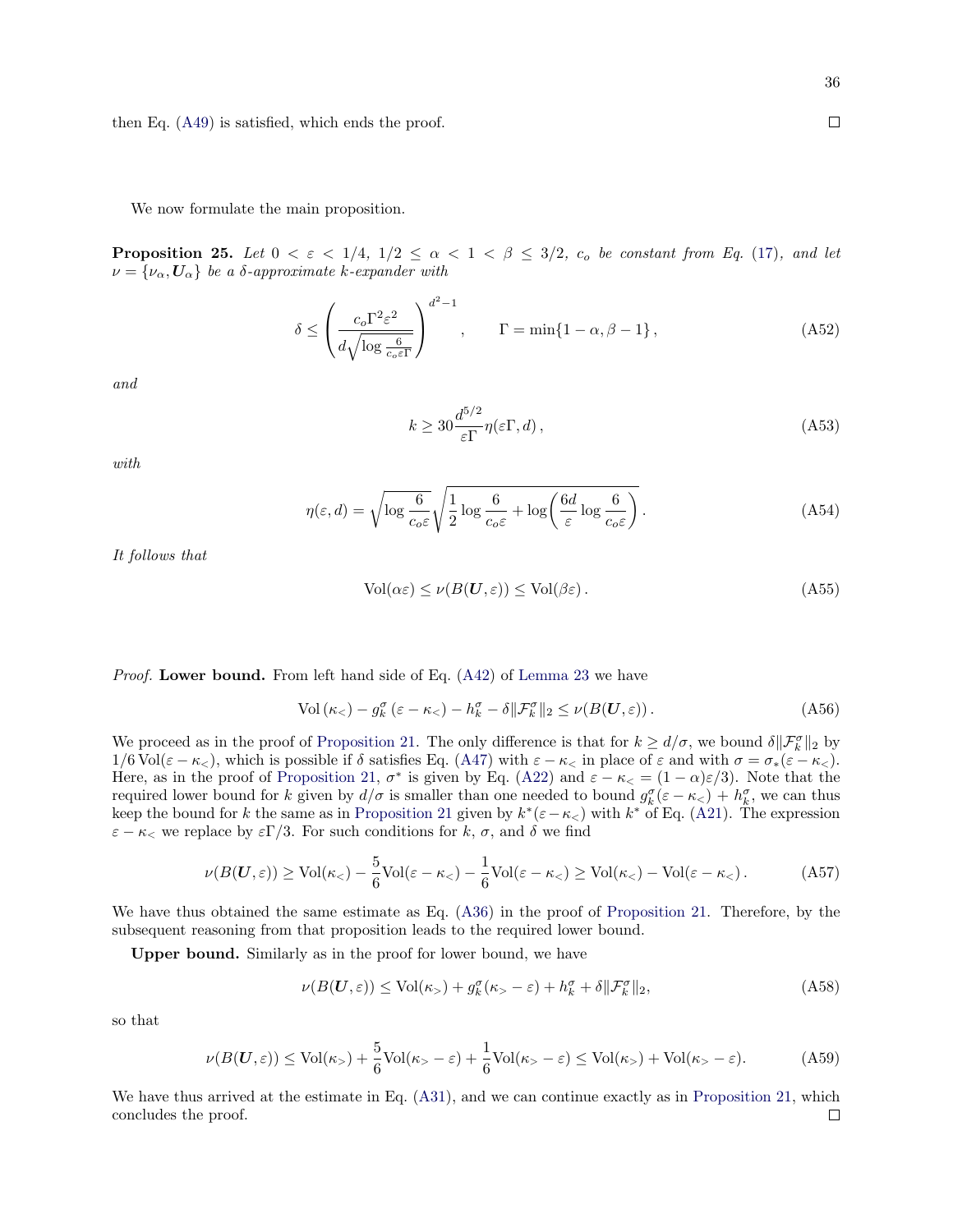#### 3. Equidistribution on  $\mathcal{S}(d)$  induced by approximate unitary designs

We consider the set of states  $\mathcal{S}(d)$  equipped with measure  $\mu_{\mathcal{S}}$  (induced by the Haar measure on unitaries). The trace distance can be rewritten in terms of the overlap as

$$
D(\psi, \phi) = \sqrt{1 - \text{tr}(\psi \phi)}.
$$
 (A60)

The ball  $B(\phi, \varepsilon) = {\phi : D(\phi, \psi) \leq \varepsilon}$  can be equivalently described as follows

<span id="page-36-0"></span>
$$
B(\phi, \varepsilon) = \{ \psi : \text{tr}(\psi \phi) \ge \sqrt{1 - \varepsilon^2} \}.
$$
 (A61)

We introduce the following polynomial approximation of Dirac delta centered around  $\phi$ 

<span id="page-36-1"></span>
$$
\mathcal{F}_{k,\phi}(\psi) = \frac{1}{I_k} \text{tr}(\psi \phi)^k \,, \tag{A62}
$$

where

$$
I_k = \int d\nu_{\mathcal{S}}(\psi) \text{tr}(\psi \phi)^k = \binom{d+k-1}{k}^{-1}.
$$
 (A63)

If the index  $\phi$  is omitted, this means that we consider  $\phi = \psi_0$ , where  $\psi_0$  is arbitrarily but fixed chosen reference state. Let us further denote

$$
J_k(\varepsilon) = \int_{B^c(\psi_0,\varepsilon)} \mathrm{d}\nu_{\mathcal{S}}(\psi) \, \mathcal{F}_k(\psi) \,. \tag{A64}
$$

We have the following bound on  $J_k(\varepsilon)$ :

<span id="page-36-2"></span>**Lemma 26.** For  $0 < \varepsilon \leq 1$  and  $k \geq \frac{4d}{\varepsilon^2}$  we have  $J_k(\varepsilon) \leq \exp\left(-k\frac{\varepsilon^4}{8}\right)$  $\frac{\epsilon^4}{8}$ .

*Proof.* Directly from the definition of  $J_k(\varepsilon)$  and Eq. [\(A61\)](#page-36-0) we obtain

$$
J_k(\varepsilon) = \int_{B^c(\psi_0,\varepsilon)} \mathrm{d}\mu_{\mathcal{S}}(\psi) \mathcal{F}_k(\psi) = \binom{d+k-1}{k} \int_{\psi:\text{tr}(\psi\psi_0) \le \sqrt{1-\varepsilon^2}} \mathrm{d}\mu_{\mathcal{S}}(\psi) \text{tr}(\psi\psi_0)^k. \tag{A65}
$$

Passing to the variable  $x = \text{tr}(\psi \psi_0)$ , whose distribution is given by Eq. [\(19\)](#page-9-3) we get

$$
J_k(\varepsilon) = \binom{d+k-1}{k} \int_0^{\sqrt{1-\varepsilon^2}} dx \, x^k (d-1)(1-x)^{d-1} \,. \tag{A66}
$$

The distribution appearing in above equation is known as Beta distribution (supported on interval  $[0,1]$ ) with two parameters

$$
p_{\text{Beta}}(x)(a, b) = \mathcal{N}(a, b) x^{b-1} (1 - x)^{a-1},
$$
\n(A67)

where N is normalization constant. In our case  $a = k + 1$ ,  $b = d - 1$ , and so  $\mathcal{N}(a, b)$  is equal to  $I_k^{-1}$  in Eq. [\(A63\)](#page-36-1). The average of this distribution is given by  $\mathbb{E}X = \frac{a}{a+b} = \frac{k+1}{d+k}$ . In Ref. [\[60\]](#page-46-9) (see also [\[61\]](#page-46-10)) the following tail inequality is provided for the Beta distributed random variable  $X$ 

$$
\max\left\{\Pr(X \ge \mathbb{E}X + \Delta), \Pr(X \le \mathbb{E}X - \Delta)\right\} \le \exp\left(-2(a+b+1)\Delta^2\right),\tag{A68}
$$

which gives in our case as  $Pr(X \leq \frac{k+1}{d+k} - \Delta) \leq exp(-2(d+k+1)\Delta^2)$ . Since  $J_k(\varepsilon) = Pr(X \leq$  $(1-\varepsilon^2)$ , we choose

$$
\Delta = \left(1 - \frac{k+1}{d-1}\right) - \sqrt{1 - \varepsilon^2} \ge \frac{k+1}{d+k} - \varepsilon^2,
$$
\n(A69)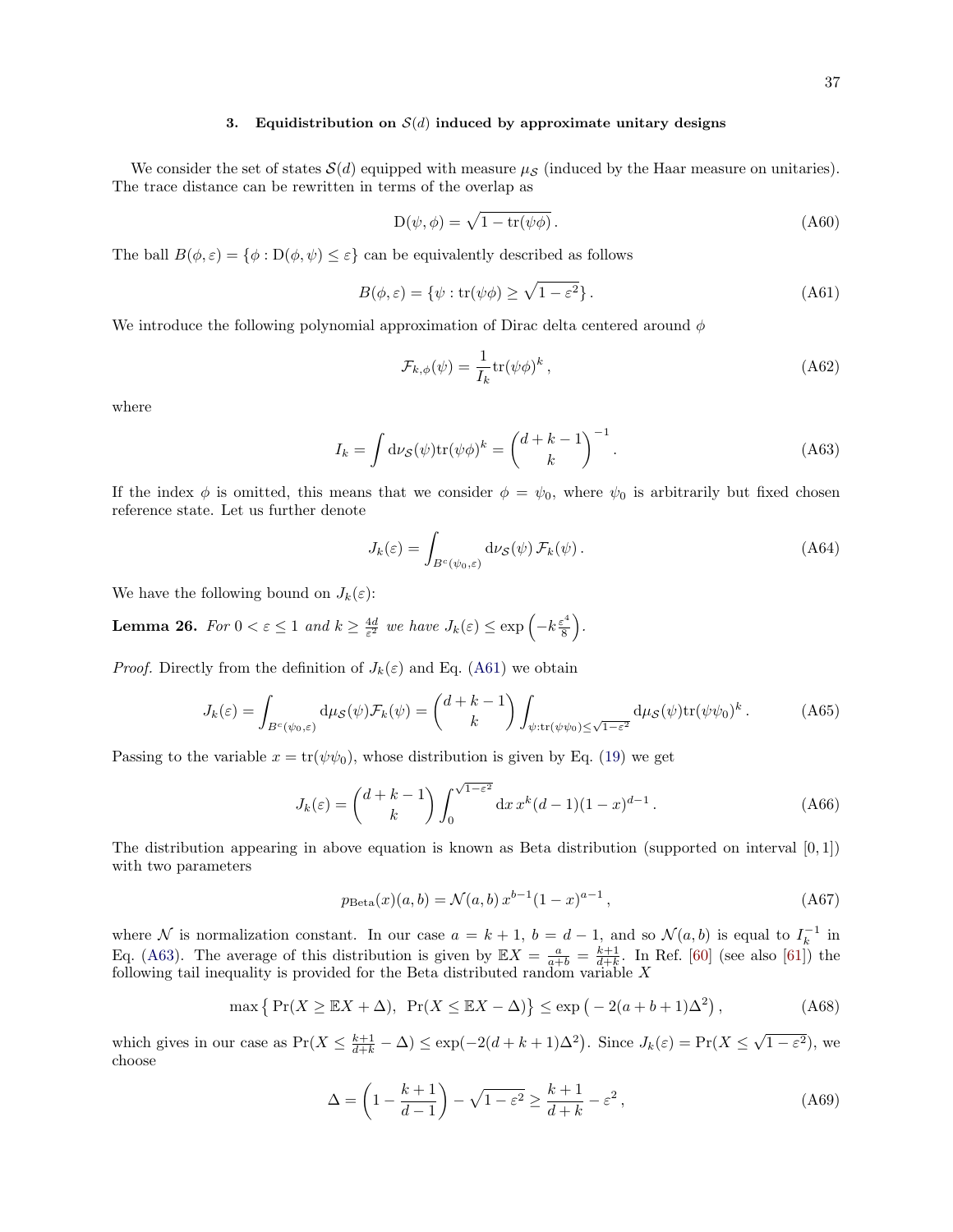$\Box$ 

where we applied  $\sqrt{1-\varepsilon^2} \leq 1-\varepsilon^2/2$ , so that we obtain

$$
J_k(\varepsilon) \le \exp\left\{-2(d+k+1)\left(\frac{\varepsilon^2}{2} - \frac{d-1}{d+k}\right)^2\right\}.
$$
 (A70)

We now restrict to k satisfying  $k \geq 4d/\varepsilon^2$ . This implies that  $\frac{d-1}{d+k} \leq \frac{\varepsilon^2}{4}$  $rac{1}{4}$  and hence

$$
J_k(\varepsilon) \le \exp\left\{-2(d+k+1)\left(\frac{\varepsilon^2}{2} - \frac{d-1}{d+k}\right)^2\right\} \le \exp\left\{-2(d+k+1)\frac{\varepsilon^4}{16}\right\} \le e^{-k\frac{\varepsilon^4}{8}}.
$$
 (A71)

Moreover, we have the following estimate for second norm of  $\mathcal{F}_k.$ 

<span id="page-37-0"></span>**Lemma 27.** For  $k \geq d$  we have that

$$
\|\mathcal{F}_k\|_2 \le \left(\frac{6k}{d}\right)^d. \tag{A72}
$$

*Proof.* We start by noting that the 2-norm of  $\mathcal{F}_k$  can be written as

$$
\|\mathcal{F}_k\|_2 = \frac{\sqrt{I_{2k}}}{I_k} \le \frac{1}{I_k} = \binom{d+k-1}{k}.
$$
 (A73)

Proceeding, we write

$$
\binom{d+k-1}{k} = \binom{d+k-1}{d-1} \le \binom{d+k}{d} = \frac{(d+k)(d+k-1)\dots(k+1)}{d!} \,. \tag{A74}
$$

In the regime where  $k$  is larger than  $d$ , we have

$$
\binom{d+k}{d} = \frac{(k+d)(k+d-1)\dots(k+1)}{d!} \le \frac{(2k)^d}{d!} \le \left(\frac{2ek}{d}\right)^d,
$$
\n(A75)

which gives the desired estimate for  $1/I_k$  and hence also for  $||\mathcal{F}_k||_2$ .

To prove equidistribution we need a relation between  $\|\mathcal{F}_k\|_2$  and  $J_k(\varepsilon)$  and the volumes of balls. This is contained in the following lemma.

<span id="page-37-1"></span>**Lemma 28.** For  $0 < \varepsilon < \frac{1}{4}$  and k satisfying

$$
k \ge k_{**}(\varepsilon) = 16 \frac{d}{\varepsilon^4} \log(1/\varepsilon) \,, \tag{A76}
$$

we have

$$
J_k(\varepsilon) \le \frac{1}{2} \text{Vol}_{\mathcal{S}}(\varepsilon). \tag{A77}
$$

Moreover, for k as above and  $\delta$  satisfying

$$
\delta \le \left(\frac{\varepsilon}{3\log(1/\varepsilon)}\right)^{6d},\tag{A78}
$$

we have

$$
\delta \|\mathcal{F}_k\|_2 \le \frac{1}{2} \text{Vol}_{\mathcal{S}}(\varepsilon). \tag{A79}
$$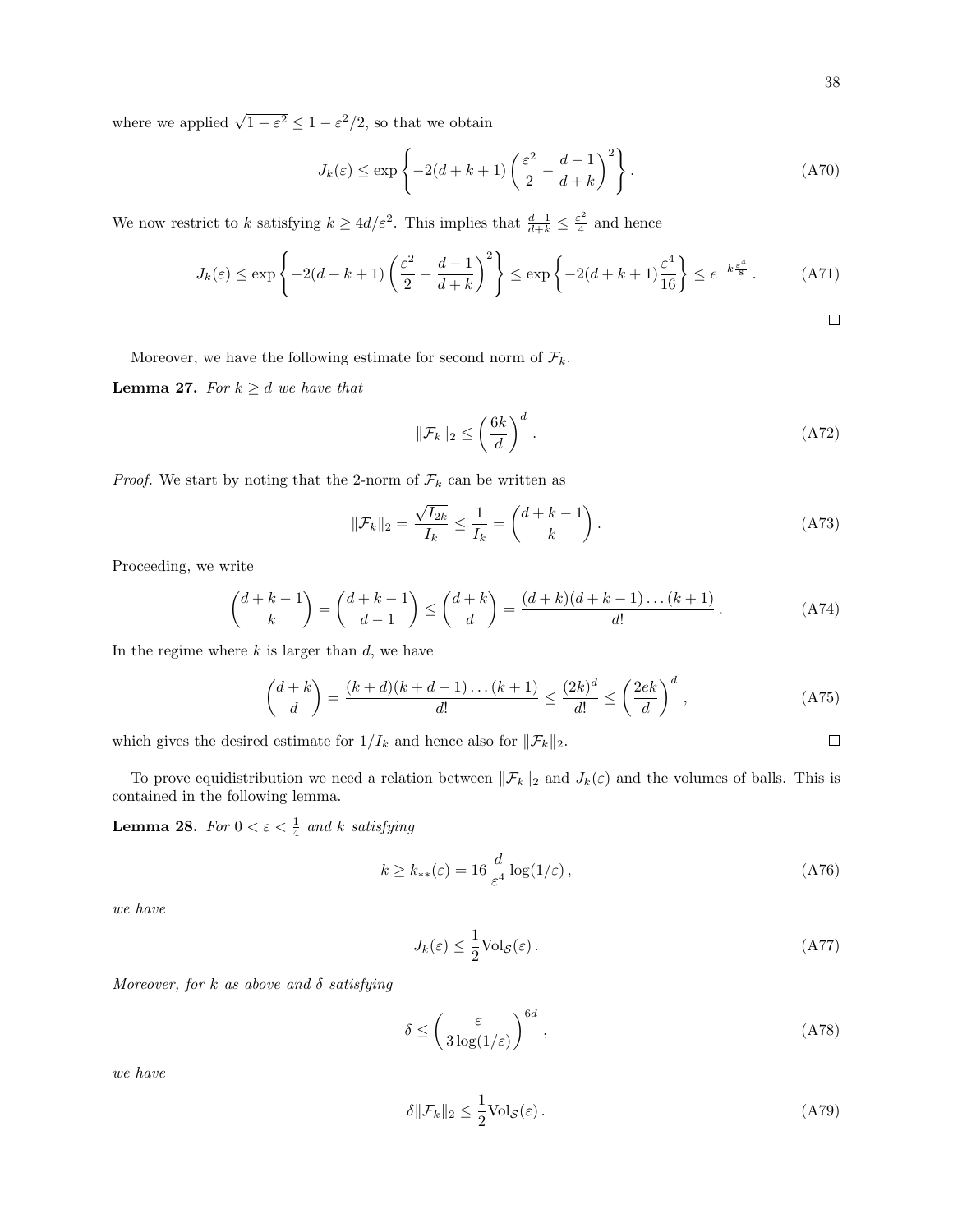*Proof.* Bound for  $J_k$ . Given the expression for the volume  $Vol_{\mathcal{S}}(\varepsilon) = \varepsilon^{2d-2}$  and the bound on  $J_k$  in [Lemma 26,](#page-36-2) we need to choose  $k$  such that

$$
e^{-k\frac{\varepsilon^4}{8}} \le \frac{1}{2} \left(\frac{\varepsilon}{2}\right)^{2d-2} \,. \tag{A80}
$$

Taking logarithm of both sides, solving for k and noting that  $\varepsilon^2 \leq 1/2$  if  $\varepsilon \leq 1/4$ , we get that for  $k \geq k_{**}(\varepsilon)$ the inequality Eq. [\(A80\)](#page-38-0) is satisfied. Also note, that  $k \geq k_{**}$  implies that  $k \geq 4d/\varepsilon^2$  as needed in order to use [Lemma 26.](#page-36-2)

**Bound for**  $\|\mathcal{F}_k\|_2$ . We use the bound in [Lemma 27,](#page-37-0) with k as in assumptions, and want  $\delta$  to satisfy

$$
\delta \left(\frac{d}{6k}\right)^d \le \frac{1}{2}\varepsilon^{2d-2},\tag{A81}
$$

or after inserting k∗∗

$$
\delta \le \frac{1}{2} \varepsilon^{6d-2} \left( \frac{1}{96 \log(1/\varepsilon)} \right)^d \,. \tag{A82}
$$

Since we can bound the right hand side as follows

$$
\frac{1}{2}\varepsilon^{6d-2} \left(\frac{1}{96\log(1/\varepsilon)}\right)^d \ge \frac{1}{2}\varepsilon^{6d} \frac{1}{2\varepsilon^2} \left(\frac{1}{3\log(1/\varepsilon)}\right)^{6d} \ge \left(\frac{\varepsilon}{3\log(1/\varepsilon)}\right)^{6d},\tag{A83}
$$

where the last estimate holds for  $\varepsilon \leq 1/4$ , we obtain the required result.

Finally, we need the following lemma (proven in Ref. [\[43\]](#page-45-18) and also in Ref. [\[26\]](#page-45-3)):

**Lemma 29.** Let  $\nu = {\nu_\alpha, U_\alpha}$  be δ-approximate unitary k-expander. Let  $\psi_\alpha = U_\alpha(\psi_0)$ . Then

$$
\left| \text{Vol}_{\mathcal{S}}(\varepsilon) - \int_{B(\psi_0, \varepsilon)} \sum_{\alpha} \nu_{\alpha} \mathcal{F}_{k, \psi_{\alpha}}(\psi) d\mu_{\mathcal{S}} \right| \leq \delta \|\mathcal{F}_k\|_2.
$$
 (A84)

*Proof.* For arbitrary measure  $\xi$ , and function f on states, let us denote

$$
(T_{\xi}^{\mathcal{S}}f)(\psi) = \int d\xi(\mathbf{U}) f(\mathbf{U}^{-1}(\psi)). \tag{A85}
$$

We then notice that

$$
(T^{\mathcal{S}}_{\mu\mathcal{S}}\mathcal{F}_{k})(\psi) = 1, \quad (T^{\mathcal{S}}_{\mu\mathcal{S}}\mathcal{F}_{k})(\psi) = \sum_{\alpha} \nu_{\alpha} \mathcal{F}_{k,\psi_{\alpha}}(\psi). \tag{A86}
$$

Thus we have

$$
\left| \text{Vol}_{\mathcal{S}}(\varepsilon) - \int_{B(\psi_0, \varepsilon)} \sum_{\alpha} \nu_{\alpha} \mathcal{F}_{k, \psi_{\alpha}}(\psi) d\mu_{\mathcal{S}} \right| = \left| \int_{B(\psi_0, \varepsilon)} \left( T_{\mu}^{\mathcal{S}} \mathcal{F}_{k} - T_{\nu}^{\mathcal{S}} \mathcal{F}_{k} \right) d\mu_{\mathcal{S}} \right| = \left| \langle (T_{\mu_{\mathcal{S}}}^{\mathcal{S}} - T_{\nu}^{\mathcal{S}}) \mathcal{F}_{k}, I_{B(\psi_0, \varepsilon)} \rangle \right| \, . \tag{A87}
$$

Here  $I_{B(\psi_0,\varepsilon)}$  is indicator function of the ball  $B(\psi_0,\varepsilon)$ , and scalar product is with respect to square integrable functions on  $\mathcal{S}(d)$  with measure  $\mu_{\mathcal{S}}$ . We next apply the Cauchy-Schwartz inequality

$$
|\langle (T_{\mu_{\mathcal{S}}}^{\mathcal{S}} - T_{\nu}^{\mathcal{S}}) \mathcal{F}_{k}, I_{B(\psi_{0}, \varepsilon)} \rangle| \leq ||(T_{\mu_{\mathcal{S}}}^{\mathcal{S}} - T_{\nu}^{\mathcal{S}}) \mathcal{F}_{k}||_{2} ||I_{B(\psi_{0}, \varepsilon)}||_{2} \leq ||(T_{\mu_{\mathcal{S}}}^{\mathcal{S}}|_{k} - T_{\nu}^{\mathcal{S}}|_{k})|| \, ||F_{k}||_{2} \sqrt{\text{Vol}_{\mathcal{S}}(\varepsilon)}, \quad (A88)
$$

where by  $|k|$  we denote the restriction to the set of the polynomials of degree k. Next we notice that our

<span id="page-38-1"></span><span id="page-38-0"></span> $\Box$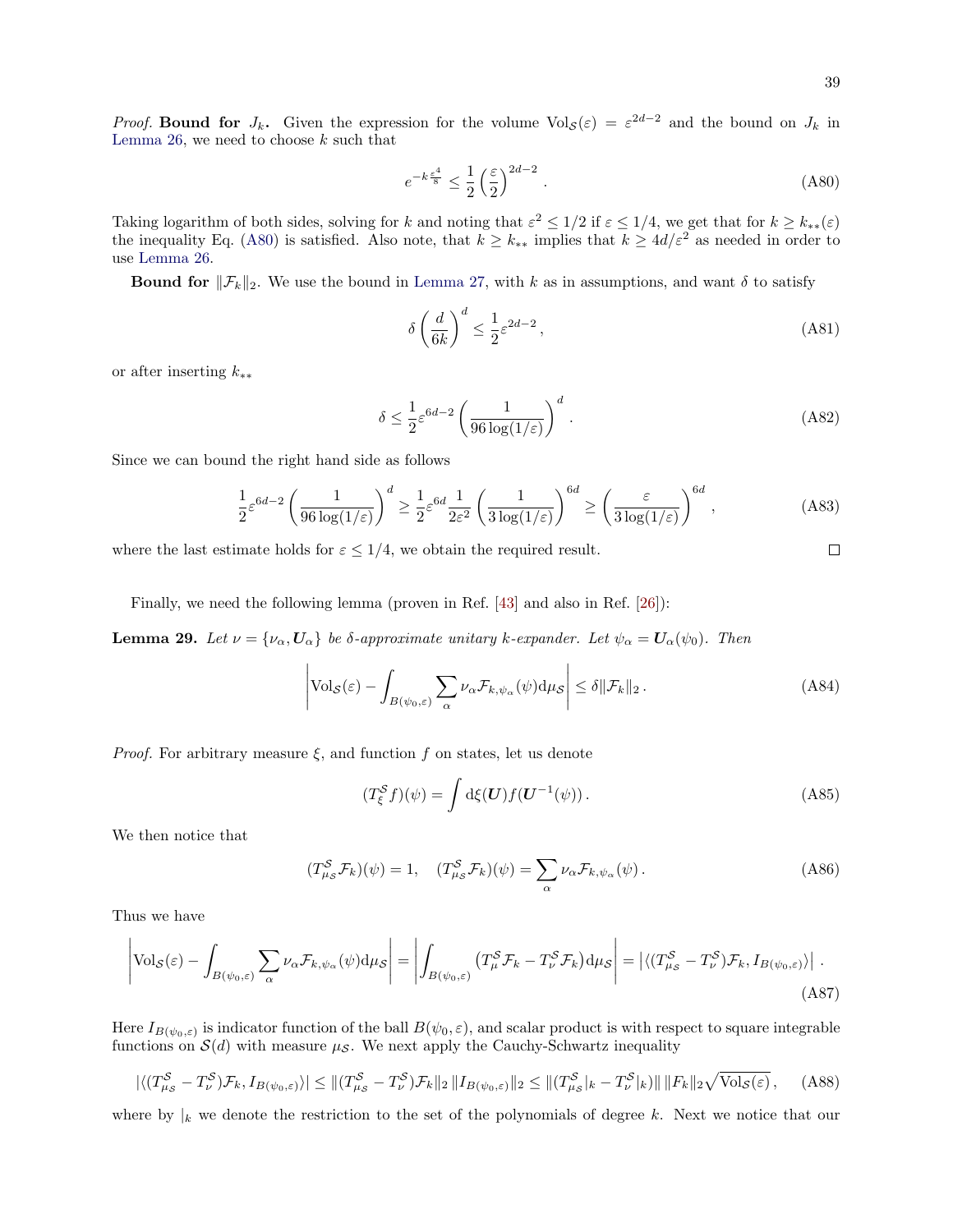polynomials on  $\mathcal{S}(d)$  embed isometrically into polynomials on  $\mathcal{U}(d)$  so that

$$
||T_{\mu_{\mathcal{S}}}^{\mathcal{S}}|_{k} - T_{\nu}^{\mathcal{S}}|_{k}|| \le ||T_{\mu}|_{k} - T_{\nu}|_{k}||,
$$
\n(A89)

where  $T_{\xi}$  is defined analogously as  $T_{\xi}^{S}$ , but on unitary channels, and with Haar measure  $\mu$  in place of  $\mu_{S}$ . In terms of notation from Ref. [\[26\]](#page-45-3),  $\|\tilde{T}_{\mu}|_{k} - T_{\nu}|_{k}\| = \|M_{\mu,k} - M_{\nu,k}\|$  which in turn is equal to  $\delta$  since  $\nu$  is a  $\delta$ -approximate k-design. Returning to Eq. [\(A87\)](#page-38-1), we see that this ends the proof.  $\Box$ 

We can now turn to the topic of equidistribution for states. In analogy to the unitary channels case, we obtain the following lemma.

<span id="page-39-4"></span>**Lemma 30.** Let  $\nu = {\nu_{\alpha}, \nu_{\alpha}}$  be a unitary δ-approximate k-expander. Consider the measure  $\nu_{\mathcal{S}}$  $\{\nu_\alpha, \mathbf{U}_\alpha(\psi_0)\}\$  on the set of states  $\mathcal{S}(d)$ . Then for any  $\psi \in \mathcal{S}(d)$ , and for any  $\kappa_<,\kappa_>$  and  $\varepsilon$  satisfying  $0 < \kappa_{<} < \varepsilon < \kappa_{>}$ , we have

$$
\text{Vol}_{\mathcal{S}}\left(\kappa_{<} \right) - J_k\left(\varepsilon - \kappa_{<} \right) - \delta \|\mathcal{F}_k\|_2 \leq \nu_{\mathcal{S}}(B(\psi, \varepsilon)) \leq \text{Vol}(\kappa_{>} \right) + J_k(\kappa_{>} - \varepsilon) + \delta \|\mathcal{F}_k\|_2 \tag{A90}
$$

As we see the only difference (in comparison with unitary designs) is that there is no  $h$  function. This is because our function is now positive, and the  $h$  function vanishes. Thus the proof of this lemma is the same as the proof of [Lemma 23](#page-34-2) with the function  $h$  set to zero.

<span id="page-39-1"></span>**Proposition 31.** Let  $0 < \varepsilon \leq 1$ , and let  $\nu = {\nu_{\alpha}, \nu_{\alpha}}$  be a unitary  $\delta$ -approximate k-expander with

<span id="page-39-3"></span><span id="page-39-2"></span>
$$
\delta \le \left(\frac{\varepsilon \Gamma}{9 \log(3/(\varepsilon \Gamma))}\right)^{6d} \tag{A91}
$$

and

$$
k \ge 1296 \frac{d}{(\varepsilon \Gamma)^4} \log(3/(\varepsilon \Gamma)) \tag{A92}
$$

with  $\Gamma = \min\{\beta - 1, 1 - \alpha\}$ . Consider the measure  $\nu s = \{\nu_i, \mathbf{U}_i(\psi_0)\}$  on the set of states  $\mathcal{S}(d)$ . We then have for any  $\psi$ 

$$
\text{Vol}_{\mathcal{S}}(\alpha \varepsilon) \le \nu_{\mathcal{S}}(B(\psi, \varepsilon)) \le \text{Vol}_{\mathcal{S}}(\beta \varepsilon). \tag{A93}
$$

*Proof.* We know from [Lemma 28](#page-37-1) that for k satisfying Eq. [\(A92\)](#page-39-2) and  $\delta$  satisfying Eq. [\(A91\)](#page-39-3)

$$
J_k(\varepsilon - \kappa_<) \le \frac{1}{2} \text{Vol}_{\mathcal{S}} (\varepsilon - \kappa_<), \quad J_k(\kappa_> - \varepsilon) \le \frac{1}{2} \text{Vol}_{\mathcal{S}} (\kappa_> - \varepsilon),
$$
  

$$
\delta \|\mathcal{F}_k\|_2 \le \frac{1}{2} \text{Vol}_{\mathcal{S}} (\kappa_> - \varepsilon), \quad \delta \|\mathcal{F}_k\|_2 \le \frac{1}{2} \text{Vol}_{\mathcal{S}} (\varepsilon - \kappa_<).
$$
 (A94)

We apply these inequalities to [Lemma 30](#page-39-4) and get

$$
\text{Vol}_{\mathcal{S}}\left(\kappa_{<} \right) - \text{Vol}_{\mathcal{S}}\left(\varepsilon - \kappa_{<} \right) \leq \nu_{\mathcal{S}}(B(\psi, \varepsilon)) \leq \text{Vol}_{\mathcal{S}}(\kappa_{>} + \text{Vol}_{\mathcal{S}}\left(\kappa_{>} - \varepsilon\right). \tag{A95}
$$

which are analogues of estimates Eqs. [\(A31\)](#page-32-4) and [\(A36\)](#page-33-2) from the proof of [Proposition 21](#page-32-0) concerning unitaries. Then using [Fact 22](#page-33-0) (or actually its immediate modification for states), and knowing that diameter of  $\mathcal{S}(d)$ is equal to 1 we obtain the desired estimate in the same way as in the proof of [Proposition 21.](#page-32-0)  $\Box$ 

### <span id="page-39-0"></span>Appendix B: Proofs for random quantum circuits and unitary designs

Here we present some delayed proofs for theorems and propositions in [Section III](#page-9-0) regarding the convergence of various random quantum circuit models to approximate unitary designs.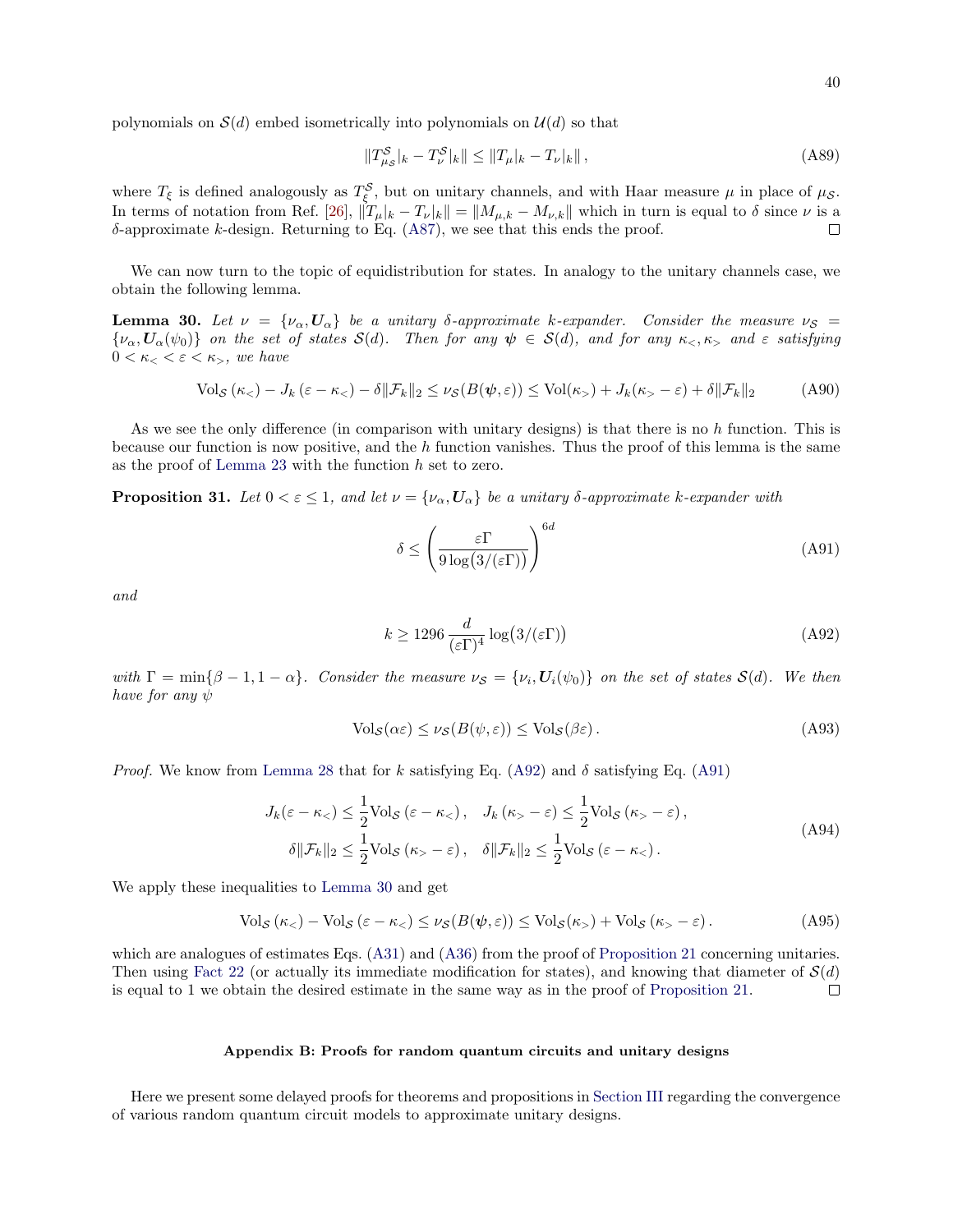The spectral gap of the moment operators has a convenient reinterpretation as the spectral gap of a local Hamiltonian [\[54,](#page-46-3) [62,](#page-46-11) [63\]](#page-46-12). Moreover, this Hamiltonian is frustration-free, powerful techniques from manybody physics may be employed to lower bound the spectral gap, as in [\[19,](#page-44-15) [25,](#page-45-27) [54\]](#page-46-3). We start by reviewing the Hamiltonian and its relation to the gap of the random circuit moment operators.

For n qudits on a graph  $\mathfrak g$ , we can define the corresponding local Hamiltonian acting on n subsystems each of dimension  $q^{2k}$ 

$$
H_{n,k}^{(\mathfrak{g})} = \sum_{(i,j)\in\mathfrak{g}} h_{i,j} \quad \text{with} \quad h_{i,j} := (\mathbb{I} - P_H)_{i,j}, \tag{B1}
$$

where the local term  $h_{i,j}$  acts nontrivially only on sites i and j, and  $P_H$  is the k-fold Haar moment operator the 2-sites:  $P_H = \int_{\mathcal{U}(q^2)} d\mu(\boldsymbol{U}) U^{\otimes k} \otimes \bar{U}^{\otimes k}$ . In the Hamiltonian  $H_{n,k}^{(\mathfrak{g})}$  we sum over all edges of the graph  $\mathfrak{g}$ . This Hamiltonian is translation-invariant, has ground state energy zero, and is frustration-free. Moreover, the dimension of the ground space is dim ker $(H_{n,k}^{(\mathfrak{g})}) = k!$ . Most importantly, the spectral gap of the Hamiltonian is directly related to the spectral gap of a single time step of the random quantum circuit with Haar-random local gates. In one dimension we have  $g(\nu_n, k) = 1 - \Delta(H_{n,k}^{(1D)})/n$  as in Ref. [\[19\]](#page-44-15), which for a general interaction graph g becomes  $g(\nu_{\mathcal{U}(q^2),\mathfrak{g}},k) = 1 - \Delta(H_{n,k}^{(\mathfrak{g})})/|E|$ , where  $|E|$  is the cardinality of the edge set of the graph g.

Using the amplification property  $g(\nu^{*t}, k) = g(\nu, k)^t$ , it follows that 1D random quantum circuits  $\nu_{\mathcal{U}(q^2), 1D}$ with Haar random local gates form  $\delta$ -approximate designs when

<span id="page-40-0"></span>
$$
t \ge \frac{n}{\Delta(H_{n,k}^{(1D)})} \log(1/\delta). \tag{B2}
$$

We now continue to proving the two propositions.

Proof of [Proposition 3.](#page-12-0) The proof this follows from an exponentially small spectral gap, which in turn follows from a number of Lemmas in Ref. [\[19\]](#page-44-15) and an improved bound in Ref. [\[55\]](#page-46-4).

Using a method for bounding the mixing time of Markov chains, a technique called path-coupling and specifically a version for random walks on the unitary group, Lemmas 19 and 20 in Ref. [\[19\]](#page-44-15) prove a kindependent lower bound on the spectral gap of  $H_{n,k}^{(1)}$  of

$$
\Delta(H_{n,k}^{(1D)}) \ge \frac{1}{n} \frac{1}{(e(q^2+1))^n} \,. \tag{B3}
$$

The spectral gap is exponentially small, but holds for all moments  $k$ . For local random quantum circuits on *n* qudits, the design depth is related to the spectral gap as in Eq. [\(B2\)](#page-40-0). Noting that  $q > 2$ , this gap gives that RQCs generate expanders for all k when the circuit depth is  $t \geq n^2 d^{3.78} \log(1/\delta)$ . More recently, Ref. [\[55\]](#page-46-4) gave an improved lower bound for an exponentially-small but  $k$ -independent gap, proving that the spectral gap of  $H_{n,k}^{(1D)}$  $_{n,k}$ 

<span id="page-40-1"></span>
$$
\Delta(H_{n,k}^{(1D)}) \ge \frac{1}{c_2 n^4} \frac{1}{d^2},\tag{B4}
$$

where  $c_2 = 10^5$ . Again, we find that the claim follows from the relation  $g(\nu_n, k) = 1 - \Delta(H_{n,k}^{(1D)})/n$ , given that exponentially deep circuits generate expanders for all  $k$ .

Proof of [Proposition 4.](#page-13-2) [Theorem 2](#page-12-1) and [Proposition 3](#page-12-0) show that 1D local random quantum circuits form δ-approximate unitary k-designs using lower bounds on the spectral gap of  $\Delta(H_{n,k}^{(1D)})$ , a 1D frustation-free Hamiltonian. Importantly, the Hamiltonian here is defined with open boundary conditions. We now show that the 1D spectral gap bounds that of the Hamiltonian on any graph g with a Hamiltonian path.

First, we note that the Hamiltonians  $H_{n,k}^{(1)}$  and  $H_{n,k}^{(9)}$  have the same ground space, spanned by permutations. As the graph g contains a Hamiltonian path, up to relabeling of the vertices, g contains the 1D chain.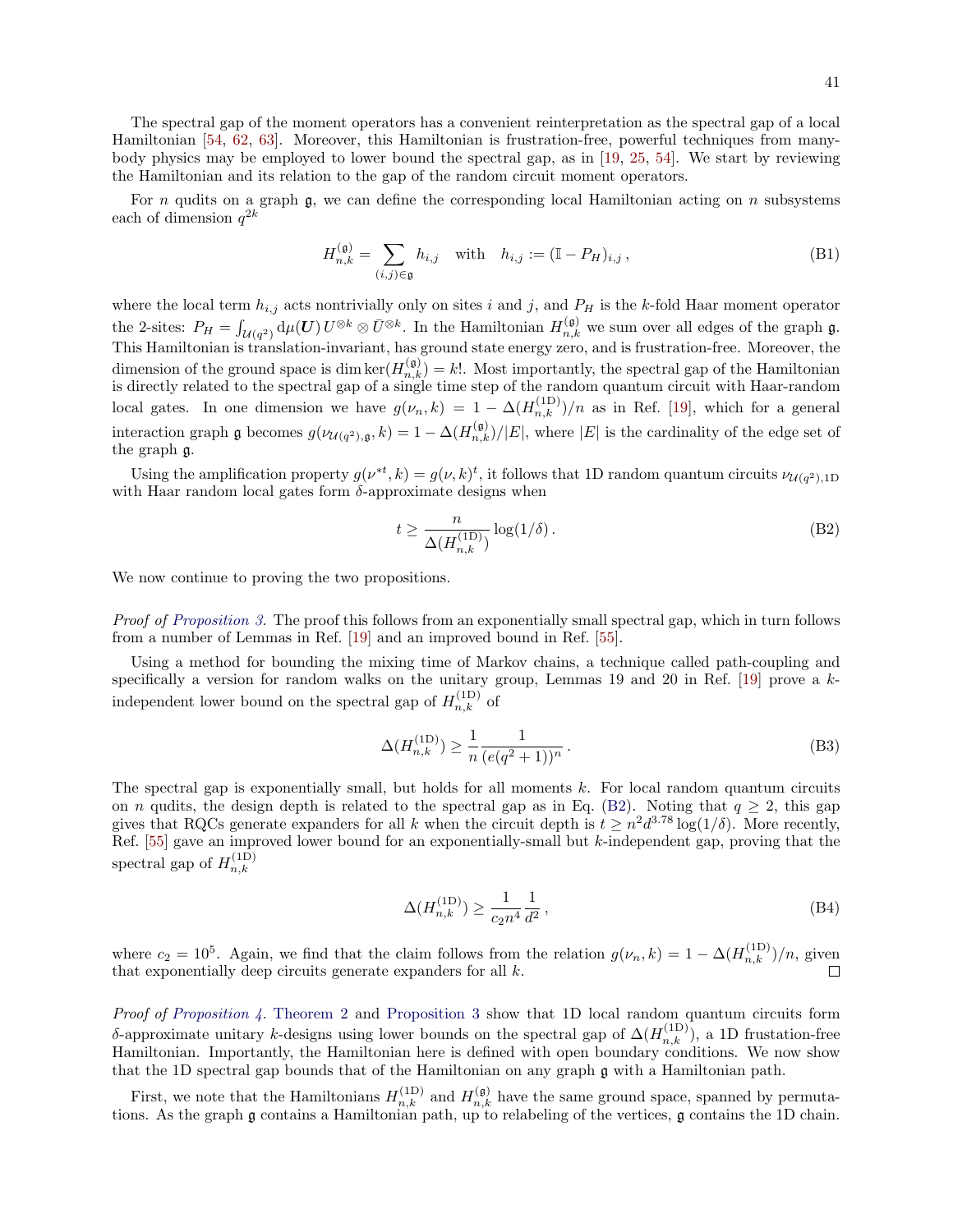The g-local Hamiltonian can then be obtained by adding projectors to the 1D Hamiltonian. The operator inequality  $H_{n,k}^{(\mathfrak{g})} \geq H_{n,k}^{(1D)}$  then implies that  $\Delta(H_{n,k}^{(\mathfrak{g})}) \geq \Delta(H_{n,k}^{(1D)})$ .

The independence of the spectral gap for universal gate sets containing inverses and comprised of algebraic entries [\[56\]](#page-46-5) extends the result at the expense of a constant  $c(G)$ , which depends on the gate set. Following the results of Refs. [\[26,](#page-45-3) [43\]](#page-45-18), we can drop the restrictions on the universal gate set at the additional expense of polynomial factors (Result 5 in [\[26\]](#page-45-3)). Specifically, we have for the spectral gaps of the distributions for a single step of the walks

$$
\left(1 - g\big(\nu_{(\mathcal{G}, \mathfrak{g})}, k\big)\right) \ge \frac{1}{c(\mathcal{G})n \log^2(k)} \big(1 - g\big(\nu_{(\mathcal{U}(q^2), \mathfrak{g})}, k\big)\big). \tag{B5}
$$

The conclusion is that G-local random quantum circuits on n qudits form  $\delta$ -approximate unitary k-designs, in operator norm, when the circuit depth is

$$
t \ge c(\mathcal{G}) \log^2(k) \frac{n^3}{\Delta(H_{n,k}^{(1D)})} \log(1/\delta),\tag{B6}
$$

where we use that  $|E| \leq n^2$ . Using the bounds on the 1D spectral gap from Ref. [\[19\]](#page-44-15) as well as the exponentially small gap in Eq. [\(B4\)](#page-40-1), the claims in the proposition then follow.  $\Box$ 

### <span id="page-41-0"></span>Appendix C: Technical results concerning distances and volumes in the set of unitary channels

<span id="page-41-2"></span>**Lemma 32.** If two unitary channels U and V have  $D(U, V) \leq \varepsilon$ , then Hilbert-Schmidt inner product of the corresponding unitary matrices satisfies  $|\text{tr}(UV^{\dagger})|^2 \geq d^2(1-\varepsilon^2)$ .

Proof. The proof of this claim follows from a similar statement in Ref. [\[32,](#page-45-8) Lemma 3]. We proceed by lower bounding the distance in terms of the diamond distance as

$$
D(\boldsymbol{U}, \boldsymbol{V}) \ge \frac{1}{2} \|\boldsymbol{U} - \boldsymbol{V}\|_{\diamond} \ge \frac{1}{2} \left\| (\boldsymbol{U} \otimes \boldsymbol{I} - \boldsymbol{V} \otimes \boldsymbol{I}) (|\Omega \rangle \langle \Omega|) \right\|_{1} = \sqrt{1 - \frac{1}{d^2} |\text{tr}(U V^{\dagger})|^2}, \tag{C1}
$$

where  $|\Omega\rangle$  is again the maximally entangled state on two copies of the system. It thus follows that  $|\text{tr}(UV^{\dagger})|^2 \geq d^2(1-\varepsilon^2)$  is a necessary condition for  $D(U, V) \leq \varepsilon$ .  $\Box$ 

<span id="page-41-1"></span>**Lemma 33** (Volumes of balls in  $\mathcal{U}(d)$  according to approximate unitary expanders). Let  $\nu$  be  $\delta$ -approximate unitary k-expander. For any unitary channel  $V \in \mathcal{U}(d)$  and any  $\varepsilon > 0$ , we then have

$$
\nu\big(B(\mathbf{V},\varepsilon)\big) \le \frac{k! + d^{2k}\delta}{d^{2k}(1-\varepsilon^2)^k} \ . \tag{C2}
$$

*Proof.* We first note that if  $D(U, V) \leq \varepsilon$ , then it follows from [Lemma 32](#page-41-2) that

$$
\left|\text{tr}(UV^{\dagger})\right|^2 \ge d^2(1-\varepsilon^2). \tag{C3}
$$

Therefore

$$
\nu(B(\mathbf{V}, \varepsilon)) \le \nu\left(\left\{\mathbf{U}: \left| \text{tr}(UV^{\dagger}) \right|^2 \ge d^2(1-\varepsilon^2)\right\}\right) = \nu\left(\left\{\mathbf{U}: \left| \text{tr}(UV^{\dagger}) \right|^{2k} \ge d^{2k}(1-\varepsilon^2)^k\right\}\right) \tag{C4}
$$

Applying Markov's inequality, we find that

$$
\nu(B(\mathbf{V}, \varepsilon)) \le \frac{\mathbb{E}_{\mathbf{U} \sim \nu} \left[ \left| \text{tr}(UV^{\dagger}) \right|^{2k} \right]}{d^{2k} (1 - \varepsilon^2)^k} \,. \tag{C5}
$$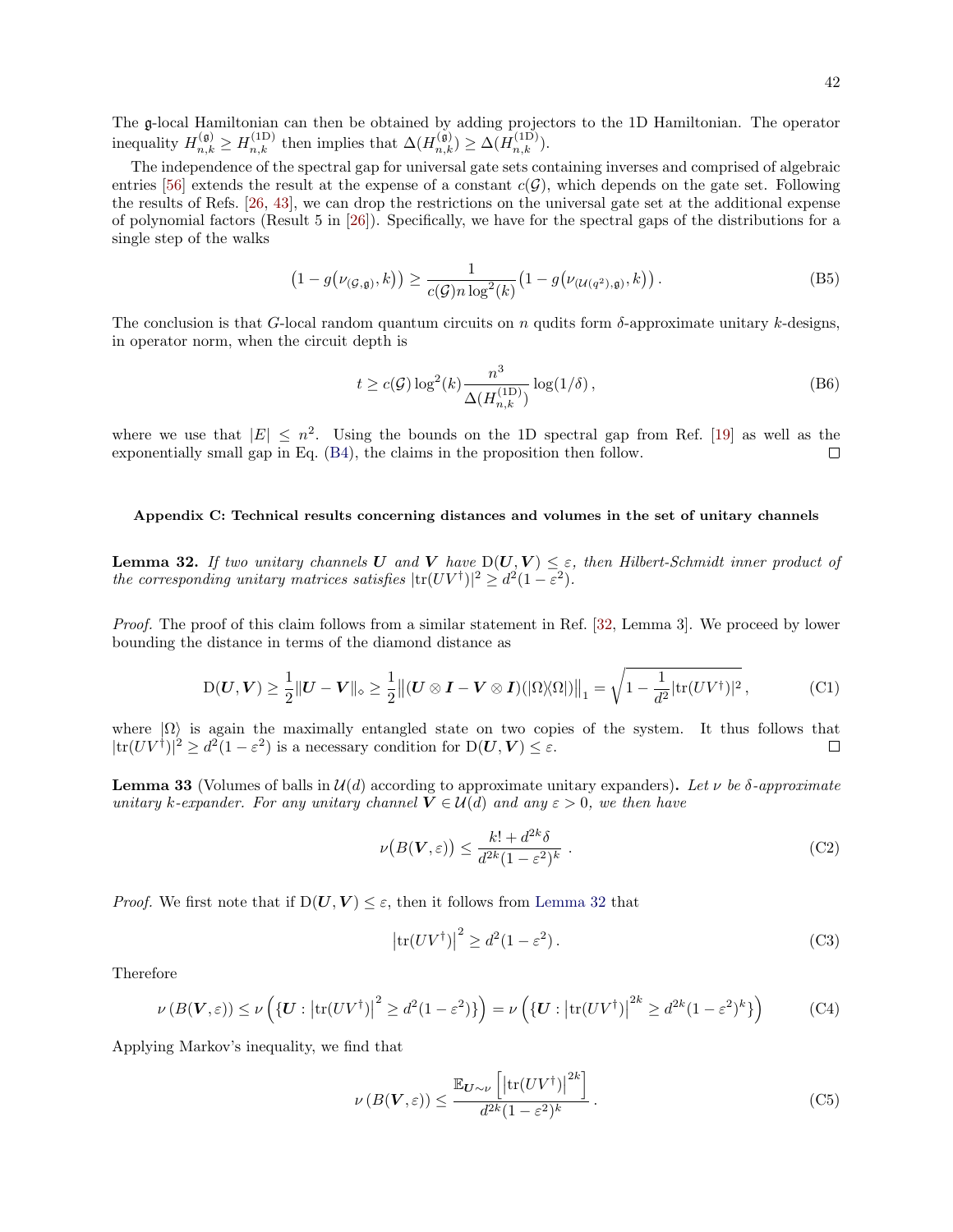We now want to bound this quantity for approximate unitary designs. First we note that we may rewrite the quantity in the expectation as

$$
\left|\text{tr}(UV^{\dagger})\right|^{2} = d^{2} \text{tr}\left(|\Omega\rangle\langle\Omega|\mathbf{U}\mathbf{V}^{-1}\otimes\mathbf{I}(|\Omega\rangle\langle\Omega|)\right) \tag{C6}
$$

$$
= d^2 \langle \Omega | (U \otimes I) ((V^{-1} \otimes I) (|\Omega \rangle \langle \Omega |)) | \Omega \rangle , \qquad (C7)
$$

where  $|\Omega\rangle = \frac{1}{\sqrt{2}}$  $\frac{1}{d} \sum_j |j\rangle \otimes |j\rangle$  is the maximally entangled state on two copies of the system and  $\{|j\rangle\}_{j=1}^d$  is the computational basis of  $\mathbb{C}^d$ .

Let  $\nu$  be an  $\delta$ -approximate unitary k-expander, it follows from Eq. [\(C7\)](#page-42-1) that

$$
\mathbb{E}_{U \sim \nu} \left[ |\text{tr}(UV^{\dagger})|^{2k} \right] = \mathbb{E}_{U \sim \nu} \left[ |\text{tr}(UV^{\dagger})|^{2k} \right] - \mathbb{E}_{U \sim \mu} \left[ |\text{tr}(UV^{\dagger})|^{2k} \right] + \mathbb{E}_{U \sim \mu} \left[ |\text{tr}(UV^{\dagger})|^{2k} \right] \tag{C8}
$$

$$
=d^{2k}\mathrm{tr}\Big(|\Omega\rangle\langle\Omega|^{\otimes 2k}\big(\Phi_{\nu}^{(k)}-\Phi_{\mu}^{(k)}\big)(\mathbf{V}^{-1}(|\Omega\rangle\langle\Omega|))^{\otimes k}\Big)+\mathbb{E}_{U\sim\mu}\big[|\mathrm{tr}(U)|^{2k}\big] \tag{C9}
$$

$$
\leq d^{2k} \left\| \left( \Phi_{\nu}^{(k)} - \Phi_{\mu}^{(k)} \right) (V^{\dagger} | \Omega \rangle \langle \Omega | V)^{\otimes k} \right\|_{2} + k! \tag{C10}
$$

$$
\leq d^{2k} \|\Phi_{\nu}^{(k)} - \Phi_{\mu}^{(k)}\|_{2 \to 2} + k! \tag{C11}
$$

$$
\leq d^{2k}\delta + k!,\tag{C12}
$$

where we use the fact that for any k the Haar expectation of moments of traces is  $\mathbb{E}_{U\sim\mu}[[\text{tr}(U)]^{2k}] \leq k!,$ with equality if  $k \leq d$ . Furthermore, in the third line we use Hölder's inequality, in the fourth line we employ the definition of the superoperator 2-norm, and in the last line we use the equality between k-fold channels and moment operators  $\|\Phi_{\nu}^{(k)} - \Phi_{\mu}^{(k)}\|_{2\to 2} = \|M_{\nu}^{(k)} - M_{\mu}^{(k)}\|_{\infty}$  and then [Definition 4.](#page-11-1) Subsequently, it follows that

$$
\nu\big(B(\mathbf{V},\varepsilon)\big) \le \frac{k! + d^{2k}\delta}{d^{2k}(1 - \varepsilon^2)^k} \,. \tag{C13}
$$

<span id="page-42-1"></span> $\Box$ 

<span id="page-42-0"></span>**Lemma 34** (Volumes of balls in  $\mathcal{S}(d)$  according to measures induced by approximate designs). Let v be δ-approximate unitary k-expander in  $U(d)$  and let  $\nu_s$  be the induced measure on the set of pure quantum states  $S(d)$  (see [Section III\)](#page-9-0). For  $\varepsilon > 0$  and for a pure state  $\phi \in S(d)$  we have

$$
\nu_{\mathcal{S}}\big(B(\phi,\varepsilon)\big) \le \frac{k! + d^k \delta}{d^k (1 - \varepsilon^2)^k} \,. \tag{C14}
$$

*Proof.* First, we note that for two pure states  $\psi$  and  $\phi$ , we have  $D(\psi, \phi) = \sqrt{1 - tr(\psi \phi)}$ , and thus for a distribution  $\nu_{\mathcal{S}}$  on the set of pure state

<span id="page-42-2"></span>
$$
\nu_{\mathcal{S}}\left(B(\phi,\varepsilon)\right) \leq \nu_{\mathcal{S}}\left(\{\psi:\text{tr}(\psi\phi)\geq 1-\varepsilon^{2}\}\right) = \nu_{\mathcal{S}}\left(\{\psi:\left|\text{tr}(\psi\phi)\right|^{k}\geq (1-\varepsilon^{2})^{k}\}\right) \leq \frac{\mathbb{E}_{\psi\sim\nu_{\mathcal{S}}}\left[\left|\text{tr}(\psi\phi)\right|^{k}\right]}{(1-\varepsilon^{2})^{k}},\tag{C15}
$$

where in the last step we used Markov's inequality. If the distribution on states  $\nu_S$  is a  $\delta$ -approximate state design, then it follows that

$$
\mathbb{E}_{\psi \sim \nu_{\mathcal{S}}} \left[ |\text{tr}(\psi \phi)|^{k} \right] = \mathbb{E}_{\psi \sim \nu_{\mathcal{S}}} \left[ |\text{tr}(\psi \phi)|^{k} \right] - \mathbb{E}_{\psi \sim \mu_{\mathcal{S}}} \left[ |\text{tr}(\psi \phi)|^{k} \right] + \mathbb{E}_{\psi \sim \mu_{\mathcal{S}}} \left[ |\text{tr}(\psi \phi)|^{k} \right] \tag{C16}
$$

$$
= \operatorname{tr} \left[ \phi^{\otimes k} (\Phi_{\nu}^{(k)} - \Phi_{\mu}^{(k)}) (\phi_0^{\otimes k}) \right] + \begin{pmatrix} d+k-1 \\ k \end{pmatrix}^{-1} \operatorname{tr} \left( \phi^{\otimes k} \Pi_{\vee} \right) , \tag{C17}
$$

$$
\leq \left\| \Phi_{\nu}^{(k)} - \Phi_{\mu}^{(k)} \right\|_{2 \to 2} + \binom{d+k-1}{k}^{-1},\tag{C18}
$$

where we used the fact that the k-fold average of Haar random states is proportional to the projector onto the symmetric subspace  $\Pi_{\vee}$ , and in the last line used the same reasoning as in the proof of [Lemma 33.](#page-41-1) We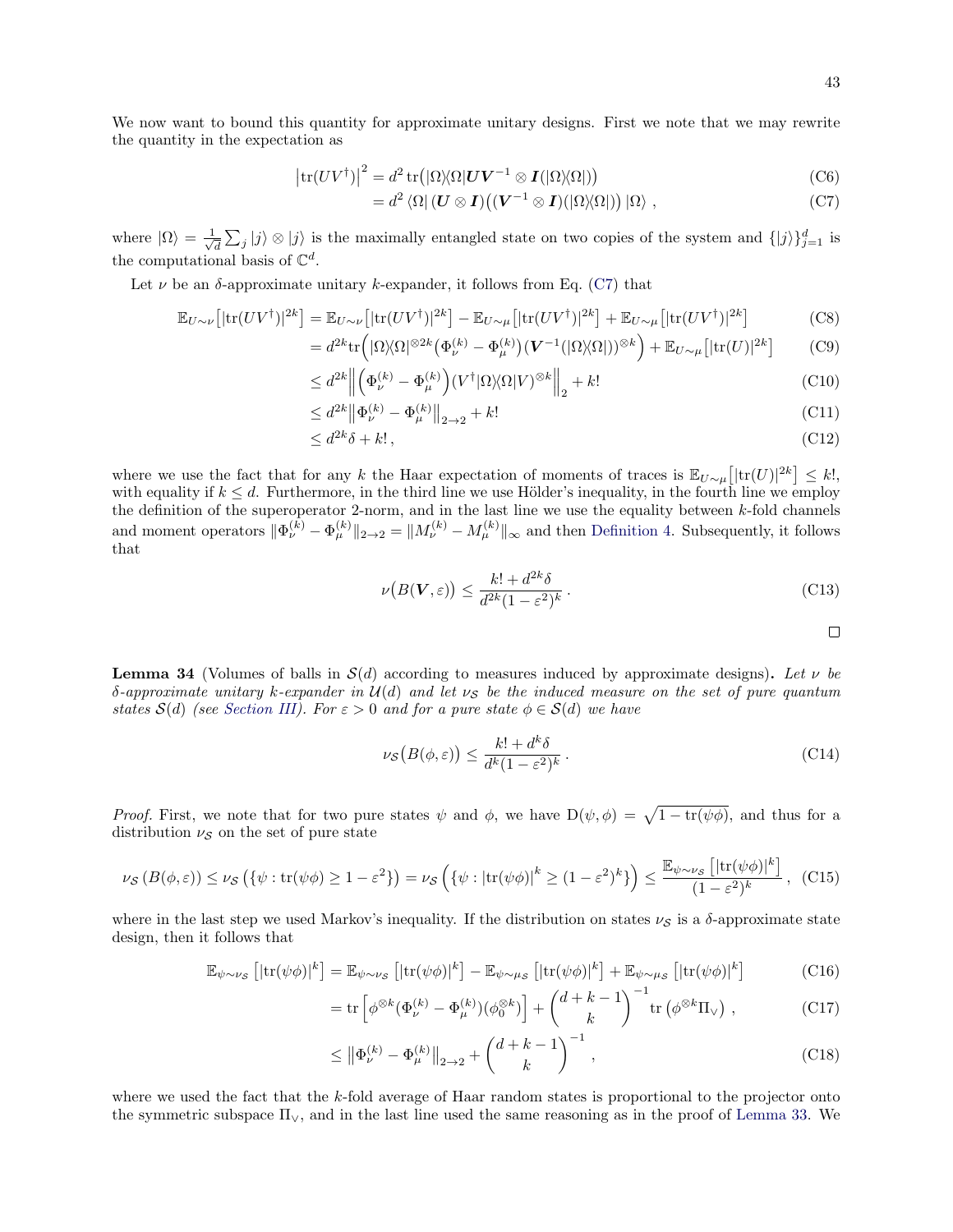then use  $\|\Phi_{\nu}^{(k)} - \Phi_{\mu}^{(k)}\|_{2\to 2} = \|M_{\nu}^{(k)} - M_{\mu}^{(k)}\|_{\infty} \le \delta$  to upper bound the expression in Eq. [\(C15\)](#page-42-2). To conclude, we use the fact that  $\binom{d+k-1}{k} \geq \frac{d^k}{k!}$  $rac{d^{\prime\prime}}{k!}$ .  $\Box$ 

It is interesting to further comment on the forms of [Lemma 33](#page-41-1) and [Lemma 34.](#page-42-0) Let us consider the respective Haar volumes, for which the lemmas apply with  $\delta = 0$  and for all k. For large enough k, [Lemma 33](#page-41-1) fails to improve as the numerator grows. However for  $k = O(d^2)$ , we recover the correct d dependence of  $Vol(\varepsilon)$ , albeit with a much weaker  $\varepsilon$  dependence which does not diminish as we take  $\varepsilon \to 0$ . On the other hand, [Lemma 34](#page-42-0) is quite different; before taking the final bound in the proof we had for states  $\nu_{\mathcal{S}}(B(\phi,\varepsilon)) \leq {d+k-1 \choose k}^{-1}(1-\varepsilon^2)^{-k}$ , where the inverse binomial coefficient continues to decrease for larger k. From the expression we recover the correct d dependence of  $Vol_{\mathcal{S}}(\varepsilon) = \varepsilon^{2(d-1)}$ , but the bound for states appears to know much more about the dependence on the radius of balls in the space of states.

We conclude this section by proving [Proposition 36,](#page-43-0) an important technical proposition that allows one to pinpoint the timescales at which a complexity recurrence takes place for the case of quantum channels. We start by stating a useful relation between the distance  $D(U, I)$  and the length of the shortest arc containing the eigenvalues of a unitary matrix  $U \in \mathbb{U}(d)$  that gives rise to a channel  $\mathbf{U} \in \mathcal{U}(d)$ .

<span id="page-43-1"></span>**Lemma 35.** Let  $\text{Eig}(U) = \{\exp(i\alpha_1), \exp(i\alpha_2), \ldots, \exp(i\alpha_d)\}\$  be eigenvalues of  $U \in \mathbb{U}(d)$  corresponding to unitary channel  $U \in \mathcal{U}(d)$ . Furthermore, let  $\text{Arc}(X)$  denote the length of the shortest arc containing a subset  $X \in S^1$ . Assuming that  $D(U, I) \leq \sqrt{2}$ , we then have

$$
D(U, I) = \kappa \iff \text{Arc}(\text{Eig}(U)) = 4\arcsin\left(\frac{\kappa}{2}\right). \tag{C19}
$$

The proof of the above follows from elementary geometric considerations given in Proposition 6 and illustrated in Figure 3 of [\[26\]](#page-45-3).

<span id="page-43-0"></span>**Proposition 36** (Upper bound for the volume of an annulus in  $\mathcal{U}(d)$ ). Let  $\lambda \geq 1$  and  $\kappa > 0$ , such that  $\lambda \kappa \leq \sqrt{2}$ , and let A be an annulus in  $\mathcal{U}(d)$ 

$$
A(\kappa, \lambda \kappa) = \{ \mathbf{U} \in \mathcal{U}(d) \mid \kappa \le \mathbf{D}(\mathbf{U}, \mathbf{I}) \le \lambda \kappa \}. \tag{C20}
$$

Then we have

$$
Vol(A(\kappa, \lambda \kappa)) \le (2\lambda \kappa)^{d^2 - 1} (\lambda - 1).
$$
 (C21)

*Proof.* We first recall that for subset  $A \subset \mathcal{U}(d)$  we have  $Vol(A) = \mu_{U(d)}(\mathcal{A}')$ , where  $\mu_{U(d)}$  is the Haar measure on  $\mathbb{U}(d)$  and  $\mathcal{A}' = \{ V \in \mathbb{U}(d) | V \in \mathcal{A} \}$ . Consequently by setting  $f(x) := 4 \arcsin\left(\frac{x}{2}\right)$  and using [Lemma 35](#page-43-1) we get

$$
\text{Vol}\left(A(\kappa,\lambda\kappa)\right) = \mu_{\mathbb{U}(d)}\left(\{V \in \mathbb{U}(d) \mid f(\kappa) \le \text{Arc}(\text{Eig}(V)) \le f(\lambda\kappa)\}\right). \tag{C22}
$$

Since  $\text{Arc}(\text{Eig}(V))$  is a class function on  $\mathbb{U}(d)$ , i.e.  $\text{Arc}(\text{Eig}(W V W^{\dagger})) = \text{Arc}(\text{Eig}(V))$  for all  $V, W \in \mathbb{U}(d)$ , we can use Weyl integration formula [\[64\]](#page-46-13) to rewrite the above expression in terms of integral over phases

$$
\text{Vol}\left(A(\kappa,\lambda\kappa)\right) = N_d \int_{\alpha \in [0,2\pi]^d : f(\kappa) \le \text{Arc}(\alpha) \le f(\lambda\kappa)} \prod_{1 \le i < j \le d} |\exp(\mathrm{i}\alpha_i) - \exp(\mathrm{i}\alpha_j)|^2 \mathrm{d}\alpha \,,\tag{C23}
$$

where  $\boldsymbol{\alpha} = (\alpha_1, \dots, \alpha_d)$ ,  $d\boldsymbol{\alpha} = d\alpha_1 \dots d\alpha_d$ , and  $N_d = \frac{1}{d!(2\pi)^d}$ . Using  $|\exp(i\alpha_i) - \exp(i\alpha_j)| \leq 2\lambda\kappa$  (see Figure 3 of [\[26\]](#page-45-3)) we obtain

<span id="page-43-2"></span>
$$
\text{Vol}\left(A(\kappa,\lambda\kappa)\right) \le \frac{(2\lambda\kappa)^{d(d-1)}}{d!} \Pr_{\mathbf{\alpha}}\left[f(\kappa) \le \text{Arc}(\mathbf{\alpha}) \le f(\lambda\kappa)\right],\tag{C24}
$$

where Pr<sub> $\alpha$ </sub> denotes probability with respect to phases  $\alpha = (\alpha_1, \dots, \alpha_d)$  uniformly and independently distributed on  $S^1$ . The distribution of the random variable  $Arc(\alpha)$ , the length of the shortest arc containing randomly and independently distributed points on a unit circle, has been studied previously in [\[65,](#page-46-14) Section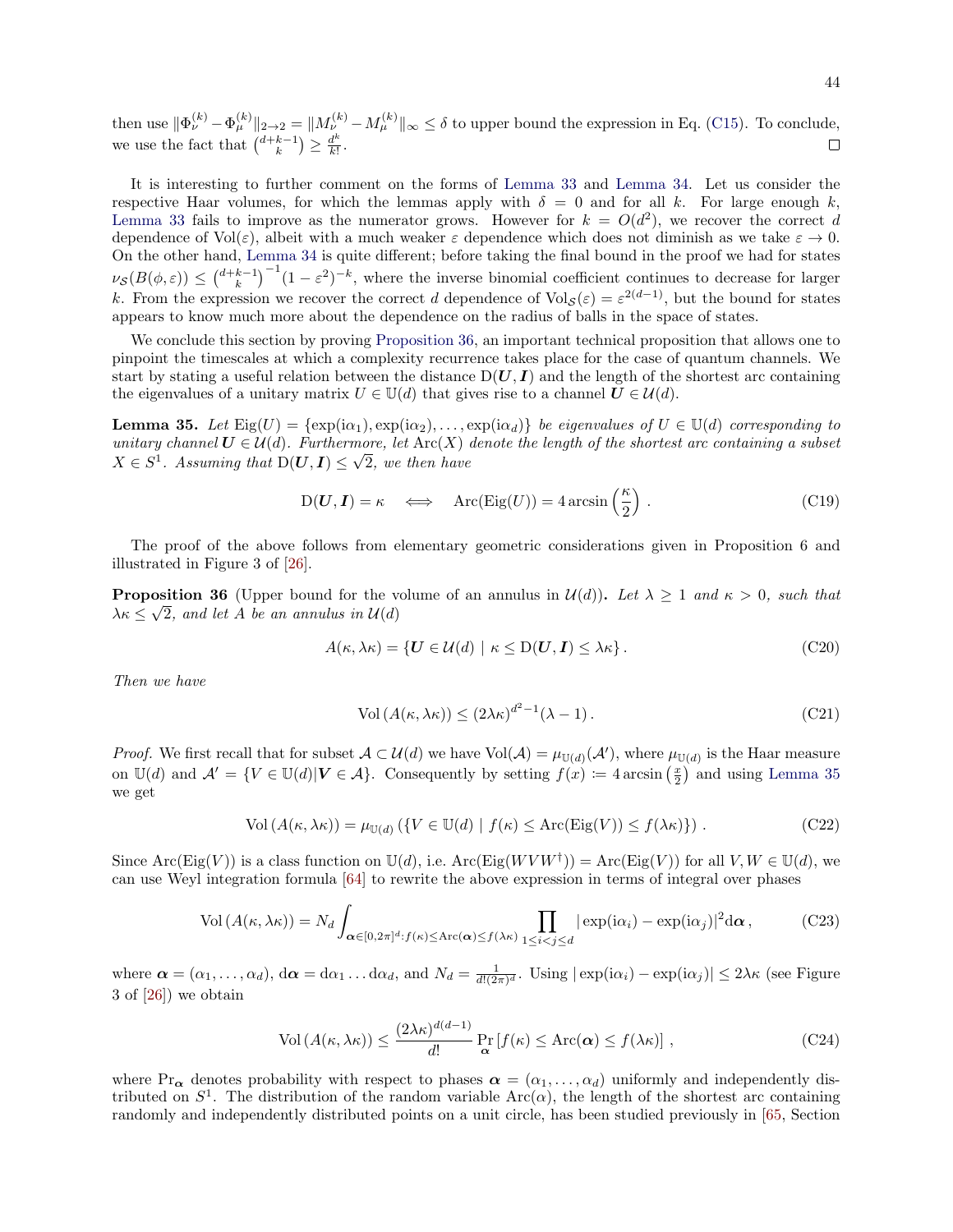$\Box$ 

3.6, where it was shown that for  $r \leq \pi$ 

$$
\Pr_{\mathbf{\alpha}}\left[\text{Arc}(\mathbf{\alpha}) \le r\right] = d\left(\frac{r}{2\pi}\right)^{d-1}.
$$
\n(C25)

Since  $f(x) \leq x$  for  $x \in [0,$ √ 2] we can apply the above formula to Eq. [\(C24\)](#page-43-2) and obtain

<span id="page-44-18"></span>
$$
\text{Vol}\left(A(\kappa,\lambda\kappa)\right) \le \frac{(2\lambda\kappa)^{d(d-1)}}{(2\pi)^{d-1}(d-1)!} \left(f(\lambda\kappa)^{d-1} - f(\kappa)^{d-1}\right). \tag{C26}
$$

To simplify the above formula we use that for  $x > y \geq 0$  we have the following inequalities

<span id="page-44-17"></span>
$$
x^{d-1} - y^{d-1} \le (d-1)x^{d-2}(x-y) , \quad f(x) - f(y) \le 2\sqrt{2}(x-y) , \tag{C27}
$$

where the second bound follows from integral representation of arcsin:  $arcsin(x) = \int_0^x dt \frac{1}{\sqrt{1-x^2}}$  $\frac{1}{1-t^2}$ . Application of Eq. [\(C27\)](#page-44-17) in Eq. [\(C26\)](#page-44-18) finally gives

$$
\text{Vol}\left(A(\kappa,\lambda\kappa)\right) \le \frac{(2\lambda\kappa)^{d(d-1)}f(\lambda\kappa)^{d-2}}{(2\pi)^{d-1}(d-2)!}\left(f(\lambda\kappa) - f(\kappa)\right) \le \frac{(2\lambda\kappa)^{d^2-1}(\sqrt{2})^{d-1}}{(2\pi)^{d-1}(d-2)!\lambda}(\lambda-1) \le (2\lambda\kappa)^{d^2-1}(\lambda-1),\tag{C28}
$$

where in the last inequality we used  $\lambda \geq 1$ .

- <span id="page-44-0"></span>[1] A. R. Brown and L. Susskind, "Second law of quantum complexity," Phys. Rev. D97 [\(2018\) 086015,](http://dx.doi.org/10.1103/PhysRevD.97.086015) [arXiv:1701.01107 \[hep-th\]](http://arxiv.org/abs/1701.01107).
- <span id="page-44-1"></span>[2] A. Y. Kitaev, A. H. Shen, and M. N. Vyalyi, Classical and Quantum Computation, vol. 47 of Graduate Studies in Mathematics. American Mathematical Society, 2002.
- [3] J. Watrous, *Quantum Computational Complexity*, [pp. 7174–7201.](http://dx.doi.org/10.1007/978-0-387-30440-3_428) Springer New York, New York, NY, 2009.
- <span id="page-44-2"></span>[4] S. Aaronson, "The Complexity of Quantum States and Transformations: From Quantum Money to Black Holes," [arXiv:1607.05256 \[quant-ph\]](http://arxiv.org/abs/1607.05256).
- <span id="page-44-3"></span>[5] X. Chen, Z.-C. Gu, and X.-G. Wen, "Local unitary transformation, long-range quantum entanglement, wave function renormalization, and topological order," Phys. Rev. B82 [\(2010\) 155138.](http://dx.doi.org/10.1103/PhysRevB.82.155138)
- <span id="page-44-4"></span>[6] L. Susskind, "Computational Complexity and Black Hole Horizons," [Fortsch. Phys.](http://dx.doi.org/10.1002/prop.201500092) 64 (2016) 44, [arXiv:1402.5674 \[hep-th\]](http://arxiv.org/abs/1402.5674). [\[Fortsch. Phys.64,24\(2016\)\].](http://dx.doi.org/10.1002/prop.201500093)
- <span id="page-44-12"></span>[7] A. R. Brown, D. A. Roberts, L. Susskind, B. Swingle, and Y. Zhao, "Complexity, action, and black holes," Phys. Rev. D93 [\(2016\) 086006,](http://dx.doi.org/10.1103/PhysRevD.93.086006) [arXiv:1512.04993 \[hep-th\]](http://arxiv.org/abs/1512.04993).
- <span id="page-44-16"></span>[8] L. Susskind, "Black Holes and Complexity Classes," [arXiv:1802.02175 \[hep-th\]](http://arxiv.org/abs/1802.02175).
- <span id="page-44-5"></span>[9] A. Bouland, B. Fefferman, and U. Vazirani, "Computational pseudorandomness, the wormhole growth paradox, and constraints on the AdS/CFT duality,"  $arXiv:1910.14646$  [quant-ph].
- <span id="page-44-6"></span>[10] V. Balasubramanian, M. Decross, A. Kar, and O. Parrikar, "Quantum Complexity of Time Evolution with Chaotic Hamiltonians," JHEP 01 [\(2020\) 134,](http://dx.doi.org/10.1007/JHEP01(2020)134) [arXiv:1905.05765 \[hep-th\]](http://arxiv.org/abs/1905.05765).
- <span id="page-44-7"></span>[11] H. A. Camargo, P. Caputa, D. Das, M. P. Heller, and R. Jefferson, "Complexity as a novel probe of quantum quenches: universal scalings and purifications," [Phys. Rev. Lett.](http://dx.doi.org/10.1103/PhysRevLett.122.081601) 122 (2019) 081601, [arXiv:1807.07075](http://arxiv.org/abs/1807.07075) [\[hep-th\]](http://arxiv.org/abs/1807.07075).
- <span id="page-44-8"></span>[12] J. M. Maldacena, "Eternal black holes in anti-de Sitter," JHEP 04 [\(2003\) 021,](http://dx.doi.org/10.1088/1126-6708/2003/04/021) [arXiv:hep-th/0106112](http://arxiv.org/abs/hep-th/0106112).
- <span id="page-44-9"></span>[13] T. Hartman and J. Maldacena, "Time Evolution of Entanglement Entropy from Black Hole Interiors," [JHEP](http://dx.doi.org/10.1007/JHEP05(2013)014) 05 [\(2013\) 014,](http://dx.doi.org/10.1007/JHEP05(2013)014) [arXiv:1303.1080 \[hep-th\]](http://arxiv.org/abs/1303.1080).
- <span id="page-44-10"></span>[14] L. Susskind, "Entanglement is not enough," [Fortsch. Phys.](http://dx.doi.org/10.1002/prop.201500095) 64 (2016) 49, [arXiv:1411.0690 \[hep-th\]](http://arxiv.org/abs/1411.0690).
- <span id="page-44-11"></span>[15] D. Stanford and L. Susskind, "Complexity and Shock Wave Geometries," Phys. Rev. D90 [\(2014\) 126007,](http://dx.doi.org/10.1103/PhysRevD.90.126007) [arXiv:1406.2678 \[hep-th\]](http://arxiv.org/abs/1406.2678).
- <span id="page-44-13"></span>[16] P. Bocchieri and A. Loinger, "Quantum recurrence theorem," Phys. Rev. 107 [\(1957\) 337.](http://dx.doi.org/10.1103/PhysRev.107.337)
- [17] L. S. Schulman, "Note on the quantum recurrence theorem," [Phys. Rev. A](http://dx.doi.org/10.1103/PhysRevA.18.2379) 18 (1978) 2379.
- <span id="page-44-14"></span>[18] A. Peres, "Recurrence phenomena in quantum dynamics," [Phys. Rev. Lett.](http://dx.doi.org/10.1103/PhysRevLett.49.1118) 49 (1982) 1118.
- <span id="page-44-15"></span>[19] F. G. S. L. Brand˜ao, A. W. Harrow, and M. Horodecki, "Local Random Quantum Circuits are Approximate Polynomial-Designs," [Commum. Math. Phys.](http://dx.doi.org/10.1007/s00220-016-2706-8) 346 (2016) 397, [arXiv:1208.0692 \[quant-ph\]](http://arxiv.org/abs/1208.0692).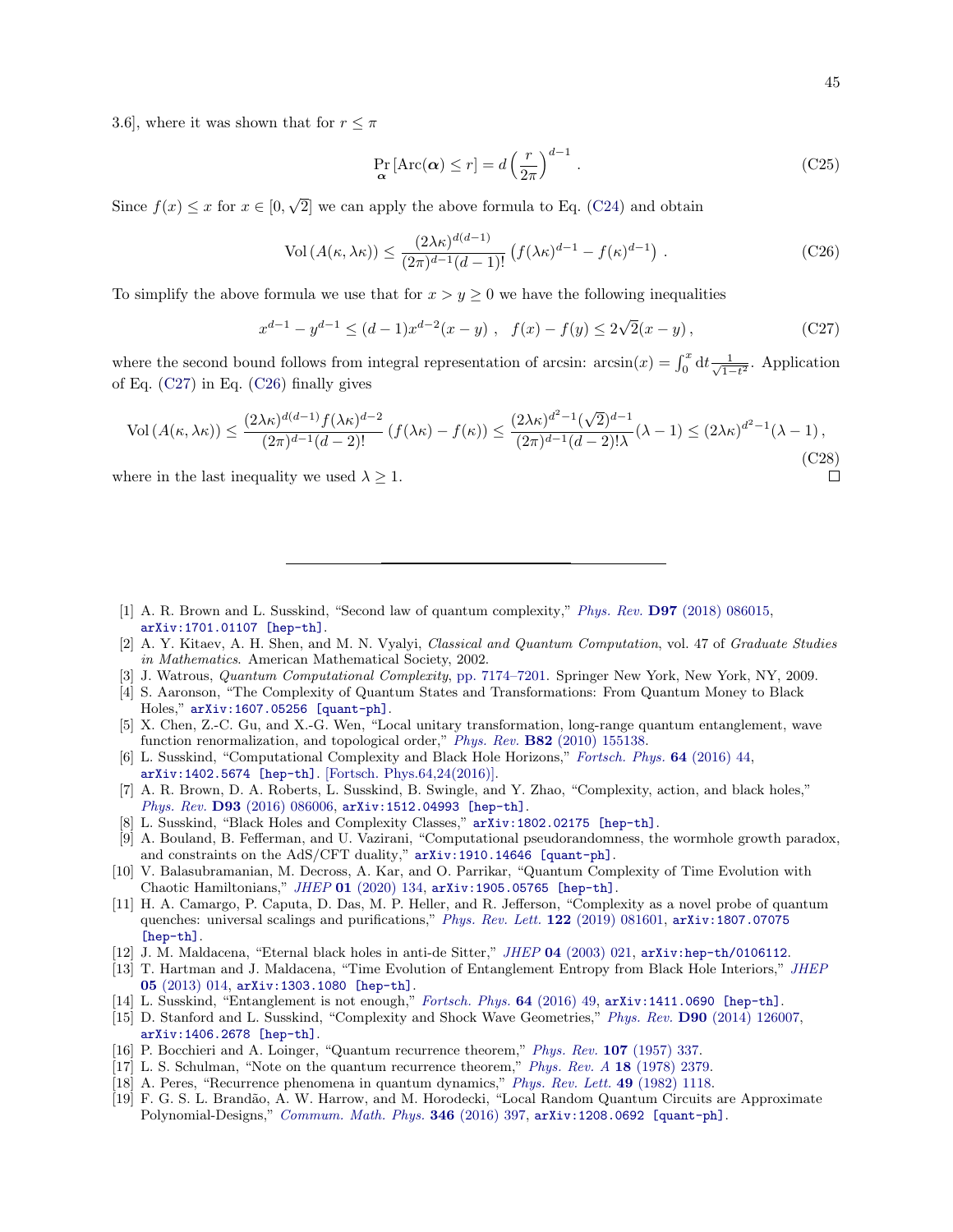- <span id="page-45-0"></span>[20] P. Hayden and J. Preskill, "Black holes as mirrors: Quantum information in random subsystems," [JHEP](http://dx.doi.org/10.1088/1126-6708/2007/09/120) 09  $(2007)$  120,  $arXiv:0708.4025$  [hep-th].
- <span id="page-45-1"></span>[21] W. Brown and O. Fawzi, "Decoupling with random quantum circuits," [Comm. Math. Phys.](http://dx.doi.org/10.1007/s00220-015-2470-1) 340 (2015) 867, [arXiv:1307.0632 \[quant-ph\]](http://arxiv.org/abs/1307.0632).
- <span id="page-45-2"></span>[22] A. W. Harrow and R. A. Low, "Random Quantum Circuits are Approximate 2-designs," [Commun. Math.](http://dx.doi.org/10.1007/s00220-009-0873-6) Phys. 291  $(2009)$  257, [arXiv:0802.1919 \[quant-ph\]](http://arxiv.org/abs/0802.1919).
- <span id="page-45-29"></span>[23] A. Harrow and S. Mehraban, "Approximate unitary t-designs by short random quantum circuits using nearest-neighbor and long-range gates," [arXiv:1809.06957 \[quant-ph\]](http://arxiv.org/abs/1809.06957).
- <span id="page-45-28"></span>[24] N. Hunter-Jones, "Unitary designs from statistical mechanics in random quantum circuits," [arXiv:1905.12053](http://arxiv.org/abs/1905.12053) [\[quant-ph\]](http://arxiv.org/abs/1905.12053).
- <span id="page-45-27"></span>[25] J. Haferkamp and N. Hunter-Jones, "Improved spectral gaps for random quantum circuits: Large local dimensions and all-to-all interactions," Phys. Rev.  $A$  104 [\(2021\) 022417,](http://dx.doi.org/10.1103/PhysRevA.104.022417)  $arXiv:2012.05259$  [quant-ph].
- <span id="page-45-3"></span>[26] M. Oszmaniec, A. Sawicki, and M. Horodecki, "Epsilon-nets, unitary designs, and random quantum circuits," [IEEE Trans. Inf. Theory](http://dx.doi.org/10.1109/TIT.2021.3128110) 68 (2022) 989, [arXiv:2007.10885 \[quant-ph\]](http://arxiv.org/abs/2007.10885).
- <span id="page-45-4"></span>[27] F. Arute, K. Arya, R. Babbush, D. Bacon, J. C. Bardin, R. Barends, R. Biswas, S. Boixo, F. Brand˜ao, D. A. Buell, et al., "Quantum supremacy using a programmable superconducting processor," Nature 574 [\(2019\) 505,](http://dx.doi.org/10.1038/s41586-019-1666-5) [arXiv:1910.11333 \[quant-ph\]](http://arxiv.org/abs/1910.11333).
- <span id="page-45-5"></span>[28] A. Nahum, J. Ruhman, S. Vijay, and J. Haah, "Quantum Entanglement Growth Under Random Unitary Dynamics," Phys. Rev. X 7 [\(2017\) 031016,](http://dx.doi.org/10.1103/PhysRevX.7.031016) [arXiv:1608.06950 \[cond-mat.stat-mech\]](http://arxiv.org/abs/1608.06950).
- [29] A. Nahum, S. Vijay, and J. Haah, "Operator Spreading in Random Unitary Circuits," [Phys. Rev. X](http://dx.doi.org/10.1103/PhysRevX.8.021014) 8 (2018) [021014,](http://dx.doi.org/10.1103/PhysRevX.8.021014) [arXiv:1705.08975 \[cond-mat.str-el\]](http://arxiv.org/abs/1705.08975).
- <span id="page-45-6"></span>[30] C. von Keyserlingk, T. Rakovszky, F. Pollmann, and S. Sondhi, "Operator hydrodynamics, OTOCs, and entanglement growth in systems without conservation laws," Phys. Rev. X 8 [\(2018\) 021013,](http://dx.doi.org/10.1103/PhysRevX.8.021013) [arXiv:1705.08910](http://arxiv.org/abs/1705.08910) [\[cond-mat.str-el\]](http://arxiv.org/abs/1705.08910).
- <span id="page-45-7"></span>[31] L. Susskind, "Black Holes at Exp-time," [arXiv:2006.01280 \[hep-th\]](http://arxiv.org/abs/2006.01280).
- <span id="page-45-8"></span>[32] F. G. S. L. Brand˜ao, W. Chemissany, N. Hunter-Jones, R. Kueng, and J. Preskill, "Models of Quantum Complexity Growth," [PRX Quantum](http://dx.doi.org/10.1103/PRXQuantum.2.030316) 2 (2021) 030316, [arXiv:1912.04297 \[hep-th\]](http://arxiv.org/abs/1912.04297).
- <span id="page-45-19"></span>[33] F. B. Maciejewski, Z. Puchała, and M. Oszmaniec, "Operational Quantum Average-Case Distances," [arXiv:2112.14283 \[quant-ph\]](http://arxiv.org/abs/2112.14283).
- <span id="page-45-9"></span>[34] J. Haferkamp, P. Faist, N. B. T. Kothakonda, J. Eisert, and N. Y. Halpern, "Linear growth of quantum circuit complexity," [arXiv:2106.05305 \[quant-ph\]](http://arxiv.org/abs/2106.05305).
- <span id="page-45-10"></span>[35] Z. Li, "Short Proofs of Linear Growth of Quantum Circuit Complexity," [arXiv:2205.05668 \[quant-ph\]](http://arxiv.org/abs/2205.05668).
- <span id="page-45-11"></span>[36] M. A. Nielsen, "A geometric approach to quantum circuit lower bounds," [arXiv:quant-ph/0502070](http://arxiv.org/abs/quant-ph/0502070) [\[quant-ph\]](http://arxiv.org/abs/quant-ph/0502070).
- <span id="page-45-12"></span>[37] M. A. Nielsen, M. R. Dowling, M. Gu, and A. C. Doherty, "Quantum Computation as Geometry," [Science](http://dx.doi.org/10.1126/science.1121541) 311 [\(2006\) 1133,](http://dx.doi.org/10.1126/science.1121541) [arXiv:quant-ph/0603161](http://arxiv.org/abs/quant-ph/0603161).
- <span id="page-45-13"></span>[38] L. Hackl and R. C. Myers, "Circuit complexity for free fermions," JHEP 2018 [\(2018\) 139,](http://dx.doi.org/10.1007/JHEP07(2018)139) [arXiv:1803.10638](http://arxiv.org/abs/1803.10638) [\[hep-th\]](http://arxiv.org/abs/1803.10638).
- <span id="page-45-14"></span>[39] S. Chapman, J. Eisert, L. Hackl, M. P. Heller, R. Jefferson, H. Marrochio, and R. C. Myers, "Complexity and entanglement for thermofield double states," [SciPost Physics](http://dx.doi.org/10.21468/SciPostPhys.6.3.034) 6 (2019) 034, [arXiv:1810.05151 \[hep-th\]](http://arxiv.org/abs/1810.05151).
- <span id="page-45-15"></span>[40] J. Eisert, "Entangling Power and Quantum Circuit Complexity," [Phys. Rev. Lett.](http://dx.doi.org/10.1103/PhysRevLett.127.020501) 127 (2021) 020501, [arXiv:2104.03332 \[quant-ph\]](http://arxiv.org/abs/2104.03332).
- <span id="page-45-16"></span>[41] Y. Atia and D. Aharonov, "Fast-forwarding of Hamiltonians and exponentially precise measurements," [Nature](http://dx.doi.org/10.1038/s41467-017-01637-7) Commun. 8 [\(2017\) 1572,](http://dx.doi.org/10.1038/s41467-017-01637-7) [arXiv:1610.09619 \[quant-ph\]](http://arxiv.org/abs/1610.09619).
- <span id="page-45-17"></span>[42] T. C. Bohdanowicz and F. G. S. L. Brandão, "Universal Hamiltonians for Exponentially Long Simulation," [arXiv:1710.02625 \[quant-ph\]](http://arxiv.org/abs/1710.02625).
- <span id="page-45-18"></span>[43] P. P. Varjú, "Random walks in compact groups," Doc. Math.  $18$  (2013) 1137, [arXiv:1209.1745 \[math.GR\]](http://arxiv.org/abs/1209.1745).
- <span id="page-45-20"></span>[44] E. Onorati, O. Buerschaper, M. Kliesch, W. Brown, A. H. Werner, and J. Eisert, "Mixing properties of stochastic quantum Hamiltonians," [Commun. Math. Phys.](http://dx.doi.org/10.1007/s00220-017-2950-6) 355 (2017) 905, [arXiv:1606.01914 \[quant-ph\]](http://arxiv.org/abs/1606.01914).
- <span id="page-45-21"></span>[45] Y. Nakata, C. Hirche, M. Koashi, and A. Winter, "Efficient Quantum Pseudorandomness with Nearly Time-Independent Hamiltonian Dynamics," Phys. Rev. X7 [\(2017\) 021006,](http://dx.doi.org/10.1103/PhysRevX.7.021006) [arXiv:1609.07021 \[quant-ph\]](http://arxiv.org/abs/1609.07021).
- <span id="page-45-22"></span>[46] J. Cotler, N. Hunter-Jones, J. Liu, and B. Yoshida, "Chaos, Complexity, and Random Matrices," [JHEP](http://dx.doi.org/10.1007/JHEP11(2017)048) 11 [\(2017\) 048,](http://dx.doi.org/10.1007/JHEP11(2017)048) [arXiv:1706.05400 \[hep-th\]](http://arxiv.org/abs/1706.05400).
- <span id="page-45-23"></span>[47] J. Cotler, N. Hunter-Jones, and D. Ranard, "Fluctuations of subsystem entropies at late times," [Phys. Rev.](http://dx.doi.org/10.1103/PhysRevA.105.022416) A105 [\(2022\) 022416,](http://dx.doi.org/10.1103/PhysRevA.105.022416) [arXiv:2010.11922 \[quant-ph\]](http://arxiv.org/abs/2010.11922).
- <span id="page-45-24"></span>[48] R. A. Low, "Large deviation bounds for k-designs," [Proc. R. Soc. A.](http://dx.doi.org/10.1098/rspa.2009.0232) 465 (2009) 3289, [arXiv:0903.5236](http://arxiv.org/abs/0903.5236) [\[quant-ph\]](http://arxiv.org/abs/0903.5236).
- <span id="page-45-25"></span>[49] S. J. Szarek, "Metric Entropy of Homogeneous Spaces," [Banach Cent. Publ.](http://dx.doi.org/10.4064/-43-1-395-410) 43 (1998) 395, [arXiv:math/9701213 \[math.MG\]](http://arxiv.org/abs/math/9701213).
- <span id="page-45-26"></span>[50] S. J. Szarek, "Nets of Grassmann manifold and orthogonal groups," in Proceedings of Banach Space Workshop, p. 169. University of Iowa Press, 1982.